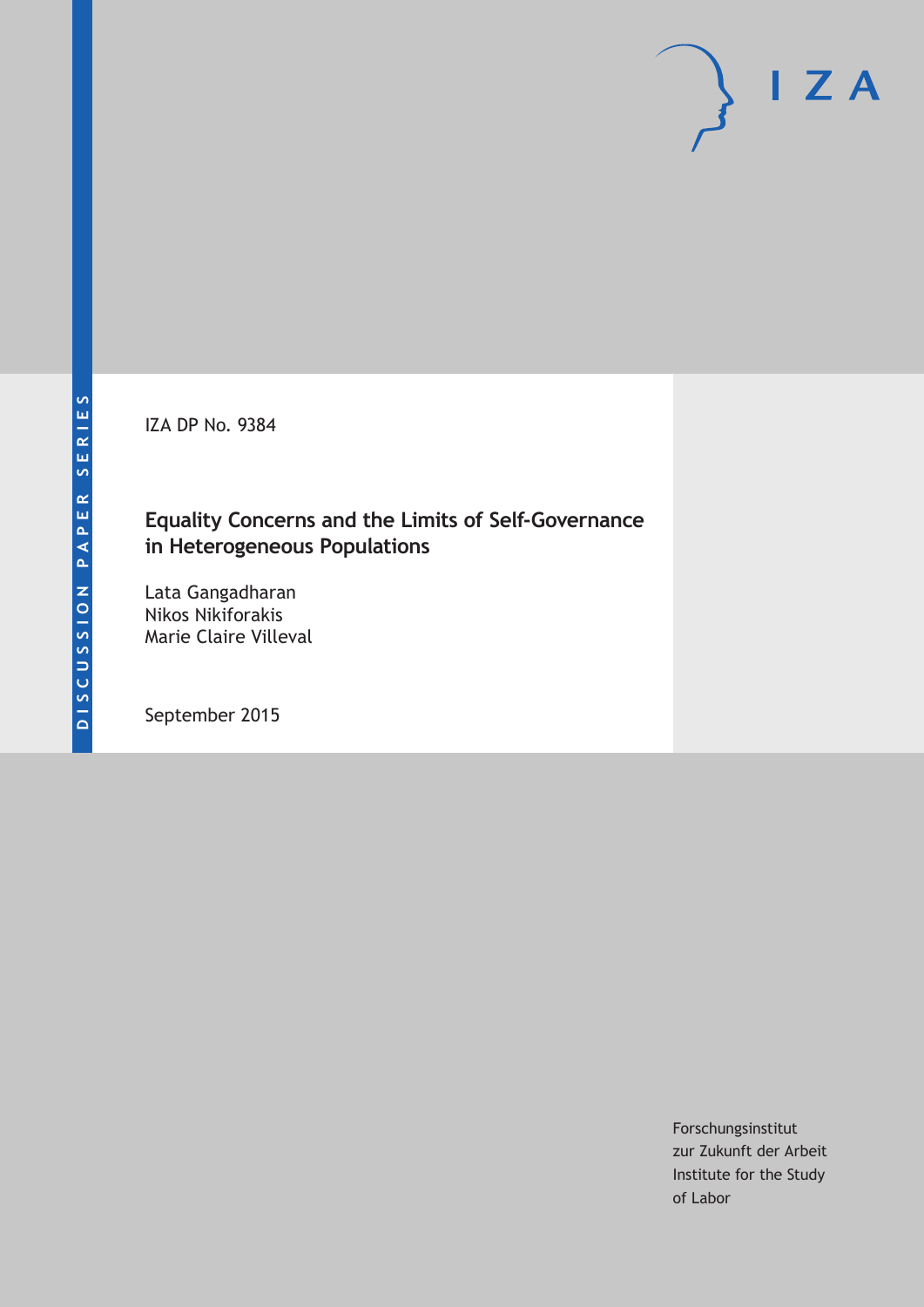# **Equality Concerns and the Limits of Self-Governance in Heterogeneous Populations**

# **Lata Gangadharan**

*Monash University* 

# **Nikos Nikiforakis**

*New York University Abu Dhabi* 

# **Marie Claire Villeval**

*Université de Lyon, CNRS, GATE, IZA and University of Innsbruck*

Discussion Paper No. 9384 September 2015

IZA

P.O. Box 7240 53072 Bonn **Germany** 

Phone: +49-228-3894-0 Fax: +49-228-3894-180 E-mail: iza@iza.org

Any opinions expressed here are those of the author(s) and not those of IZA. Research published in this series may include views on policy, but the institute itself takes no institutional policy positions. The IZA research network is committed to the IZA Guiding Principles of Research Integrity.

The Institute for the Study of Labor (IZA) in Bonn is a local and virtual international research center and a place of communication between science, politics and business. IZA is an independent nonprofit organization supported by Deutsche Post Foundation. The center is associated with the University of Bonn and offers a stimulating research environment through its international network, workshops and conferences, data service, project support, research visits and doctoral program. IZA engages in (i) original and internationally competitive research in all fields of labor economics, (ii) development of policy concepts, and (iii) dissemination of research results and concepts to the interested public.

IZA Discussion Papers often represent preliminary work and are circulated to encourage discussion. Citation of such a paper should account for its provisional character. A revised version may be available directly from the author.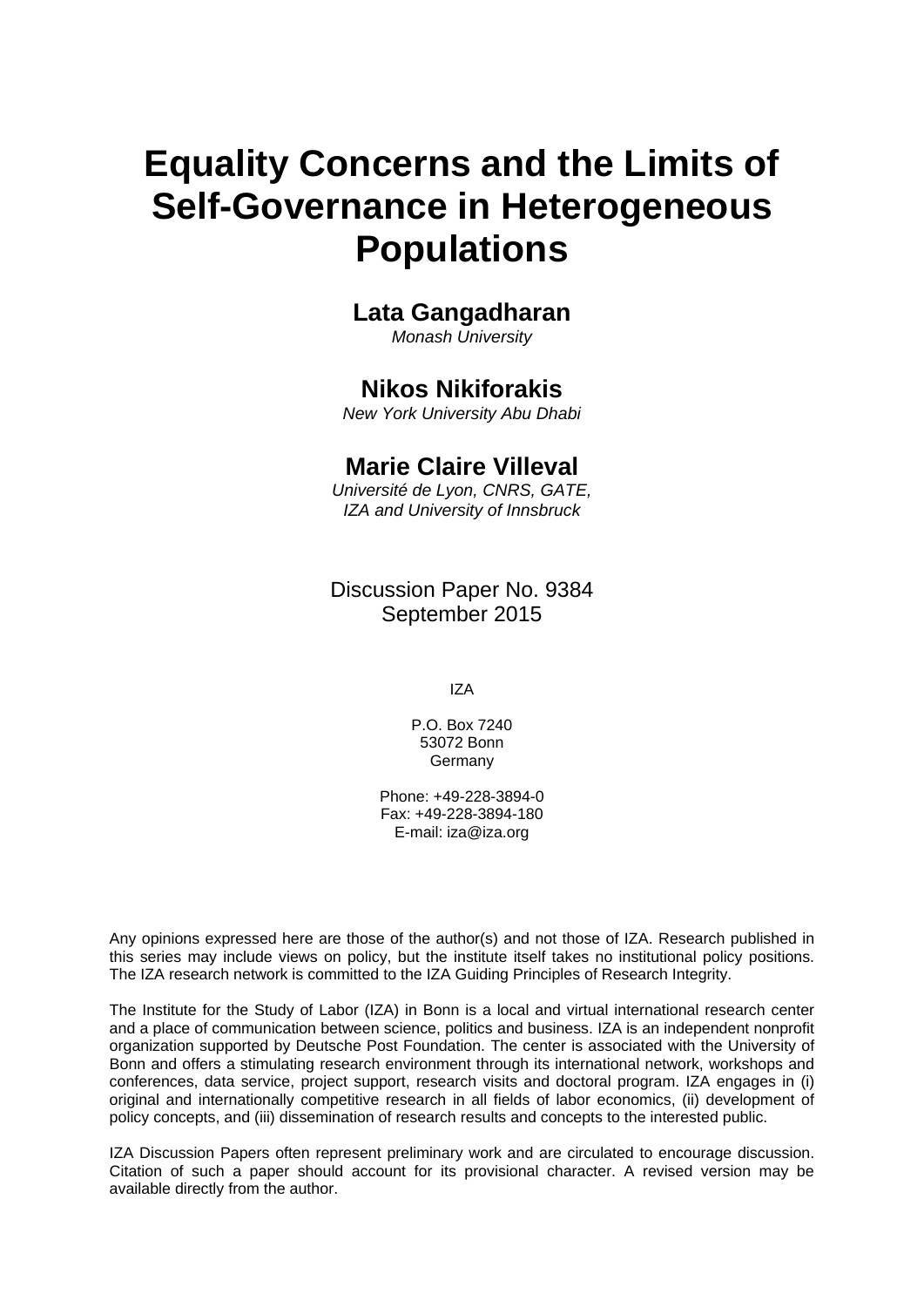IZA Discussion Paper No. 9384 September 2015

# **ABSTRACT**

# **Equality Concerns and the Limits of Self-Governance in Heterogeneous Populations\***

Mechanisms to overcome social dilemmas provide incentives to maximize efficiency. However, often – such as when agents are heterogeneous – there is a trade-off between efficiency and equality. Agents' concerns for equality in such instances can limit the ability of mechanisms to promote efficiency. We provide evidence for this from a public good experiment using a simple mechanism which allows individuals to communicate periodically with other group members and reward them for their actions. We show that, in homogeneous populations – where there is no tension between efficiency and equality – the mechanism permits group to obtain maximum efficiency. This is not the case in heterogeneous populations where individuals derive different benefits from cooperation. Although almost all heterogeneous groups agree to follow specific contribution rules with positive contributions, most of them either prioritize equality over efficiency or strike a compromise between the two. These findings suggest that equality concerns can impose limits on the ability of heterogeneous populations to reach efficient outcomes through self-governance.

JEL Classification: C92, H41, D74

Keywords: communication, rewards, cooperation, normative conflict, heterogeneity

Corresponding author:

Marie Claire Villeval CNRS, GATE Lyon St Etienne 93, Chemin des Mouilles F-69130, Ecully France E-mail: villeval@gate.cnrs.fr

 $\overline{a}$ \* We are grateful to R. Cautain and Q. Thévenet for programming the experiment and to Z. Dai, J. Benistant and R. Suchon for valuable research assistance. We also thank participants at the "Social Norms and Institutions" conference in Ascona, Switzerland, the workshop on "Cooperation, Cultural Aspects and Norms" at the Hebrew University of Jerusalem, the Florida State University Entrepreneurship Experimental Workshop in Tampa, the ASFEE conference in Paris, the AFSEE conference in Rennes, and in seminars at New York University in Abu Dhabi, Queensland University of Technology in Brisbane and at GATE, Lyon, for useful comments. This research has been supported by a grant of the French National Research Agency (ANR, EMCO program, HEIDI grant, ANR-11-EMCO-011-01) and funding from the Australian Cooperative Research Centre for Water Sensitive Cities (CRC grant number 20110044). It was performed within the framework of the LABEX CORTEX (ANR-11-LABX-0042) of Université de Lyon, within the program Investissements d'Avenir (ANR-11-IDEX-007) operated by the French National Research Agency.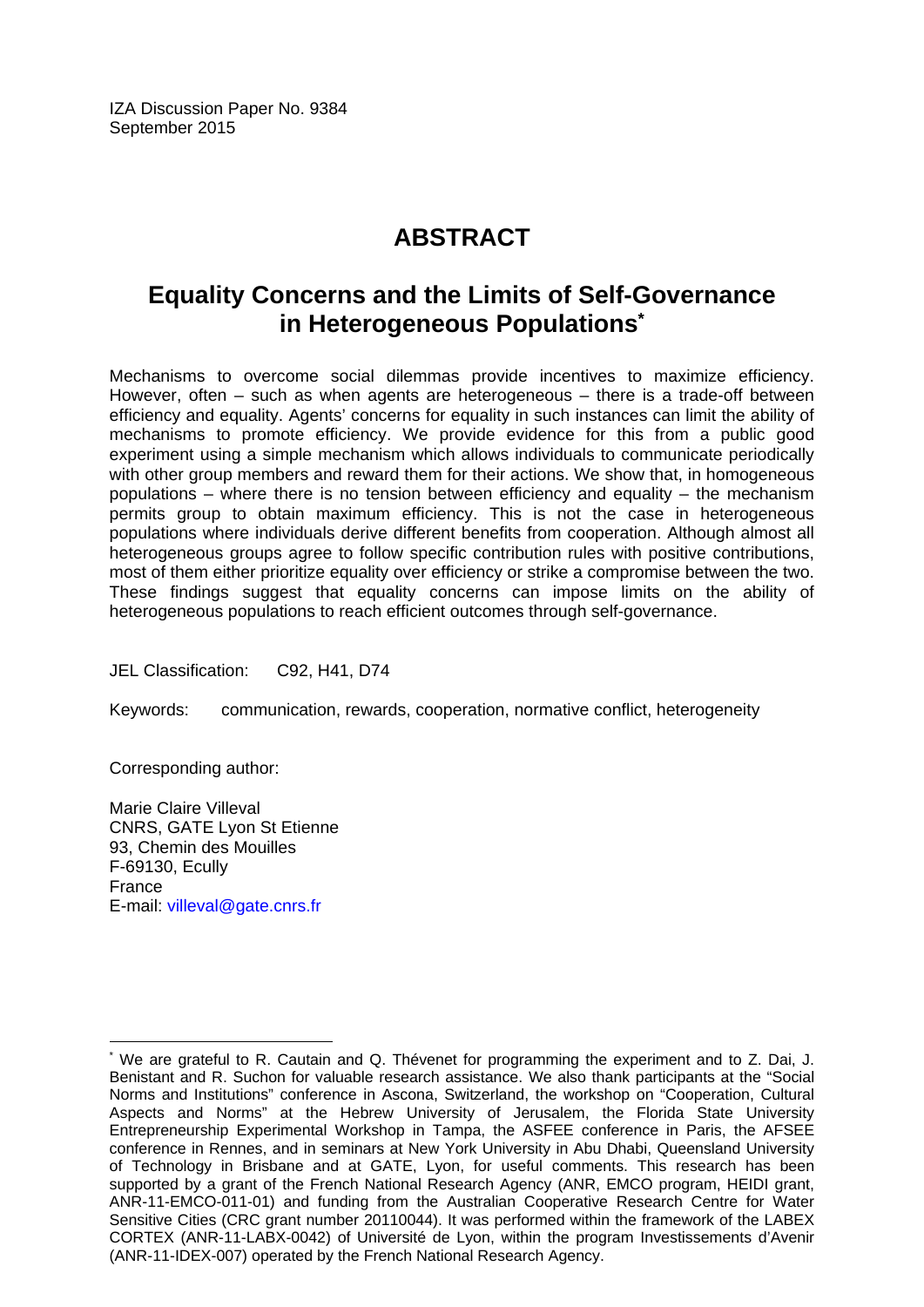#### **1. Introduction**

Social dilemmas are a topic of continuing interest among economists because of the tension between private and social interest. If this tension is not resolved, outcomes are likely to be inefficient (e.g., Samuelson, 1954). Accordingly, a large array of mechanisms has been proposed to provide incentives for individuals to act in accordance with the social interest (e.g., Laffont, 1987; Myerson, 2008). By 'social interest' most economists mean efficiency; efficiency is the ultimate normative criterion for evaluating the performance of a given mechanism. In many instances in daily life, however, efficiency is at odds with another normatively appealing rule: equality (e.g., Okun, 1975; Browning and Johnson, 1984). If individuals care strongly about equality as some evidence suggests (e.g., Cooper and Kagel, forthcoming), standard mechanisms may be less effective in promoting cooperation. Despite decades of research on social dilemmas, surprisingly little is known about how the tension between efficiency and equality is resolved in practice.

This paper presents the results from a laboratory experiment designed to address the following question: can equality concerns undermine the ability of a mechanism to promote efficiency when they are at odds with concerns for efficiency? The game we use as a testing ground is a variant of the voluntary contribution mechanism for public good provision. Our simple mechanism involves the use of communication and rewards at regular intervals. Based on past evidence, we have strong reasons to expect this mechanism will help groups maximize efficiency when there is no conflict with equality. We hypothesize that the 'normative conflict' between equality and efficiency will undermine the efficacy of the mechanism and result in reduced efficiency.<sup>1</sup>

The tension between efficiency and equality arises naturally in many instances such as when individuals derive different benefits from the provision of a public good (e.g., Chen and Plott, 1996; Nikiforakis *et al.* 2012; Reuben and Riedl, 2013). To address our research question, we compare treatments with homogeneous and heterogeneous populations. Group members in the experiment are all given the same endowment and must decide how much of it to contribute to a public account. Contributing to the public account generates a positive externality to all other group members and increases group earnings – a measure of group welfare – but each group member has a dominant strategy to keep all the money for him or herself. In half of our treatments, we assign higher returns

<sup>&</sup>lt;sup>1</sup> A normative conflict is said to arise when multiple normatively appealing rules about how one ought to behave in a given situation coexist and prescribe different actions. For this to happen, these rules must have some properties that appeal to a large fraction of individuals. Considerable evidence suggests that equality and efficiency are such rules. For more general discussions on the topic, see Nikiforakis *et al.* (2012), Reuben and Riedl (2013).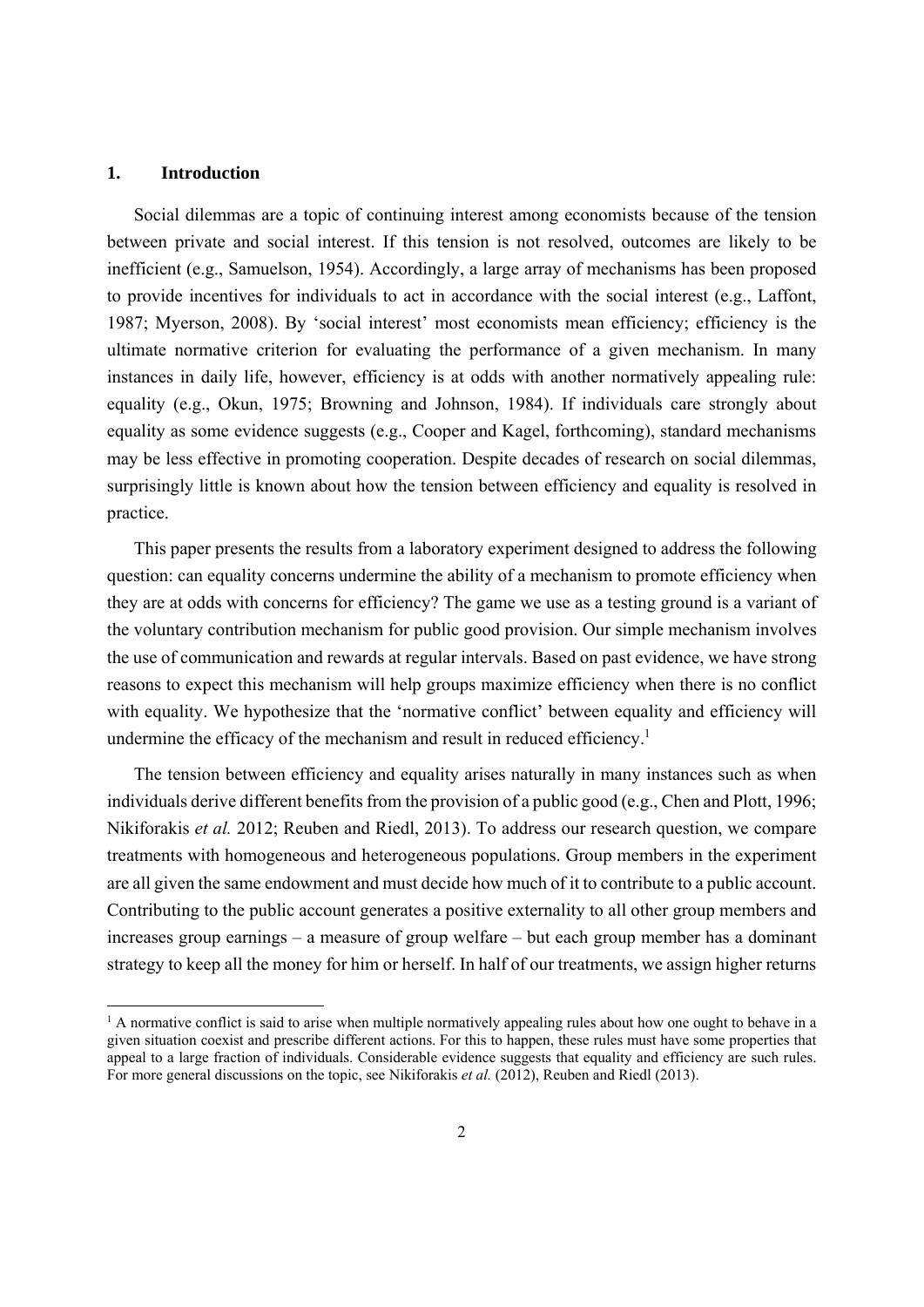from the public account to some group members than their peers, based on their relative performance in a previous real-effort task. The heterogeneous returns create a stark trade-off between efficiency and equality: when efficiency is maximized, so is the inequality in the earnings of the different players' types. In the remaining treatments, all group members receive the same benefit from the public account. The homogeneity of groups implies that maximizing efficiency simultaneously leads to equality in earnings.

We chose a simple mechanism for our purposes. In the literature, the mechanisms designed to support cooperation differ greatly. On one end of the spectrum are centralized mechanisms with clearly defined incentives for performance (e.g., Groves and Ledyard, 1977). These are often complex and sometimes difficult to implement in practice (e.g., Laffont, 1987; Jackson and Moulin, 1992).<sup>2</sup> On the other end are simple, decentralized mechanisms, without well-defined incentives, which rely on peer-monitoring and peer-provided incentives such as punishment (e.g., Fehr and Gächter, 2000; Masclet *et al*. 2003; Nikiforakis, 2008) and rewards (Rockenbach and Milinski, 2006; Sefton *et al*., 2007; Rand *et al*., 2009), and which are fairly easy to implement.

Our mechanism invites group members periodically to a forum and gives them the opportunity to communicate. Communication is anonymous, free form, and non-binding and is expected to assist groups in reaching a consensus about which contribution rule to adopt (e.g., Young, 1998). Non-binding communication has been found to unfailingly increase cooperation rates in social dilemmas (Ledyard, 1995; Sally, 1995; Zelmer, 2003; Chaudhuri, 2011). The efficacy of nonbinding communication is remarkable not only because it is observed in environments where communication does not affect equilibrium predictions, but also because of the large size of the effect (see next section). Apart from communicating in regular intervals, our mechanism allows individuals to reward group members for past contributions. In addition, rewards can be used to reduce inequality and thus alleviate the normative conflict by assigning greater rewards to lowreturn group members. In other words, our mechanism enables heterogeneous groups to reach an

<sup>2</sup> Jackson and Moulin (1992, p. 126) write: "The general results are technically impressive, but generally impractical for producing plausible mechanisms". Laffont (1987, p. 567) similarly writes: "… any real application will be made with methods which are crude approximations to the mechanisms obtained here ... considerations such as simplicity and stability to encourage trust, goodwill and cooperation, will have to be taken into account." More recently less complex, centralized mechanisms have been developed, e.g., Andreoni and Gee (2012), Falkinger (1996) and Varian (1994).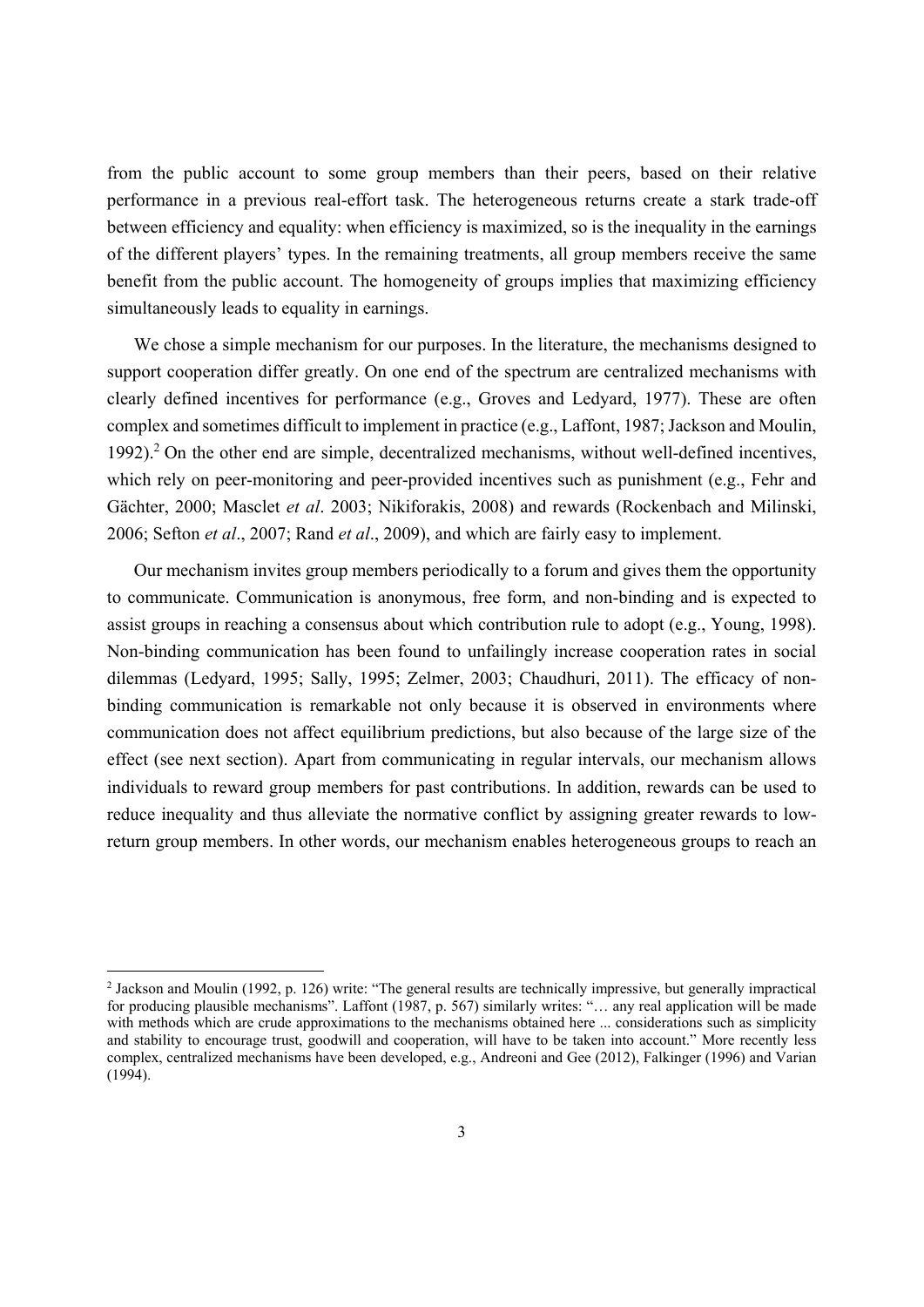agreement to maximize efficiency by cooperating fully, and minimize inequality through rewards.<sup>3</sup> For this reason, we believe our experiment offers a challenging test for our hypothesis.<sup>4</sup>

*All* preceding studies allowing non-binding communication (or rewards) in social dilemmas used groups in which agents derived the *same* benefit from cooperation (see Ledyard, 1995; Sally, 1995; Zelmer, 2003; Chaudhuri, 2011). This homogeneity may therefore be partly responsible for the efficacy of communication. Field evidence suggests that communication may be less effective in heterogeneous populations. The most notable example may be the talks for an international agreement to reduce greenhouse gas emissions. After years of deliberations, several countries declined to ratify the Kyoto Protocol. The agreement itself failed to curb the growth of global emissions (World Bank, 2010) that continue to increase at an accelerating pace (Guardian, 2014). The 2009 conference in Copenhagen also failed to find a replacement agreement for Kyoto (Guardian, 2013). Different accounts for the failure of the climate-change talks suggest that normative conflict may have been a contributing factor. Developing countries argued in favor of *relative* reductions in emissions, emphasizing the smaller size of their economies and their historically lower rate of emissions. Rich, developed countries, on the other hand, reasoned that some of world's largest emitters are developing countries and argued in favor of *absolute* emission reductions (World Bank, 2010, p. 235).<sup>5</sup>

The results from our experiment demonstrate the importance of taking concerns for inequality into account when trying to promote efficiency in social dilemmas with heterogeneous populations. While communication has a positive effect on cooperation rates and group earnings in both homogeneous and heterogeneous populations, in line with our hypothesis, the *size* of the effect is substantially smaller in the latter case where there is normative conflict. In particular, communication increases cooperation rates by 265% in homogeneous groups, but only by 101.15% in heterogeneous groups. Group earnings increase by 80.84% in homogeneous groups, but by

<sup>&</sup>lt;sup>3</sup> Formally, the opportunity to reward implies that an agreement in which all members contribute fully is not only Pareto efficient, but also Kaldor-Hicks efficient. An outcome is said to be Kaldor-Hicks efficient if those that are made better off could potentially compensate those worse off. The compensation does not have to occur. 4

Rewards in our experiment can be used for different purposes such as rewarding high contributors irrespective of their type, increasing others' earnings without any regard for individual contributions and earning equality, or engaging in parochial behavior by rewarding participants of the same type. Rewards can also be used to establish a 'rewardexchange' relationship with other group members. Thus it is far from obvious that rewards will be used to alleviate the tension that arises from heterogeneity in returns from the public good in the absence of communication. To that end, we also explore behavior in control treatments, with reward but no communication opportunities.

<sup>&</sup>lt;sup>5</sup> Another recent example involves the talks to overcome the debt crisis in Greece affecting the entire Eurozone. Throughout the five-year negotiation period, repeated appeals to fairness from both sides of the negotiation and to the need for structural reforms improving efficiency have led to tensions and costly delays.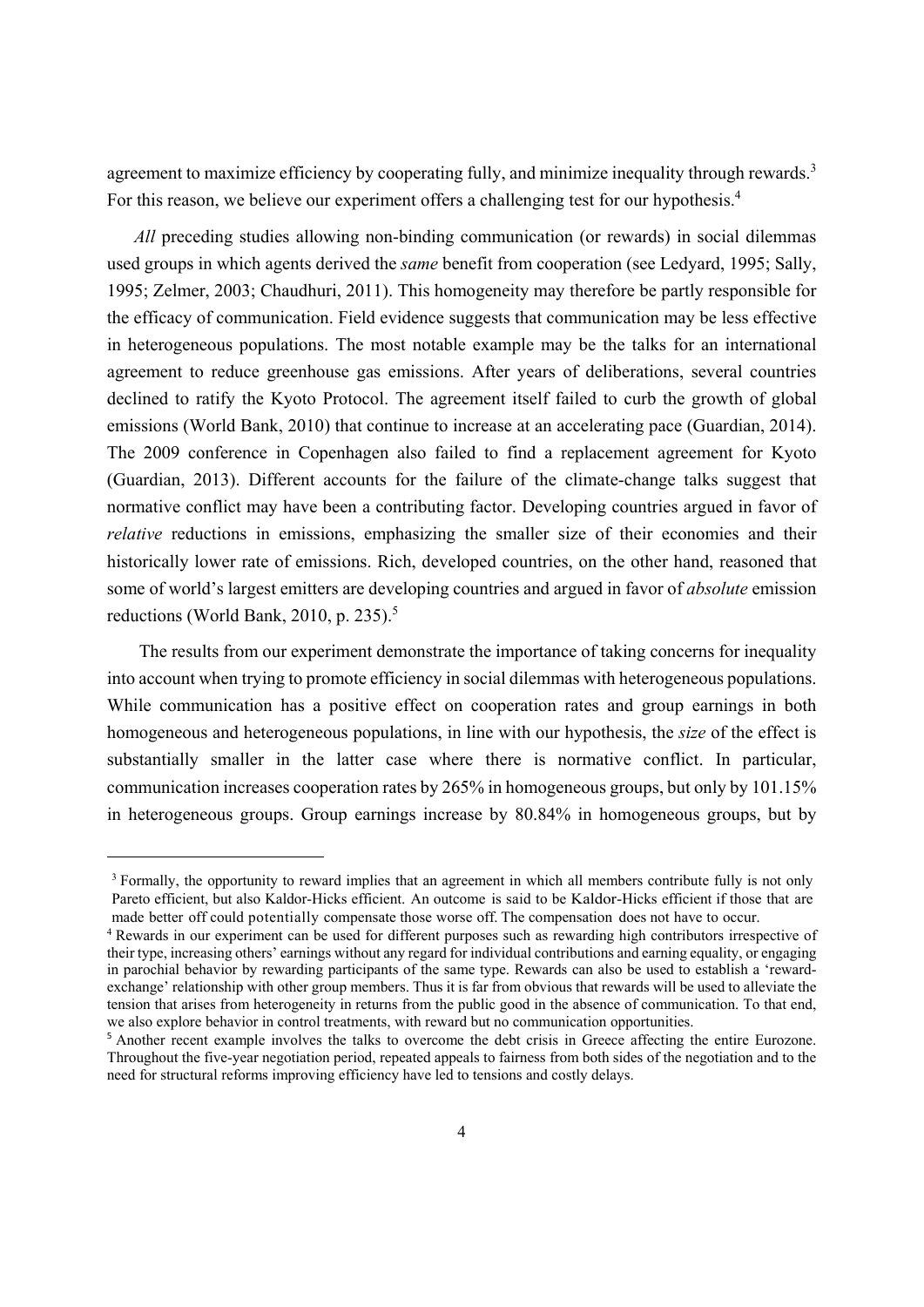46.26% in heterogeneous groups. This result is somewhat surprising given participants' ability to reward each other. Less than a quarter of all heterogeneous groups reach the fully efficient outcome when our mechanism is available, relative to 100% of the homogeneous groups. The lower efficacy of our mechanism in heterogeneous populations is not the result of an inability on the part of group members to agree on a given strategy (all but one of the groups reach stable agreements about which contribution rule to follow), but due to a preference for equality. Interestingly, rewards are assigned mostly equally to members irrespective of the contribution rule adopted or the returns obtained from the public good. Taken together, our results illustrate the importance of equality as a normative criterion and how the efficacy of communication is reduced in the presence of normative conflict.

The paper proceeds as follows. Section 2 introduces our experiment. This section starts with a discussion of earlier studies informing our design, and then presents details about the experiment, and the experimental procedures. In Section 3 we present our empirical findings. Section 4 concludes.

# **2. The experiment**

#### *2.1. Related literature*

Our experimental design builds on earlier studies that have used laboratory experiments to investigate the impact of either communication or normative conflict on cooperation in social dilemmas. A large experimental literature has shown that, when individuals derive the *same* benefits from cooperation, communication has a positive effect on cooperation and often leads to maximal contributions (e.g., Ostrom et al., 1992; Brosig *et al*., 2003; Bochet *et al*. 2006; Bochet and Putterman, 2009; Janssen *et al.*, 2010; Cason and Gangadharan, 2014).<sup>6</sup> Overall, the size of the effect – the largest of any other single factor in social dilemmas (such as marginal per capita return, peer punishment and fixed group matching) according to the meta-analyses of Sally (1995) on prisoners' dilemma experiments and of Zelmer (2003) on public good games – is such that it has led some scholars to state that "self-governance is possible" (e.g., Ostrom *et al*., 1992; Janssen et al., 2010; Ostrom, 2012).<sup>7</sup> However, none of these studies allow for communication between

<sup>6</sup> The form and timing of communication differs across studies. Early studies allowed for face-to-face communication, which took place once at the start of the experiment. More recently – with the advent of computer software – chatroom communication at different points in the experiment has become more common. An advantage of chatroom communication is that it can maintain subject anonymity. Bochet *et al*. (2006) show that periodic chatroom communication is as effective as face-to-face communication in promoting cooperation.

<sup>&</sup>lt;sup>7</sup> We do not disagree with the view that self-governance may be possible in some instances. Our study simply contributes to a literature investigating factors that may make self-governance more or less likely.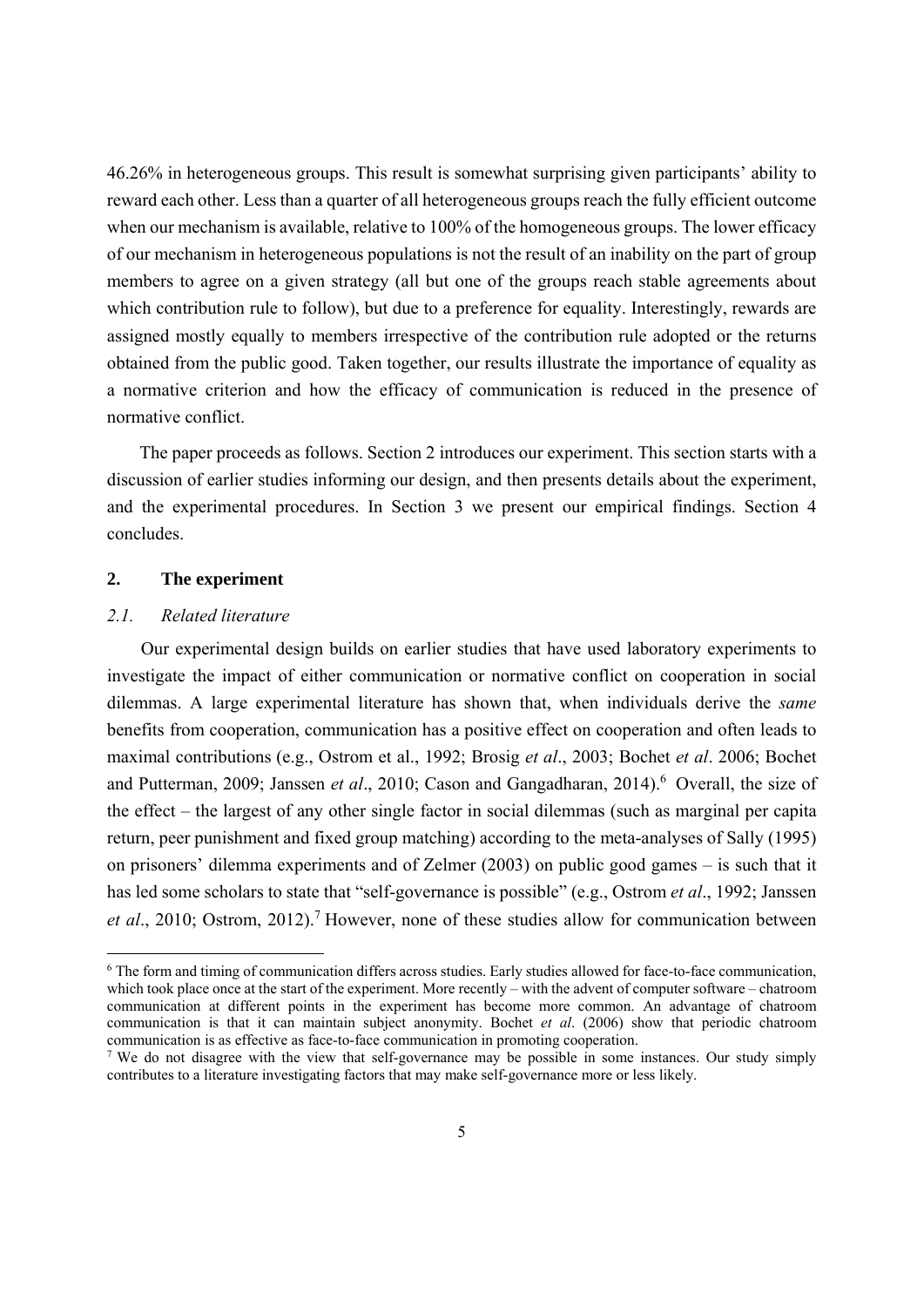agents deriving different benefits from cooperation. Given that the need for cooperation often emerges between heterogeneous agents in daily life, our study helps fill an important gap in the literature. Isaac and Walker (1988) is the only study we are aware of in which heterogeneous agents can communicate (but cannot assign rewards to each other). Unlike in our experiment, subjects receive different endowments but the same benefits from the public account. The authors find an 18-percent reduction in cooperation rates relative to a homogeneous treatment, but the sample size is small and it is unclear whether the reduction is statistically significant at any conventional level  $8,9$ 

Although several studies have explored the impact of heterogeneity on cooperation and efficiency in public good experiments, the vast majority of centralized mechanisms (e.g., Yamagishi, 1986; Falkinger *et al*., 2000; Andreoni and Gee, 2012) and decentralized mechanisms (e.g., Egas and Riedl, 2008; Fehr and Gächter, 2000) have utilized homogeneous groups. Therefore, we know little about how the tension between equality and efficiency affects the effectiveness of different mechanisms for promoting efficiency. Heterogeneity has been introduced in the voluntary contribution mechanism in a variety of ways. In some studies individuals are given different endowments from which to contribute (e.g., Buckley and Croson, 2006) in others they are given different returns from the public account (e.g., Fisher *et al*., 1995; Reuben and Riedl, 2009). In some studies the privilege to be a high 'income' participant is randomly assigned to participants (e.g., Reuben and Riedl, 2013) while in others it is earned in a separate task (e.g., Nikiforakis *et al*., 2012; Weng and Carlsson, 2015).

It is safe to say that the impact of heterogeneity overall is still unclear. For example, some studies examining the impact of heterogeneity in endowments find that it has a negative effect on cooperation (Cherry *et al*., 2005; Anderson *et al*., 2008), and some find it has a positive effect (Chan *et al*., 1996; Chan *et al*., 1999; Buckley and Croson, 2006; Reuben and Riedl, 2013). Similarly, evidence suggests that heterogeneity may operate differently in the presence and absence of mechanisms for promoting cooperation. For instance, in her meta-analysis Zelmer (2003) finds that, in the absence of such mechanism, heterogeneity in endowments has a stronger impact on cooperation than heterogeneity in the returns from the public account. The latter has a small

<sup>8</sup> Another potentially important difference is that in Isaac and Walker (1988) endowments are randomly allocated and not the result of past investments. Earning one's higher benefits from the public account in our experiment should reduce the appeal of equality and increase that of efficiency. This is an additional reason our experiment offers a difficult test for our research hypothesis.

<sup>9</sup> A recent paper by Dekel *et al*. (2015) examines communication with rewards and punishment in a public good experiment with heterogeneous returns in which one player in the group receives a negative return from the public account. Dekel *et al.* do not compare outcomes in heterogeneous and homogeneous groups.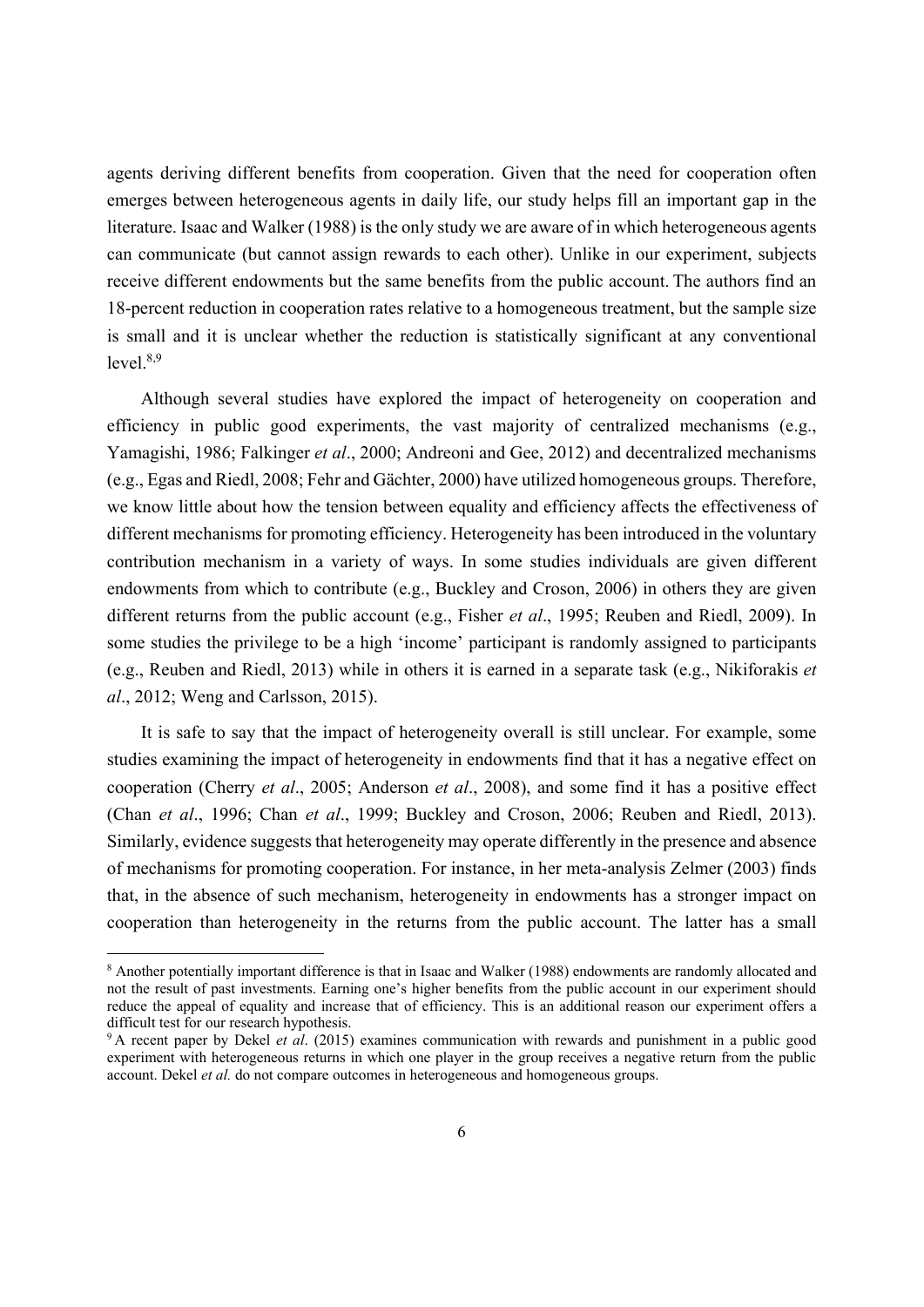negative but statistically insignificant effect. In contrast, when mechanisms for enforcing cooperation exist, the opposite seems to hold. Nikiforakis *et al*. (2012) and Reuben and Riedl (2013) find that when individuals derive heterogeneous returns from a public account they are likely to disagree about which contribution rule should be adopted as a norm, and that heterogeneous returns from the public account limit substantially the efficacy of the punishment mechanism. Reuben and Riedl (2013) further show that, in such environments, normative conflict is stronger when individuals derive different benefits from a public account than when they have different endowments.<sup>10</sup> Related to this, in a recent study, Weng and Carlsson (2015) show that peer punishment is equally effective in increasing contributions in groups with homogeneous and heterogeneous endowments. They also find that group identity has a positive effect in heterogeneous, but not in homogeneous groups.

In summary, it remains unclear from the literature whether the tension between equality and efficiency triggered by heterogeneous benefits from the public account can limit the welldocumented efficacy of communication. This seems especially true when the mechanism includes not only communication but also the possibility for individuals to use rewards to alleviate any earning inequalities arising from agents' heterogeneous preferences.

## *2.2. The basic game*

In all treatments, subjects participate in a six-player linear public good game. Group assignment is fixed for the 20 periods of the game. Each period is divided into two stages. At the start of the first stage, each subject is given an endowment in experimental currency units (ECU 20, with ECU  $10 =$  Euro 0.25). Subjects have to allocate this endowment between a "private" account" and a "public account". The earnings of group member *i* at the end of the first stage are given by:

$$
\pi_i^1 = \alpha (E - g_i) + \beta_i \sum_{j=1}^n g_j
$$

The parameters  $E$ ,  $\alpha$ , and  $\beta i$  denote, respectively, the endowment that subject *i* has to allocate in the two accounts, the return to the endowment allocated to the private account, and the return to total allocations by the group towards the public account that, as explained below, may differ across

<sup>&</sup>lt;sup>10</sup> Noussair and Tan (2011) find that when group members differ in the value of their contributions to other group members, groups fail to establish efficient punishment institutions. In a similar set up, Tan (2008) shows that punishment does not increase group earnings relative to a baseline treatment without punishment opportunities. However, neither of these two studies includes a treatment with homogeneous groups.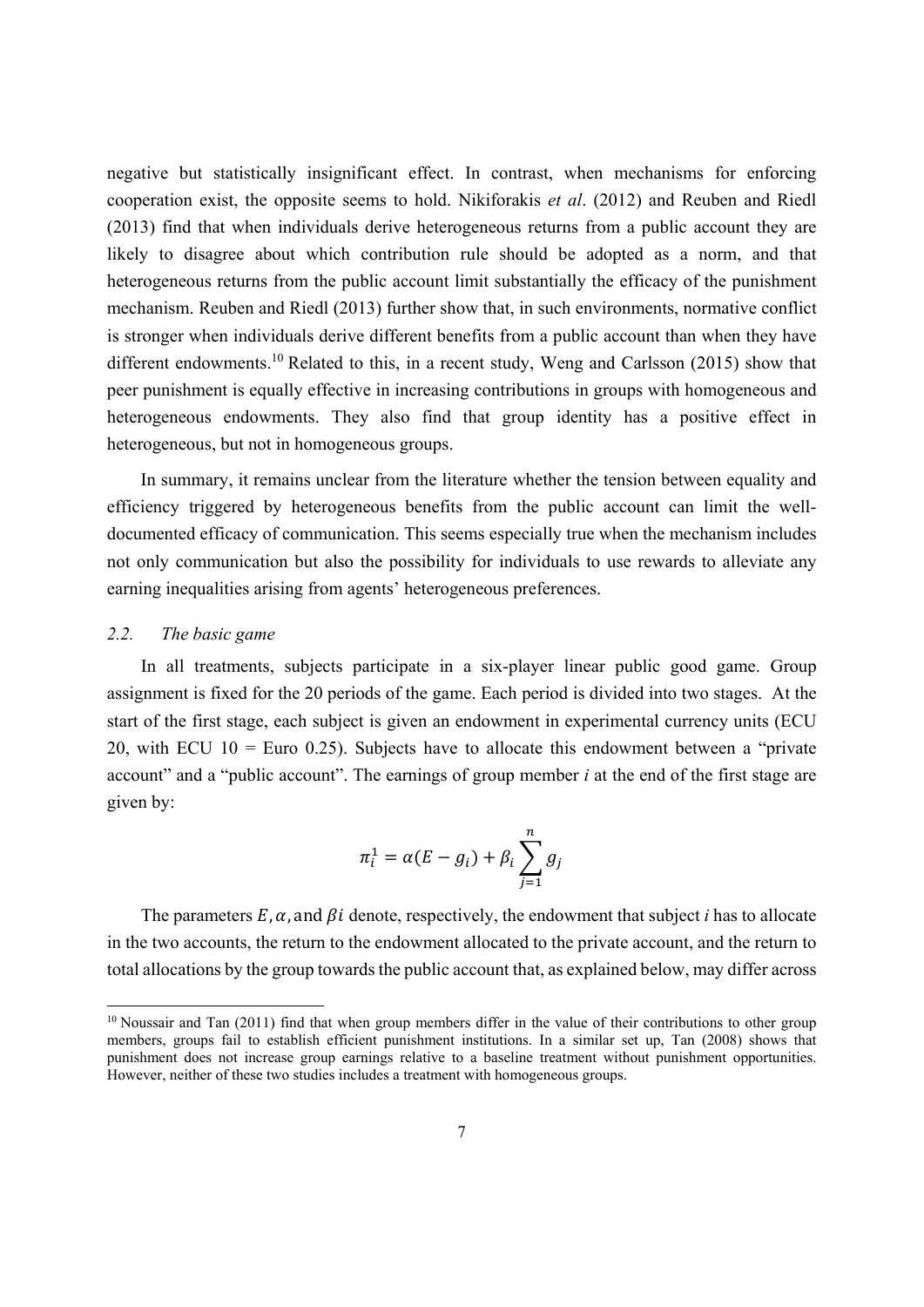subjects. The subject's decision variable in this stage is  $g_i$ , the amount of the endowment to contribute to the public good. This payoff function represents a social dilemma if and only if  $\beta_i < \alpha < n\beta_i$ , where *n* is the number of members in the group. The first inequality shows that individual returns from the public good are lower than private returns, hence zero public good contribution is the dominant strategy Nash equilibrium. The second inequality implies that total returns received by the group from any public good allocation exceed the private returns; hence the social optimum is for every subject to contribute all resources to the public good. In our experiment,  $\alpha = 1$  and  $\beta_i$  varies depending on the treatment.

At the start of the second stage subjects are informed about how much each group member has contributed to the public good, and  $\beta_i$  (the returns from the public account) for all *j*. Subjects in this stage decide whether or not to reward other members in their group and increase their earnings by distributing reward points.<sup>11</sup> Each point that individual *i* assigns to group member *j, r<sub>ij</sub>*, increases *j*'s earnings by 1.5 ECU and reduces those of the sender by 0.50 ECU. This 1:3 ratio is standard in public good games with rewards (or sanctions); it captures the idea that rewarding others creates positive externalities within a group. We expect that the 1:3 ratio will help alleviate the normative conflict between equality and efficiency as it is relatively cheap (e.g., vis-à-vis a 1:1 ratio) for group members to reduce inequality and provide incentives for others to contribute fully. The earnings of individual *i* at the end of stage 2 are given by:

$$
\pi_i^2 = \pi_i^1 - 0.5 \sum_{\substack{j=1 \ j \neq i}}^n r_{ij} + 1.5 \sum_{\substack{j=1 \ j \neq i}}^n r_{ji}
$$

By assigning reward points, subjects can generate extra income from the experiment. To prevent subjects from (over)using the reward medium, we impose the following restrictions. Subject *i* can assign a maximum of 20 *points* in total to all other group members, i.e.,  $\sum_j r_{ij} \leq 20$ .<sup>12</sup> Under this limit, there is no constraint on the number of points *i* can assign to a particular member. The second restriction is that no subject can benefit from receiving more than 20 ECU in rewards

 $<sup>11</sup>$  Reward points were referred to in the instructions as "addition points". To allow rewarding, at the start of each period</sup> group members are given a unique number between 1 and 6. To limit the extent of reward-exchange over periods, the identifying numbers were randomly reassigned in each period.

 $12$  In daily life, the use of rewards is limited naturally by their cost which is likely to be convex and not linear. To keep experimental instructions simple and allow a more direct comparison of our results with those in past studies, we chose to keep the convention of a linear cost function and impose a restriction on the maximum number of points. As we discuss later in the paper, this restriction has advantages as it allows us to easily calculate the maximum possible earnings for participants.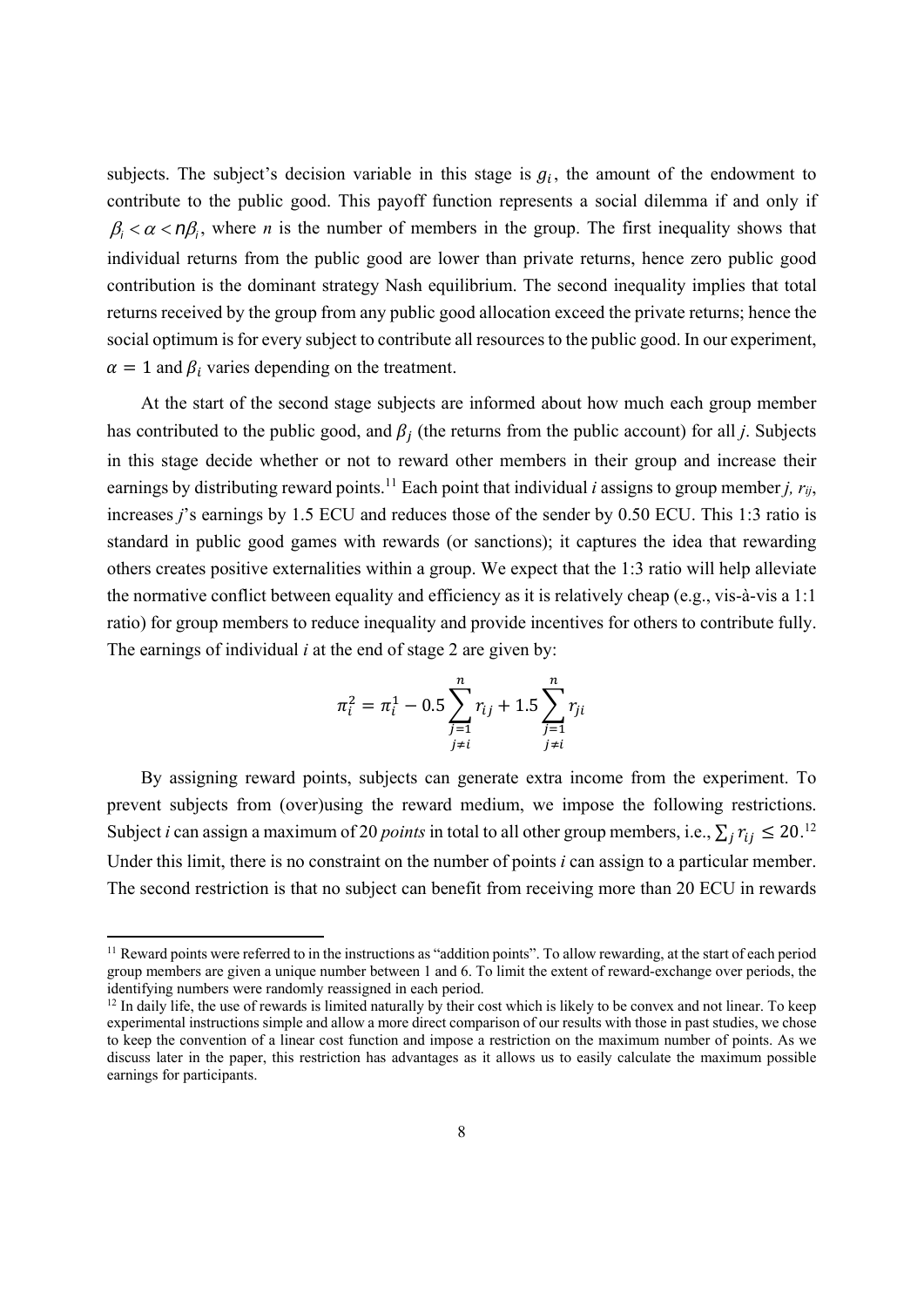– the equivalent of their initial endowment – i.e.,  $1.5*\sum_i r_{ii} \le 20 \leftrightarrow \sum_i r_{ii} \le 13.33$  points. The value of points exceeding 20 ECU is not counted towards the final earnings, but the cost is incurred by the sender.

At the end of the period, each subject receives feedback on the individual number of points he received from each of his group members, together with each member's contribution, their identification number and their return rate from the public good  $(\beta_i)$ . The feedback also indicates the total cost of the points the subject assigned to others, the total benefit from the points that he received, and his net earnings in that period.

### *2.3. Experimental treatments*

The experiment consists of four treatments using a 2x2 design. The treatments differ in two dimensions: the homogeneity of group members with respect to their individual returns from the public account, and the ability to communicate. We discuss each next.

*Heterogeneity of returns from the public account*: In two of the treatments, called "homogenous treatments", subjects benefit equally from the public good ( $\beta_i = 0.3$ , for all *i*). In the two other treatments, referred to as "heterogeneous treatments", half of the subjects in a group receive a higher return rate from the public account ( $\beta$ <sub>i</sub> = 0.4), and the other half receive a lower return rate  $(\beta_i = 0.2)$ . Thus the average return rate from the public account is the same as in the homogenous **treatments** 

Similar to Nikiforakis *et al*. (2012), to strengthen normative conflict the assignment of the return rates in the heterogeneous treatments depends on the relative performance of the subjects in a previous encryption task (like in Erkal *et al*., 2011, and Charness *et al*., 2014). For ten minutes, subjects are given a table assigning a number to each letter of the alphabet and are asked to use it to encrypt a number of words. To minimize selection effects, when performing this task, subjects are not provided with details about the public good game. They are only informed that: (*i*) their relative performance will influence the maximum amount they can earn in the second part, and (*ii*) that they will be placed in groups of six, three of which will be "type A" and three of "type B", these two types receiving different returns from their decisions. The top 50% performers in the session are assigned to the type that obtains a higher return from the public good ( $\beta = 0.4$ ) and the rest are assigned to the type that receives a lower return ( $\beta = 0.2$ ). No other monetary incentives for performing the task are provided. At the end of the encryption task, subjects are informed about their type. No information about the exact number of words that other players encrypted is given until the end of the last period of the game.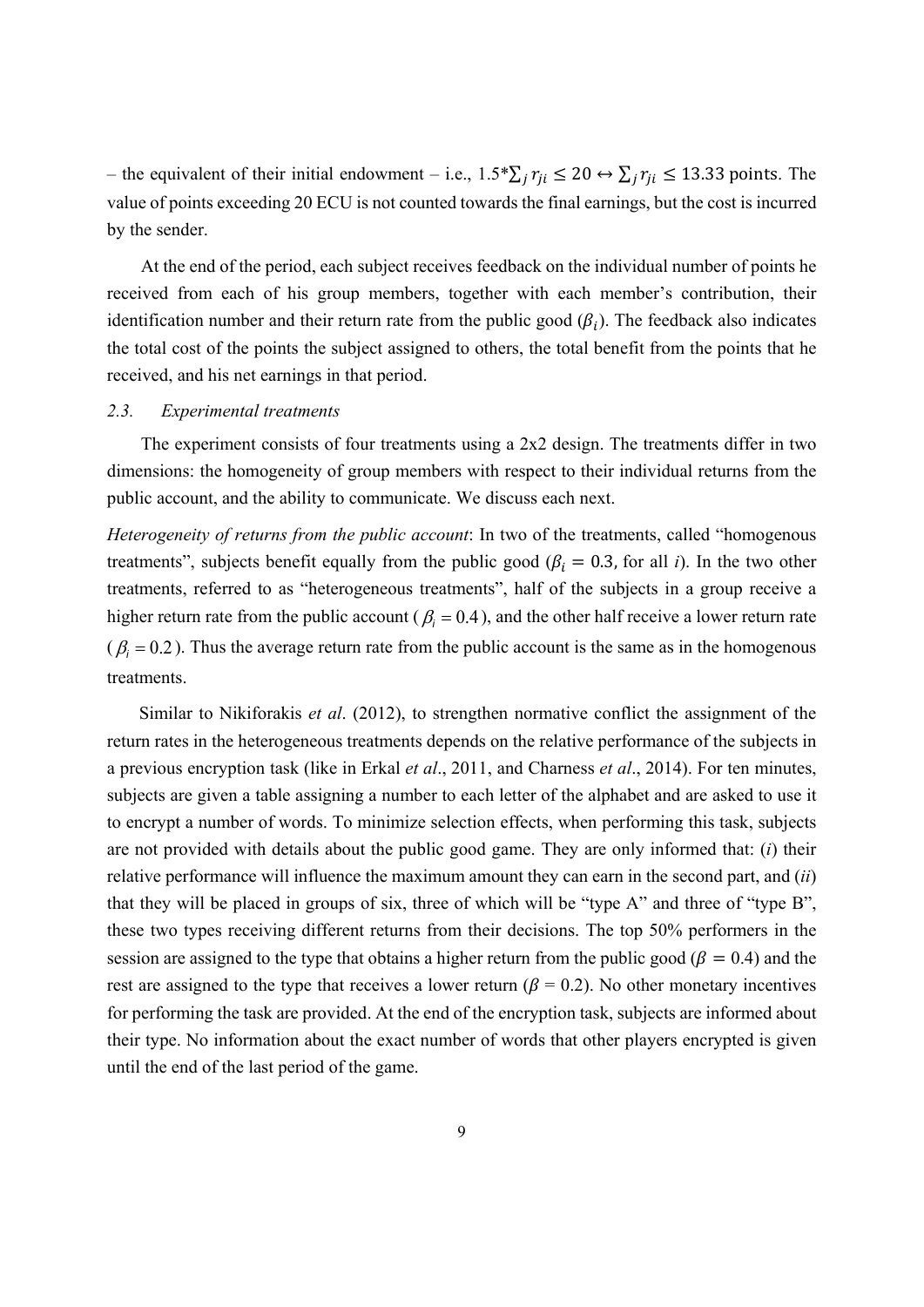*Communication*: Our second treatment variable is communication. In the HOM-NC and the HET-NC treatments (HOM for Homogenous, HET for Heterogeneous, and NC for No Communication), subjects are not able to communicate with others in their group. In contrast, in the HET-C and HOM-C treatments, subjects have the opportunity to communicate with the other five participants in their group in chat rooms on their computers. Our operationalization of communication is inspired by Bochet *et al*. (2006). Communication is permitted four times during the experiment: at the start of periods 1, 6, 11 and 16 out of a total of 20 periods. The chat rooms are open for 5 minutes at the start of periods 1 and 6 and for 3 minutes at the start of periods 11 and 16.<sup>13</sup> Messages are freeform. To increase the likelihood that communication helps groups overcome normative conflict and maximize efficiency, messages are visible to all group members.<sup>14</sup> All participants are requested to follow some simple rules for this communication—they cannot identify themselves, they need to be civil to each other and cannot use any rude words—but apart from this, they can communicate about anything.

# *2.4. The tradeoff between equality and efficiency*

In the homogeneous treatments, efficiency and equality are not at odds: when all group members contribute fully, efficiency is maximized and all earn the same amount. In the heterogeneous treatments, however, there is a tension between equality and efficiency. Keeping the option of rewarding others aside for a moment, for earnings to be equalized, high-return individuals have to contribute substantially more than their low-return peers. For our experimental parameters, high-return players must contribute four times as much as low-return players to equalize earnings prior to the reward stage. Efficiency, on the other hand, would prescribe that all group members contribute equally their entire endowment. However, maximizing efficiency in the absence of rewards implies maximizing inequality. In our setup a 1 ECU increase in each group member's contribution increases the earnings of high-return players by 1.4 ECU and that of lowreturn players by 0.2 ECU. Thus, the overall difference increases by 1.2 ECU with each additional ECU contributed to the public account. This implies that earning inequality is maximized when

<sup>&</sup>lt;sup>13</sup> We varied the duration of communication as we expected group members to need less time to reach an agreement in the second half of the experiment, and also wanted to avoid participants getting bored waiting for the end of the communication time.

<sup>&</sup>lt;sup>14</sup> In the HET-C treatment, communication took two forms. In one variant subjects could only send messages to everyone. In the second variant, subjects could also send 'private messages' to the group members with the same return as them. This was done to examine the robustness of our conclusions with regards to different types of communication. The figures (A1 for contributions and A2 for earnings) and Table A2 presented in Appendix 2 reveal that behavior is remarkably similar in the two variants (and always statistically insignificant). Hence, for brevity, we pool the data in our analysis.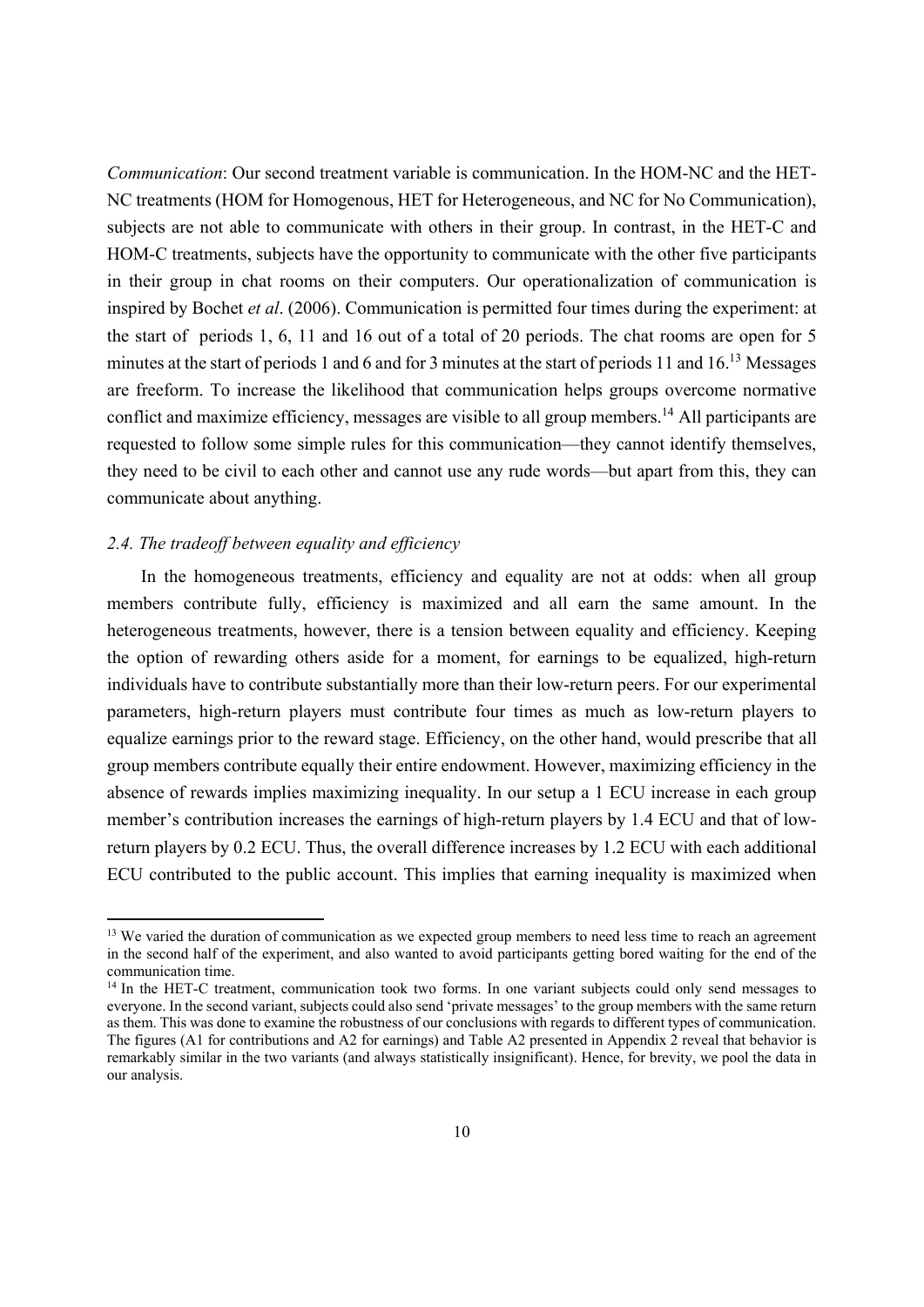group earnings are maximized in which case  $\pi$ *H* -  $\pi$ *L* = 20\*1.2 = 24 ECU, with  $\pi$ *L* = 24 ECU and  $\pi$ *H* = 48 ECU, where  $\pi$ <sup>L</sup> denotes the earnings of each low-return agent, and  $\pi$ <sup>H</sup> that of every high-return agent. Of course, rewards could be used in the second stage to redistribute earnings from the high return group members to the low return group members, so that the inequality associated with the priority given to efficiency can be mitigated.

#### *2.5. Procedures*

The experiment was conducted at GATE-LAB, Lyon, France. 246 subjects (of which 53.66% were female) were drawn from the undergraduate student population from local engineering, business and osteopathic medical schools and were invited to participate using ORSEE (Greiner, 2015). Subjects were only invited if they had not previously participated in any similar social dilemma experiment. No subject participated in more than one session. We ran 13 sessions in total. While subjects interacted anonymously in six-person fixed groups, multiple groups under the same treatment conditions participated simultaneously in the laboratory. Sessions were conducted on computers using z-Tree software (Fischbacher, 2007). Table 1 provides a summary of the treatments and the number of independent groups in each treatment. We collected more data in the heterogeneous treatments as we expected to observe more variability in decision making in these treatments.

|           | Returns from          | Communication  | Rewards                  |              |            |  |
|-----------|-----------------------|----------------|--------------------------|--------------|------------|--|
| Treatment | public account        |                |                          | Participants | Groups     |  |
| HOM-NC    | 0.3                   | No             | Yes                      | 48           | 8          |  |
| HOM-C     | 0.3                   | Yes            | Yes                      | 36           | 6          |  |
| HET-NC    | $0.2 \text{ or } 0.4$ | N <sub>0</sub> | Yes                      | 60           | 10         |  |
| HET-C     | $0.2 \text{ or } 0.4$ | Yes            | Yes                      | 102          | $17^{(*)}$ |  |
| Total     | -                     | ۰              | $\overline{\phantom{0}}$ | 246          | 41         |  |

**Table 1 -** Summary of experimental sessions

*Note*: HOM-NC: Homogenous groups without communication; HOM-C: Homogenous groups with communication; HET-NC: Heterogeneous groups without communication; HET-C: Heterogeneous groups with communication. (\*) Het-C includes 48 participants (8 groups) who had the possibility to send messages visible either to all group members or only to group members of the same type, and 54 participants (9 groups) whose messages were made visible to all group members systematically.

Upon arrival, subjects drew a tag from an opaque bag, which randomly assigned them to a computer terminal. Sets of instructions were distributed at the beginning of each part and read aloud by the experimenter. The instructions and computer decision screens used neutral terminology, e.g., subjects "assigned" ECU to the public account instead of "contributing" to it; they received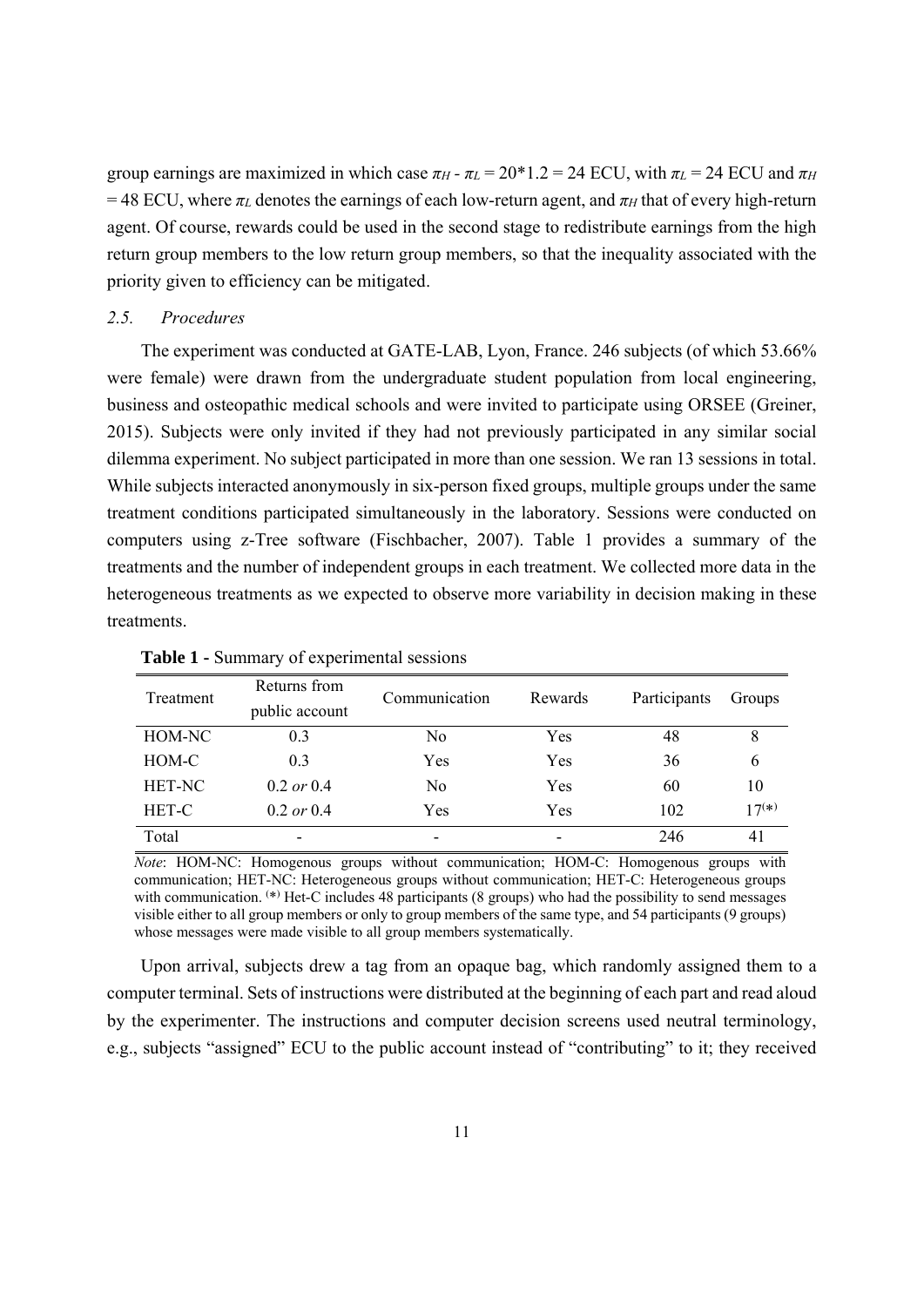and assigned "addition" points, not "reward" points. Subjects answered a few control questions after reading the instructions to ensure that they understood the instructions and the process of decision-making. The instructions for the HET-C treatment are available in Appendix 1 (the instructions for the other treatments are available upon request). After the experiment, subjects filled out a survey intended to collect information about demographic characteristics and attitudes towards cooperation and rewarding others.

Subjects' earnings were the sum of their payoffs in the 20 periods in ECU which were then converted to Euros at the end of the session. Subjects earned 22.93 Euro on average, including a show-up fee of 5 Euro. Payments were made individually in cash and in private in a separate room by a secretary who was not aware of the content of the experiment (this was made common knowledge in the instructions). Including the instructions and payment distribution time, sessions lasted between 90 and 120 minutes.

# **3. Experimental Results**

The presentation of the results is divided into two parts. In the first part, we present our main findings on how the normative conflict between equality and efficiency affects the efficacy of our mechanism in promoting cooperation and efficiency. In the second part, we explore the different contribution rules groups adopt and analyze the content of communication.

### *3.1. Cooperation and efficiency*

Figures 1 and 2 present respectively the evolution of contributions and earnings across treatments. Table 2 presents summary statistics on contributions and earnings in the various treatments, along with the results from non-parametric tests. We proceed to state our main results and provide support for them.

**Result 1**: *Communication has a positive impact on contribution levels in all treatments, but the size of the effect in heterogeneous groups is only* 38.17*% of that in homogeneous groups.*

**SUPPORT:** As can be seen in Figure 1 and Table 2, in the absence of communication, although group members could reward high contributors, average contributions unravel and are similar in homogeneous (HOM-NC:  $\bar{c} = 5.37$ ) and heterogeneous groups (HET-NC:  $\bar{c} = 6.97$ ). Communication increases contributions in both homogeneous (HOM-C) and heterogeneous groups (HET-C), but its relative efficacy appears to be considerably limited in the presence of normative conflict: homogeneous groups contribute on average 97.85% of the maximum (=19.57/20), which amounts to a 265% increase relative to contribution levels in HOM-NC. A Mann-Whitney test at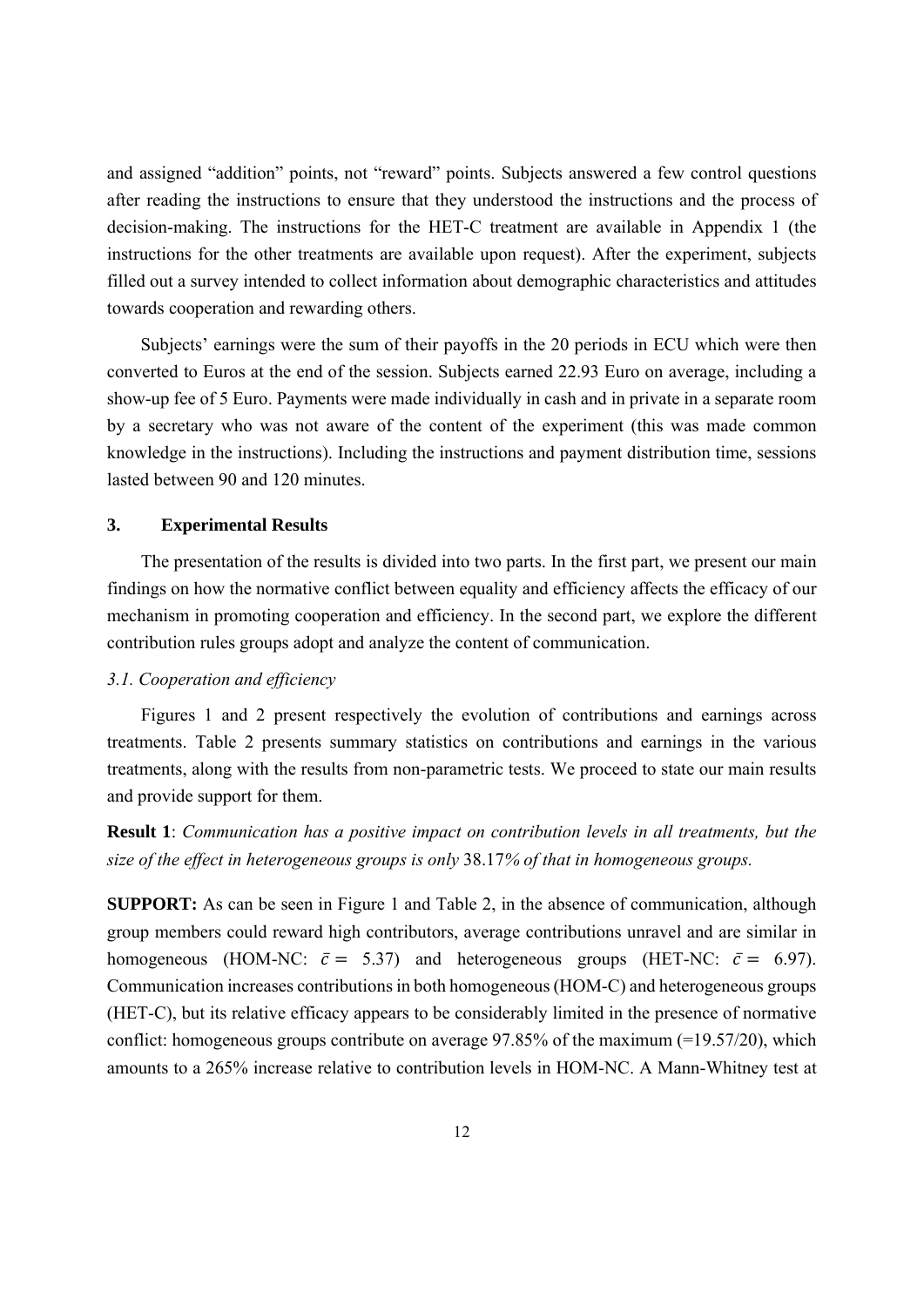the group level using the average contribution across periods as an independent observation indicates that the difference is statistically significant  $(p=0.002)$ . Heterogeneous groups on the other hand contribute on average 70.10% of the maximum when they can communicate  $(=14.02/20)$  – an increase of 101.15% relative to contributions in HET-NC (Mann-Whitney,  $p<0.001$ ). Therefore, the increase in contributions due to the introduction of communication opportunities in heterogeneous groups is 38.17% of that in homogeneous groups. A Mann-Whitney test indicates that contributions are not significantly different in HOM-NC and HET-NC (*p*=0.374), but are significantly lower in HET-C than in HOM-C  $(p<0.001)$ .





It is interesting to note that the effect of our mechanism on contributions in Figure 1, apart from being weaker in heterogeneous groups, also appears to be less *stable*: after an increase in periods of communication (i.e., periods 1, 6, 11, and 16), contributions decline in the following periods. A linear regression with individual-level random effects and clustering at the group level shows that, on average, contributions in HET-C are 2.19 ECU higher in communication periods (*p<*0.001) compared to non-communication periods. A similar regression for the HOM-C treatment also finds a significant immediate effect of communication on contributions compared to periods without communication, but it is much weaker (0.101 ECU, *p*=0.004). We explore the causes of this instability in heterogeneous groups in the following subsection. Next, we present our second main result regarding earnings in the experiment. This is a distinct question from how communication impacts on cooperation as subjects could reward each other.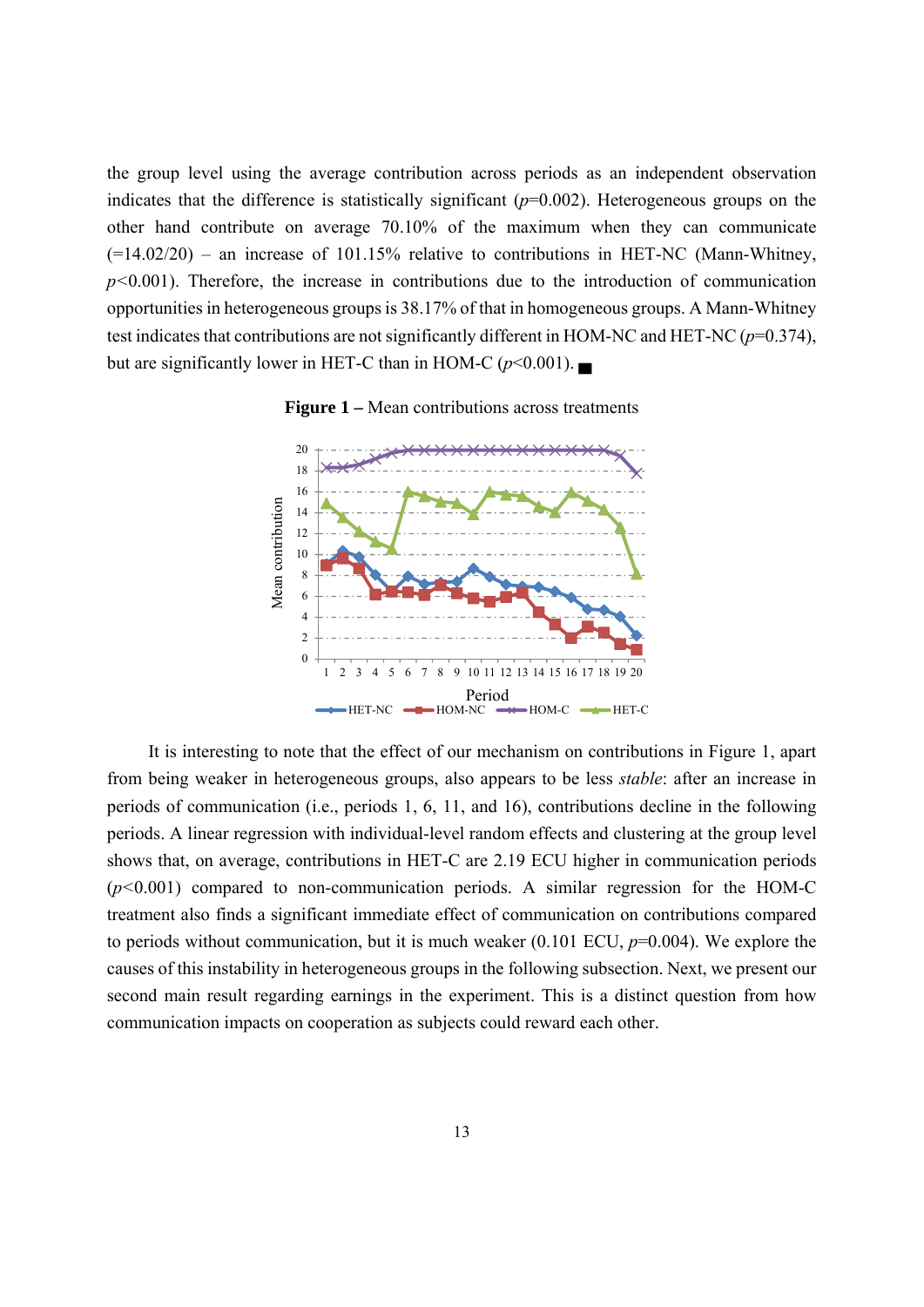Recall from section 2.2 that we imposed restrictions on the number of reward points that can be assigned to prevent the exploitation of the reward medium by participants. A benefit of such restrictions is that it allows us to calculate the maximum earnings when all contribute fully to the public account and compare them to the *actual* earnings from the experiment, as a measure of efficiency. In homogeneous treatments, group earnings are maximized when  $g_i = g_{-i} = 20$ ,  $r_{ij} =$ 13.33 (which implies a cost of 6.67 ECU) and  $\sum_i r_{ii} = 13.33$  (which implies a gain of 20 ECU), assuming for simplicity that subjects could choose an integer number of reward points. These numbers imply that the maximum individual earnings in the experiment from both stages are 36 –  $6.67 + 20 = 49.33$  ECU. In heterogeneous treatments, on average maximum earnings are the same as in homogeneous treatments, but given the different returns from the public account, when all contribute fully to the public account and assign the 'optimal' number of points (13.33), high-return subjects can earn up to 61.33 ECU (=  $48 - 6.67 + 20$ ), and low-return subjects can earn up to 37.33 ECU (=  $24 - 6.67 + 20$ ).

**Table 2 -** Summary statistics on contributions and final earnings

|                           |             | Heterogeneous               |              |                   |           |  |  |
|---------------------------|-------------|-----------------------------|--------------|-------------------|-----------|--|--|
| Treatments                | Homogeneous | All                         | High-return  | Low-return        | Ratio H/L |  |  |
|                           |             | subjects                    | Subjects     | subjects          |           |  |  |
| Mean contributions        |             |                             |              |                   |           |  |  |
| Without communication (1) | 5.37(6.99)  | $6.97(7.43)$ <sup>ns</sup>  | 9.53(7.72)   | 4.40 $(6.14)$ **  | 2.17      |  |  |
| With communication (2)    | 19.57(2.35) | $14.02(7.49)$ ***           | 17.27(6.18)  | $10.76(7.27)$ *** | 1.60      |  |  |
| $(1)$ vs. $(2)$           | $p=0.002$   | p<0.001                     | p<0.001      | $p=0.003$         |           |  |  |
| Mean final earnings       |             |                             |              |                   |           |  |  |
| Without communication (3) | 25.63(6.46) | $27.02(7.20)$ <sup>ns</sup> | 29.25(7.61)  | $24.79(6.00)$ *** | 1.18      |  |  |
| With communication (4)    | 46.35(4.33) | $39.52(11.04)$ ***          | 44.66(11.00) | 34.38 (8.37)***   | 1.30      |  |  |
| $(3)$ vs. $(4)$           | $p=0.002$   | p<0.001                     | p<0.001      | p<0.001           |           |  |  |

*Note*: Standard deviations in parentheses. Comparisons between conditions ((1) vs. (2) and (3) vs. (4)) report the *p*-values of Mann-Whitney tests in which each group averaged over all periods gives one independent observation. In column "All subjects", \*\*\* and <sup>ns</sup> indicate significance at the 1% level and no significance, respectively, in Mann-Whitney tests comparing the mean contribution and mean earnings, respectively, in heterogeneous and in homogeneous groups. In the column "Low-return subjects", \*\*\* and \*\* indicate significance at the 1% and 5% levels, respectively, in Wilcoxon tests comparing contributions and earnings relative to low-return vs. high-return subjects.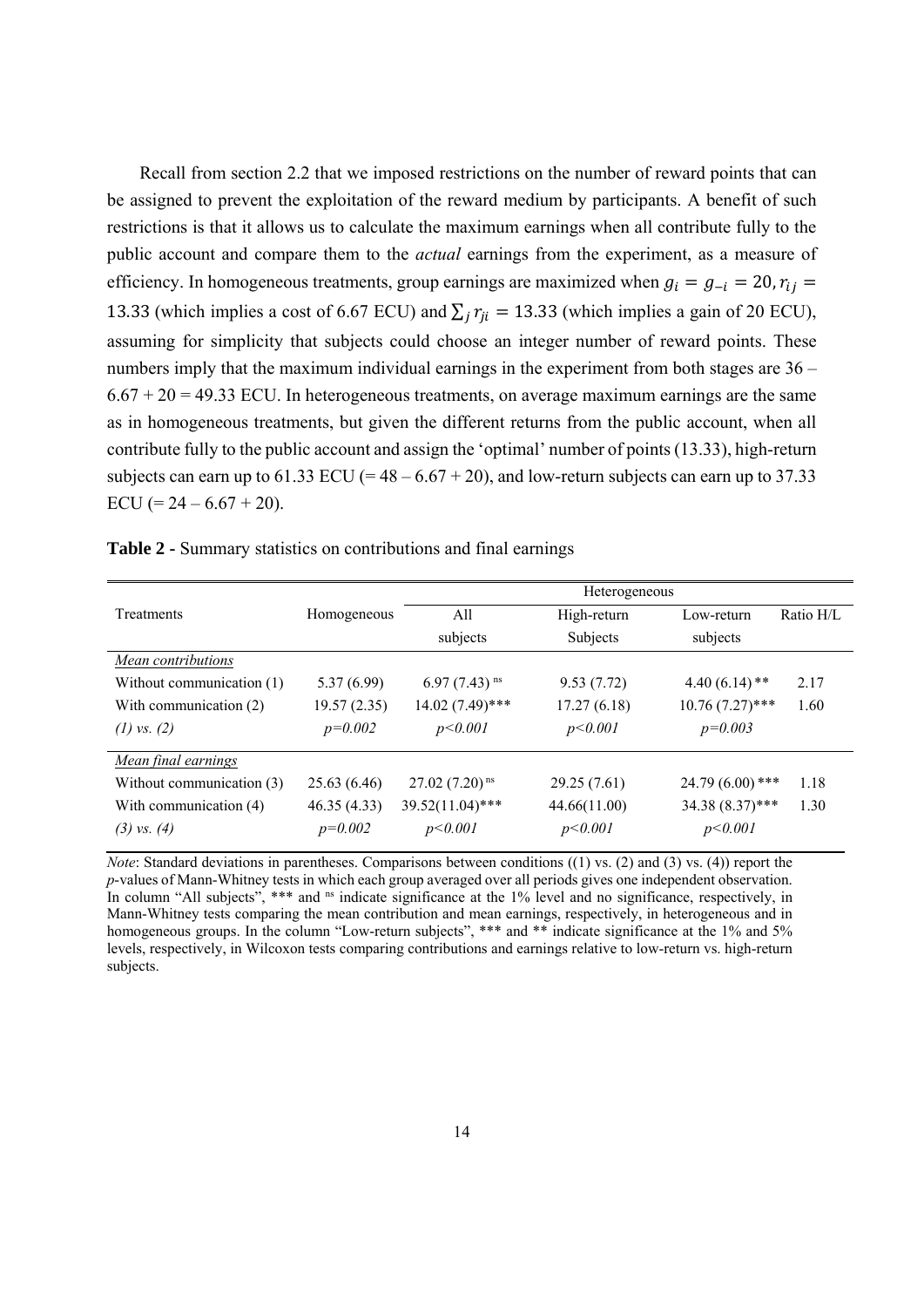**Result 2**: *Communication has a positive impact on group earnings in all treatments, but the size of the effect in heterogeneous groups is only 57.22% of that in homogeneous groups.*

**SUPPORT:** Figure 2 presents the evolution of earnings across treatments. On average, earnings are not significantly different, without communication, in homogeneous groups (HOM-NC:  $\bar{\pi}_i^2$  = 25.63) and in heterogeneous groups (HET-NC:  $\bar{\pi}_t^2 = 27.02$ ) (Mann-Whitney, *p*=0.286). Earnings are higher with communication, but again we observe that the relative efficacy of communication appears to be considerably weakened by the presence of normative conflict: an individual in a homogeneous group earns on average 46.35 ECU, i.e., 94% of the maximum. This amounts to an increase of 80.84% relative to HOM-NC, which is statistically significant (Mann-Whitney, *p=*0.002). In contrast, individuals in heterogeneous groups earn on average 39.52 ECU, i.e., 80.11% of the maximum. The increase in earnings relative to HET-NC is 46.26% and statistically significant (Mann-Whitney, *p*<0.001). However, it is only 57.22% of the increase in earnings due to communication in homogeneous treatments. A Mann-Whitney test indicates that earnings are significantly lower in HET-C than in HOM-C ( $p$ <0.001).





The fact that earnings are 94% of the maximum when homogeneous groups can communicate is quite extraordinary. Unlike previous experiments where individuals had to agree only on how much to contribute, subjects in HOM-C also had to agree on their rewarding strategies. The design (see section 2.2) allowed for overuse of rewards (when  $13.33 < \bar{r}_{ij} \le 20$ ) and underuse (when  $\bar{r}_{ij}$ < 13.33). Finding the right balance between providing adequate incentives for cooperation and avoiding wasteful overuse of the reward medium is not simple and requires coordination amongst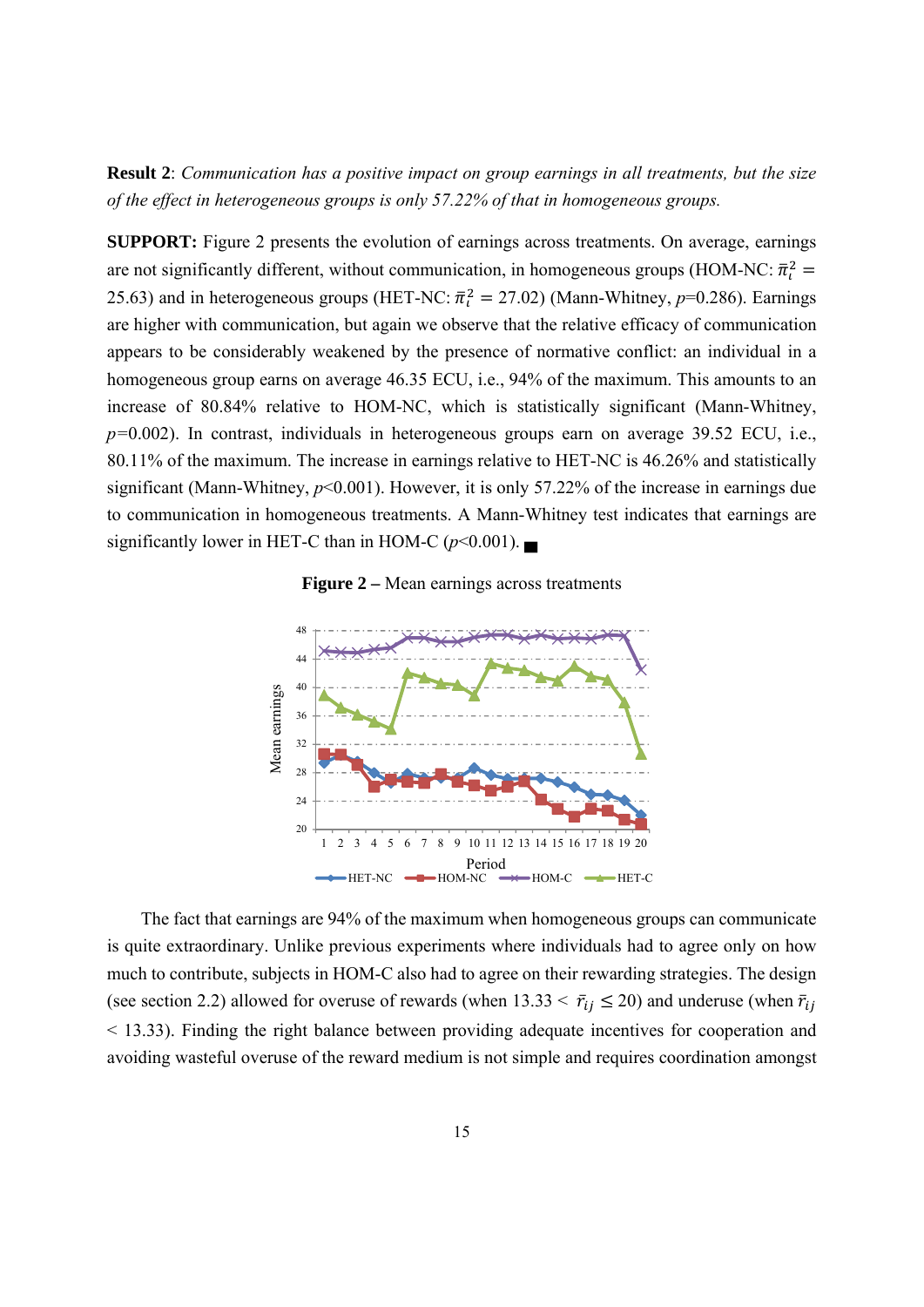group members. We conclude this subsection by investigating the aggregate patterns concerning the receipt of rewards across treatments.

**Result 3**: *Individuals in homogeneous groups receive on aggregate slightly more reward points than is optimal when they can communicate. In contrast, individuals in heterogeneous groups receive slightly less than the optimal amount of reward. Consequently fewer reward points are received in heterogeneous versus homogenous groups.* 

**SUPPORT:** Table 3 presents summary statistics concerning reward points received across treatments. Clearly, communication increases the number of reward points received substantially in both homogeneous groups  $(\bar{r}_{ij}$  [HOM-NC]=1.34 vs.  $\bar{r}_{ij}$  [HOM-C]=16.97; Mann-Whitney,  $p=0.002$ ), and heterogeneous groups ( $\bar{r}_{ij}$  [HET-NC]=2.74 vs.  $\bar{r}_{ij}$  [HET-C]=11.24;  $p<0.001$ ). More interestingly, the number of reward points is significantly higher than the optimal number of points  $(\bar{r}_{ij}=13.33)$  in HOM-C (Wilcoxon sign rank,  $p=0.046$ ), while it is slightly (albeit significantly) lower in HET-C (Wilcoxon sign rank,  $p=0.024$ ). The number of reward points in HET-C is significantly lower than in HOM-C (Mann-Whitney,  $p=0.003$ ). For completeness, we report that the difference in reward points in HET-NC and HOM-NC does not reach a conventional level of statistical significance (Mann Whitney, *p*=0.197). ▄

| Treatments            | Homogeneous | <b>Heterogeneous</b> |                      |                     |  |  |  |
|-----------------------|-------------|----------------------|----------------------|---------------------|--|--|--|
|                       |             | All subjects         | High return subjects | Low return subjects |  |  |  |
| Without communication | 1.34        | $2.74$ <sup>ns</sup> | 3.37                 | 2.12 <sup>ns</sup>  |  |  |  |
| $\left(1\right)$      | (2.32)      | (4.53)               | (5.14)               | (3.72)              |  |  |  |
| With communication    | 16.97       | $11.24***$           | 11.62                | 10.86 <sup>ns</sup> |  |  |  |
| $\left( 2\right)$     | (4.53)      | (7.16)               | (7.31)               | (6.99)              |  |  |  |
| $(1)$ vs. $(2)$       | $p=0.002$   | p<0.001              | p<0.001              | p<0.001             |  |  |  |

**Table 3** - Summary statistics on the receipt of reward points

*Notes*: Entries are the mean number of reward points *received*. Standard deviations are in parentheses. Comparisons between conditions ((1) vs. (2) report the *p*-values of Mann-Whitney tests in which each group gives one independent observation. In column "All subjects", \*\*\* and ns indicate significance at the 1% level and no significance, respectively, in Mann-Whitney tests comparing the mean number of reward points received in heterogeneous and in homogeneous groups. In column "Low return" ns indicates no significance in Wilcoxon tests comparing the mean number of points received by low-return and high-return subjects.

Result 3 provides two insights. The first is that the slight loss in efficiency relative to the maximum in HOM-C between periods 6 and 19 when they contribute their full endowment in the public account discussed in the support for Result 2 (see Figures 1 and 2) stems from the fact that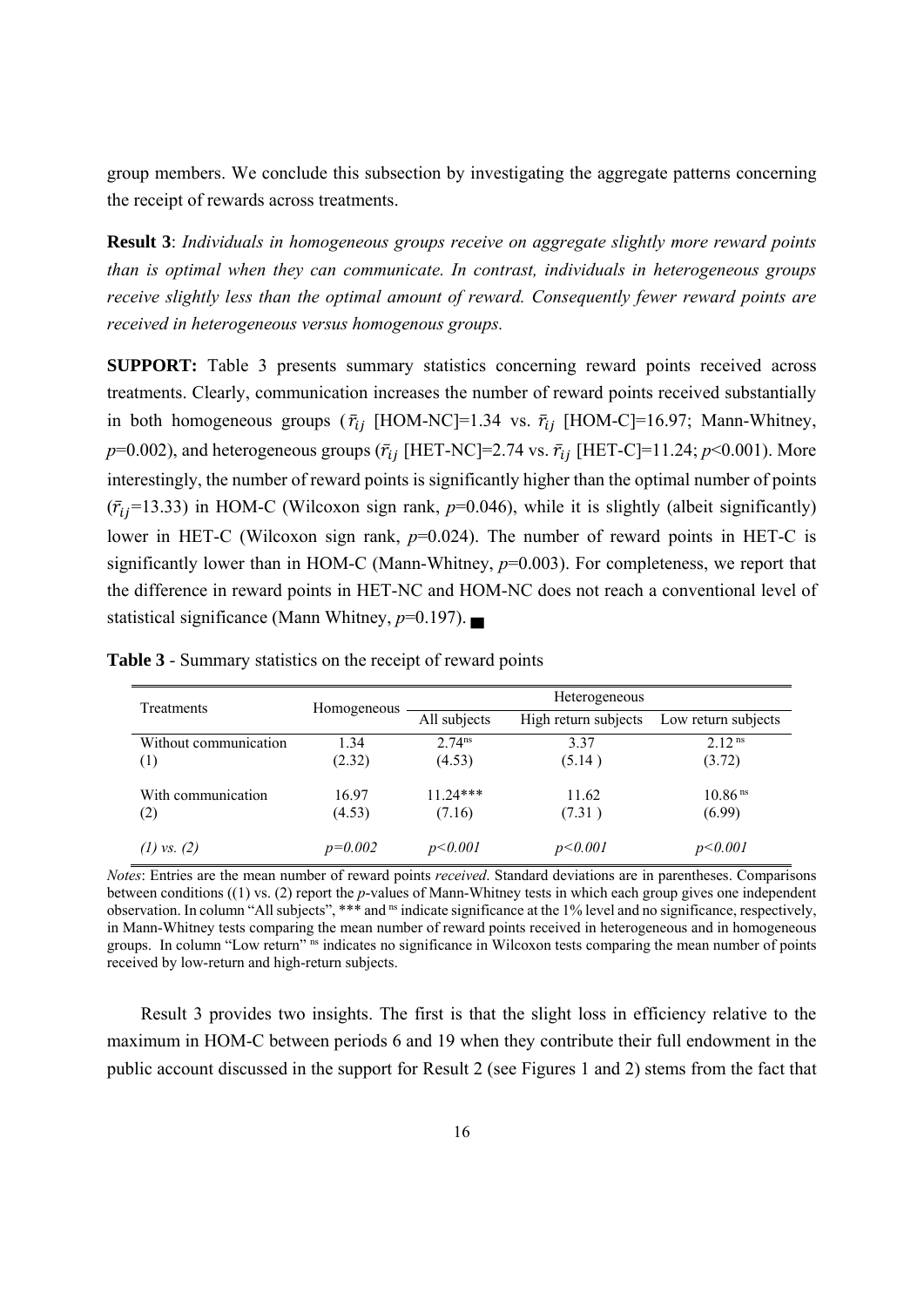more reward points are used than what is required for maximum efficiency. The second insight is that the inefficiency observed in heterogeneous groups is not only due to the inefficiently low levels of contribution, but also due to a relative underuse of rewards. In particular, the lower-than-optimal number of reward points in HET-C (11.24 vs. 13.33) translates into an efficiency loss of 2.09 ECU  $(=[13.33-11.24]*[1.5-0.5])$ . Recall that earnings in HET-C were on average 9.81 ECU lower than the maximum earnings  $(49.33 - 39.52)$ . Therefore, the suboptimal number of reward points accounts for 21.3% of the loss in efficiency, whereas the remaining 79.7% is due to the relatively low levels of contribution.

In order to better understand why our mechanism based on communication and rewards is unable to facilitate full cooperation in heterogeneous groups, we turn our attention to the behavior of high and low-return players in heterogeneous treatments.

## *3.2. Contribution norms in HET-C*

Having found support for our hypothesis that the normative conflict in heterogeneous groups undermines the efficacy of communication, we turn our attention to individual groups. We are interested in understanding *why* normative conflict has this effect. Is it that groups fail to agree on a contribution rule or is it that they adopt rules which favor equality over efficiency? To answer this question, we focus on behavior in treatment HET-C since in HET-NC, it is clear that contribution unravels over time, whereas in HOM-C all groups agree to contribute fully for almost the entire experiment.

Table 4 presents median contributions, reward points and profits from periods 6 to period 19 (i.e., from the second communication round to the end of the experiment, excluding the first block of periods where subjects learn the game and excluding the last period to avoid end-game effects). The use of medians provides a clearer picture of the contribution rules favored by groups as it is less sensitive to outliers.

Groups can be classified into one of three categories with regards to the contribution rule they adopted: groups that adopted the contribution rule favoring equality over efficiency; groups that adopted the rule favoring efficiency over equality; and groups that struck a compromise between these two rules. The classification of groups in Table 4 and the conclusions derived from it are robust to using medians for periods 11 to 19, or periods 16 to 19.

**Result 4**: *Most heterogeneous groups manage to adopt stable contribution rules with positive contributions to the public account.*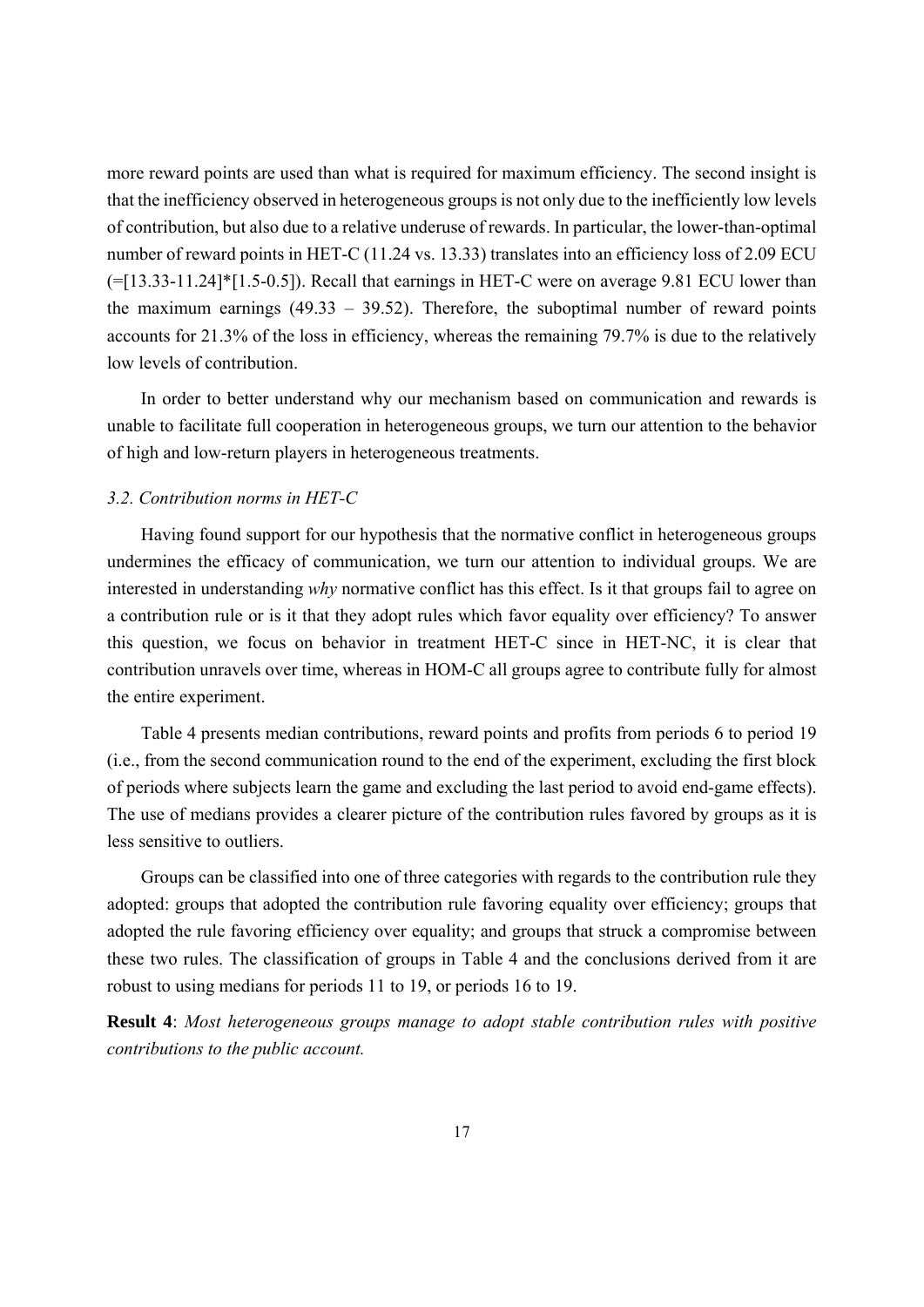**SUPPORT:** As can be seen in Table 4, 15 of the 17 groups (i.e., 88.2%) reach a *stable* agreement about which contribution rule to follow. This can be seen in the fifth column that presents the "Contribution ratio trend". The contribution ratio is the ratio of contributions by high return subjects to low return subjects; the "trend" is the coefficient from an OLS regression with the contribution ratio as the dependent variable and period as the only independent variable. Except group 1 which experienced an increase in the contribution ratio between periods 6 and 19, the contribution ratio did not change significantly over time in any of the other groups.<sup>15</sup> Although the contribution ratio remained constant over time in group 12, contributions collapsed to 0 for all group members after period 14 (with the exception of period  $16$ ).<sup>16</sup> The fact that most groups manage to adopt stable contribution rules through communication is in stark contrast to the behavior observed in Nikiforakis *et al*. (2012) where communication was not allowed. Therefore, we conclude that overall communication helps heterogeneous groups overcome normative conflict and establish group norms regarding individual contributions. ▄

**Result 5**: *Only a small minority of heterogeneous groups select the efficient contribution rule. Most groups choose either a contribution rule that strictly prioritizes equality over efficiency, or a rule that strikes a compromise between equality and efficiency concerns.* 

**SUPPORT:** As can be seen in Table 4, only four of the 17 groups (i.e., 23.5%) reached a stable agreement in which high and low-return group members contributed their entire endowment. Six of the 17 groups (i.e., 35.3%) chose the contribution rule that maximizes group earnings but conditional on high and low-return members having equal (first-stage) earnings, i.e.,  $c_H = 20$  and  $c_l$  = 5. That is, these groups prioritize equality over efficiency. Six more groups eventually settled on rules satisfying  $c_H = \alpha c_L$ , where  $1 \le \alpha \le 4$ . These rules are in line with Young (1998) who argues that in cases of normative conflict individuals would eventually reach a compromise. It is also worth noting that a contribution ratio of two – observed in three groups – is in line with the "proportionality rule" according to which group members should contribute in proportion to their relative benefit from the public account (Reuben and Riedl, 2013). In other words, of the 16 groups that adopted and maintained a contribution rule with positive contributions (i.e., all groups except group 12), 12 groups (i.e., 75%) agree on a rule reflecting a concern for equality. ▄

<sup>&</sup>lt;sup>15</sup> In periods 16-19, in group 1, the median contribution of the high-return players increased to 20 while that of low types remained unchanged at 15. This implies that, all together, 16 out of 17 groups (94.1%) adopted rules which prevented the decay of cooperation.

<sup>&</sup>lt;sup>16</sup> Group 12 is solely responsible for the downward trend observed in contributions in Figure 1 in periods following communication. In none of the other groups do contributions decline significantly following communication.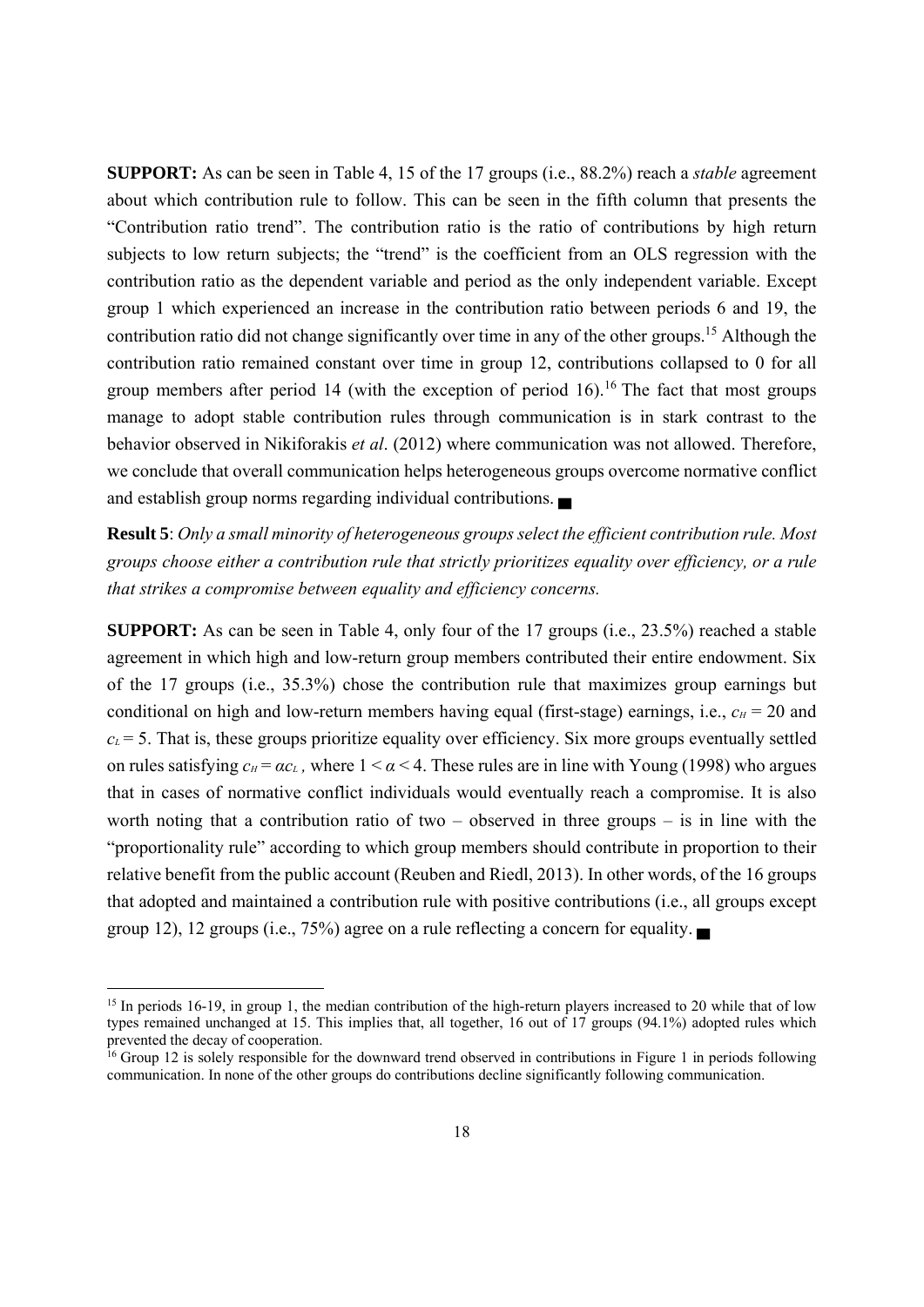Results 4 and 5 help explain the main findings in the previous section, i.e., why efficiency is lower in heterogeneous groups: it is *not* that the tension between efficiency and equality is unresolved by our simple mechanism. The reason cooperation rates and efficiency are lower in heterogeneous groups in HET-C compared to HOM-C is because 75% of the groups in HET-C showed a concern for reducing inequality in earnings. This concern places a limit to the ability of our mechanism to increase efficiency up to its maximum level. It is important to note that an analysis of the content of communication, as well as the responses to a post-experiment survey at the group level fully supports our classification of groups and the conclusions above. This analysis can be found in Table A2 in Appendix 3. We conclude this section with an examination of rewarding behavior across groups adopting different contribution rules.

**Result 6**: *Overall, rewards are not used to alleviate earning equalities. Low-return group members do not receive on average more reward points than high-return members.* 

**SUPPORT:** As can be seen in Table 3, for all periods, and in Table 4 for periods 6 to 19, on average, low and high-return subjects receive a similar amount of points. A Wilcoxon sign-rank test shows that the average number of reward points received by high-return subjects across all periods and groups is far from being significantly different from that of low-return subjects (*p=*0.981, two-tailed). Even if we concentrate our attention on the 11 groups that did not adopt the equal-earnings rule, (the groups in which one would expect that low-return members would be rewarded more), the difference is small and far from being statistically significant (high: 12.6, low: 11.9; *p=*0.929). The assignment of reward points reflects the contribution rule in the group over time, regardless of the players' type. Interestingly, in groups that prioritize efficiency, high-return players tend to receive more rewards than low-return players, although the former already earn substantially more. However, we do not have sufficient number of observations to perform a meaningful non-parametric comparison. In "other groups" on average low types receive more reward points, but not significantly so (*p=*0.203). The analysis of the content of communication shows that groups rarely discussed the idea of using rewards to compensate low return group members (see Appendix 3).▄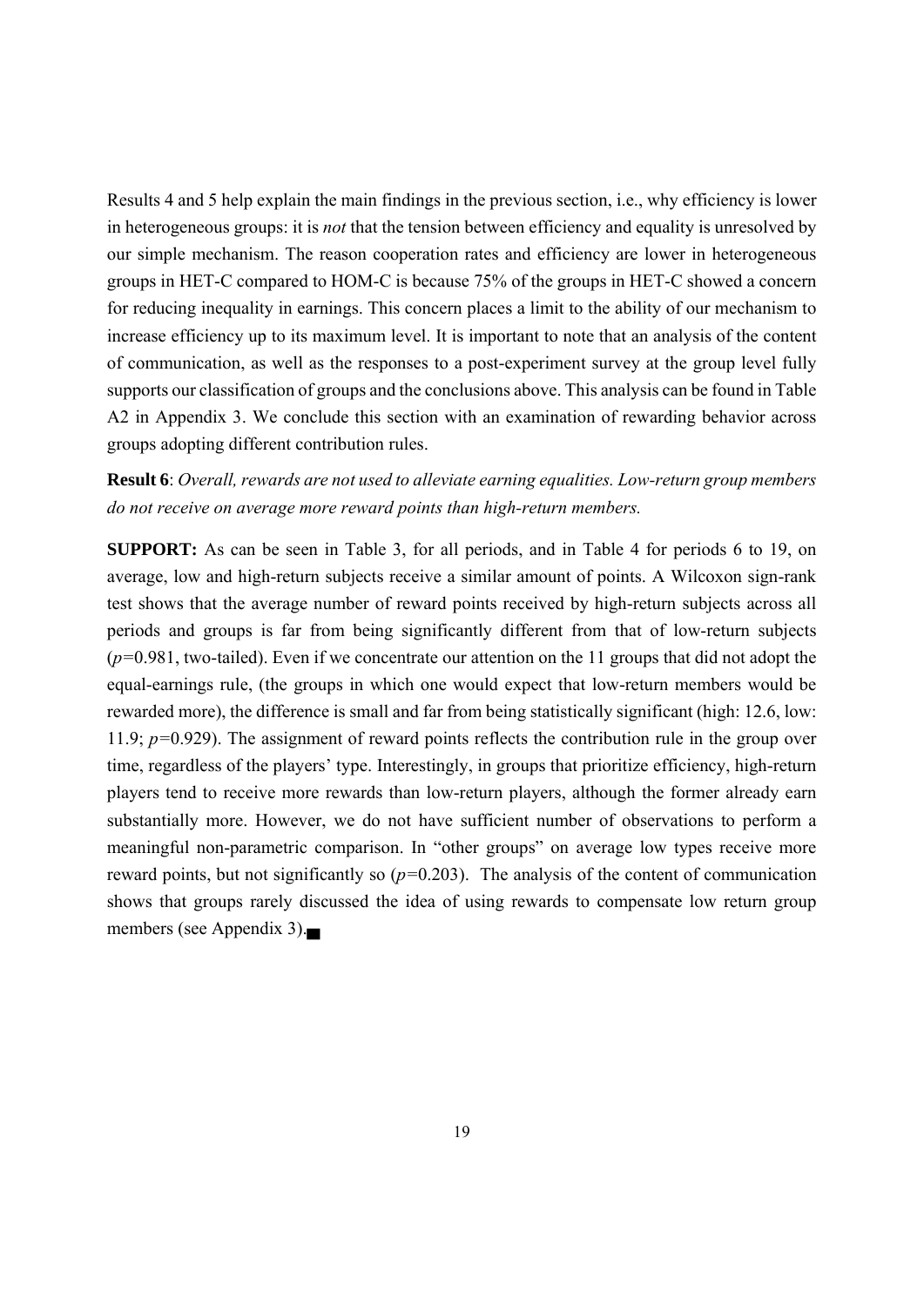| Group           | Contribution                           | Contribution   | Contribution   | Contribution | Reward received | Reward received | Earnings    | Earnings   |
|-----------------|----------------------------------------|----------------|----------------|--------------|-----------------|-----------------|-------------|------------|
| number          | high-return                            | low-return     | ratio          | ratio trend  | by high-return  | by low-return   | high-return | low-return |
| (1)             | (2)                                    | (3)            | (4)            | $(5)^{+}$    | (6)             | (7)             | (8)         | (9)        |
|                 | <b>Equality-over-Efficiency Groups</b> |                |                |              |                 |                 |             |            |
| 4               | 20                                     | 5              | $\overline{4}$ | $-0.11$      | 14              | 14              | 40          | 40         |
| 5               | 20                                     | 5              | 4              | $0.00\,$     | 12.5            | 12              | 40.5        | 40.5       |
| 9               | 20                                     | 5              | 4              | 0.00         | 15              | 15              | 42.5        | 42.5       |
| 11              | 20                                     | 5              | 4              | 0.00         | 20              | 20              | 40          | 40         |
| 13              | 20                                     | 5              | 4              | 0.18         | 14              | 14              | 40          | 40         |
| 14              | 20                                     | 5              | 4              | 0.00         | 13              | 13              | 43          | 43         |
|                 | <b>Efficiency-over-Equality Groups</b> |                |                |              |                 |                 |             |            |
| 3               | 20                                     | 20             | $\mathbf{1}$   | 0.00         | 18              | 6.5             | 60.3        | 30.3       |
| 7               | 20                                     | 20             | 1              | 0.00         | 20              | 14              | 58          | 34.3       |
| 10              | 20                                     | 20             | 1              | $-0.01$      | 10              | 10              | 58          | 34         |
| 17              | 20                                     | 20             | 1              | $0.00\,$     | 15              | 15              | 60.5        | 36.5       |
| Other Groups    |                                        |                |                |              |                 |                 |             |            |
| 1               | 15                                     | 15             | 1              | $0.03***$    | 20              | 20              | 51          | 34.7       |
| $\overline{c}$  | 20                                     | 10             | $\overline{2}$ | $-0.01$      | 9.5             | 5               | 42.3        | 33         |
| 6               | 20                                     | $\overline{0}$ |                | $0.00\,$     | 11              | 13              | 43.5        | 48.2       |
| 8               | 20                                     | 10             | $\overline{c}$ | 0.00         | 11              | 11.5            | 46.5        | 36         |
| 12 <sup>a</sup> | 20                                     | 20             |                | 0.00         | 1.5             | 3.5             | 38.5        | 28         |
| 15              | 20                                     | 15             | 1.33           | 0.00         | 10              | 16              | 50.5        | 40         |
| 16              | 20                                     | 10             | $\overline{c}$ | $-0.03$      | 12              | 16              | 41.8        | 40         |
| Average         | 19.7                                   | 11.2           | 2.3            | 0.00         | 13.3            | 12.9            | 46.3        | 37.8       |

**Table 4** – Group-level analysis of contributions, rewards and earnings in the HET-C treatment

*Notes:* Entries are *medians* from periods 6 to 19.<sup>ª</sup> In Group 12, although the contribution ratio does not change, cooperation collapses with all contributing 0 after period 14 (and except period 16). So it is not consistent with efficiency. **+** Coefficients from an OLS regression for periods 6 to 19 with the "contribution ratio" as the dependent variable and "period" the only independent variable. \*\*\*  $p<0.001$ ; \*\*  $p<0.05$ ; \*  $p<0.1$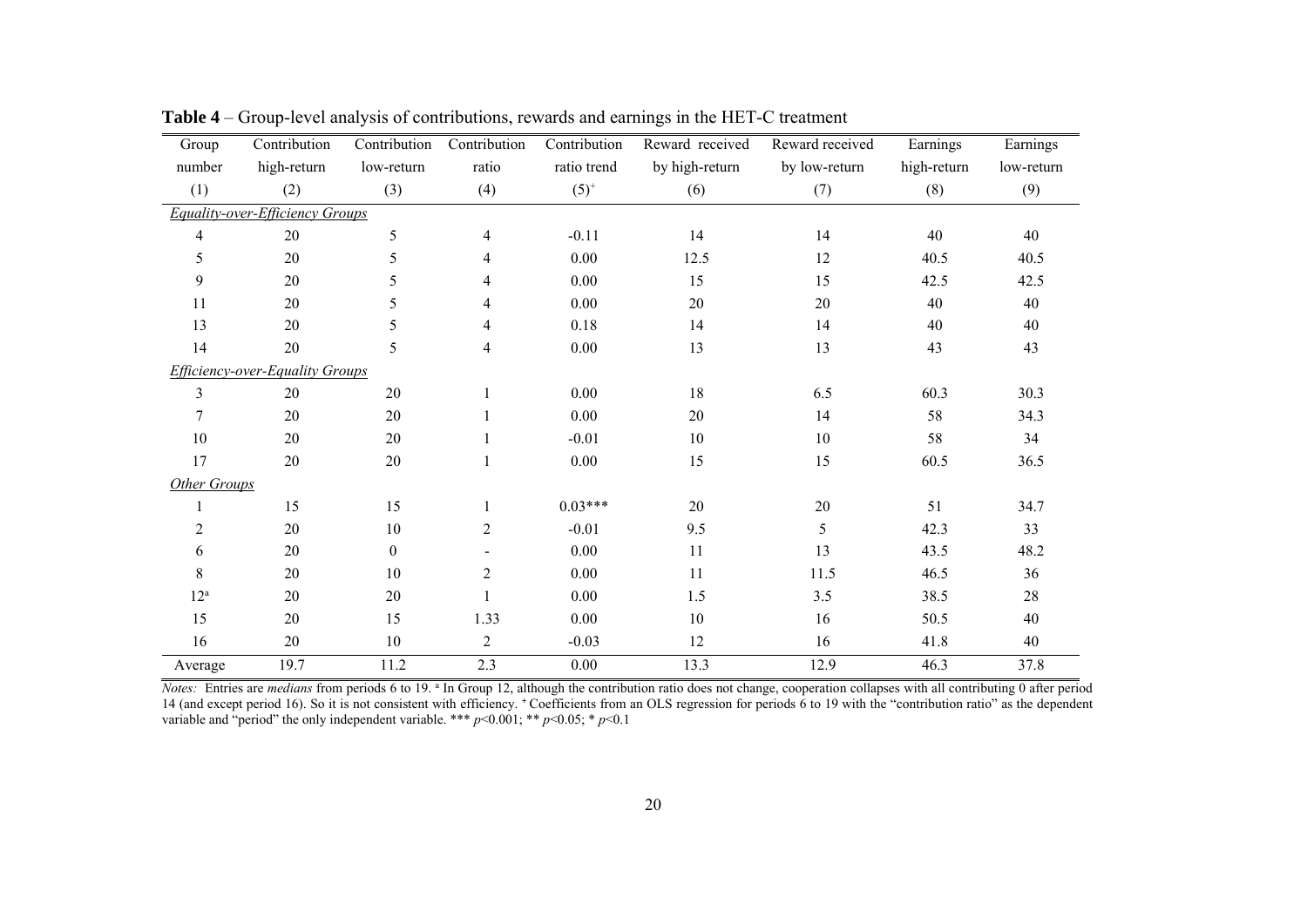### **4. Discussion**

In many instances when the need for cooperation arises, concerns for equality are at odds with efficiency. We presented evidence from a laboratory experiment investigating how such tension between equality and efficiency could affect the ability of groups to cooperate. The 'news' are both good and bad. All groups except one (16 out of 17; i.e., 94.1%) managed to agree on specific contribution rules with positive contribution levels and follow them. This is a novel and promising finding which we did not anticipate. As Elster (1989) notes in a discussion of evidence from social psychology, individuals often try to select contribution rules as social norms in a self-serving manner. In line with this, Nikiforakis *et al.* (2012) found that high-return group members tried to enforce efficiency, while low-return group members tried to enforce equality in their groups. Our simple mechanism allowing groups to periodically communicate and reward members, enabled virtually all of them to reach stable cooperation agreements with positive contributions. This finding therefore supports the view that, at least in some instances, "self-governance is possible" (Ostrom et al., 1992). This is the good news.

The bad news is that concerns for equality appear to impose a limit on the efficacy of selfgovernance mechanisms: less than a quarter of groups (4 out of 17; i.e., 23.5%) chose to follow the contribution rule that maximizes group earnings. This is the case despite the opportunity for groups to eradicate inequality through the use of rewards such that inequality is reduced or even eliminated. Why do individuals fail to use rewards in such manner when clearly they care about equality? This is a puzzle and indicates that more empirical work is needed in order to establish the limits of our conclusions and better understand how to effectively promote cooperation in heterogeneous populations. For one thing is clear from our experiment: although individuals appear to be far more able to cooperate than typically assumed by economists, the problem of cooperation is also more complex than simply aligning private and 'social' interests. The latter includes not only concerns for efficiency, but also for equality, and possibly other kinds of normatively appealing rules such as those for equity. $17$ 

The fact that fairness concerns influence which contribution rules groups adopt suggests numerous interesting avenues for future research. Most experimental work examining the efficacy of mechanisms for promoting cooperation and efficiency has considered the special case of homogeneous groups. In heterogeneous populations, in addition to overcoming free riding

 $17$  The principle of equity prescribes that one is compensated in proportion to his or her input. The real-effort stage in our experiment implies that equity is at odds with equality and makes the dominant role of the latter, even more striking.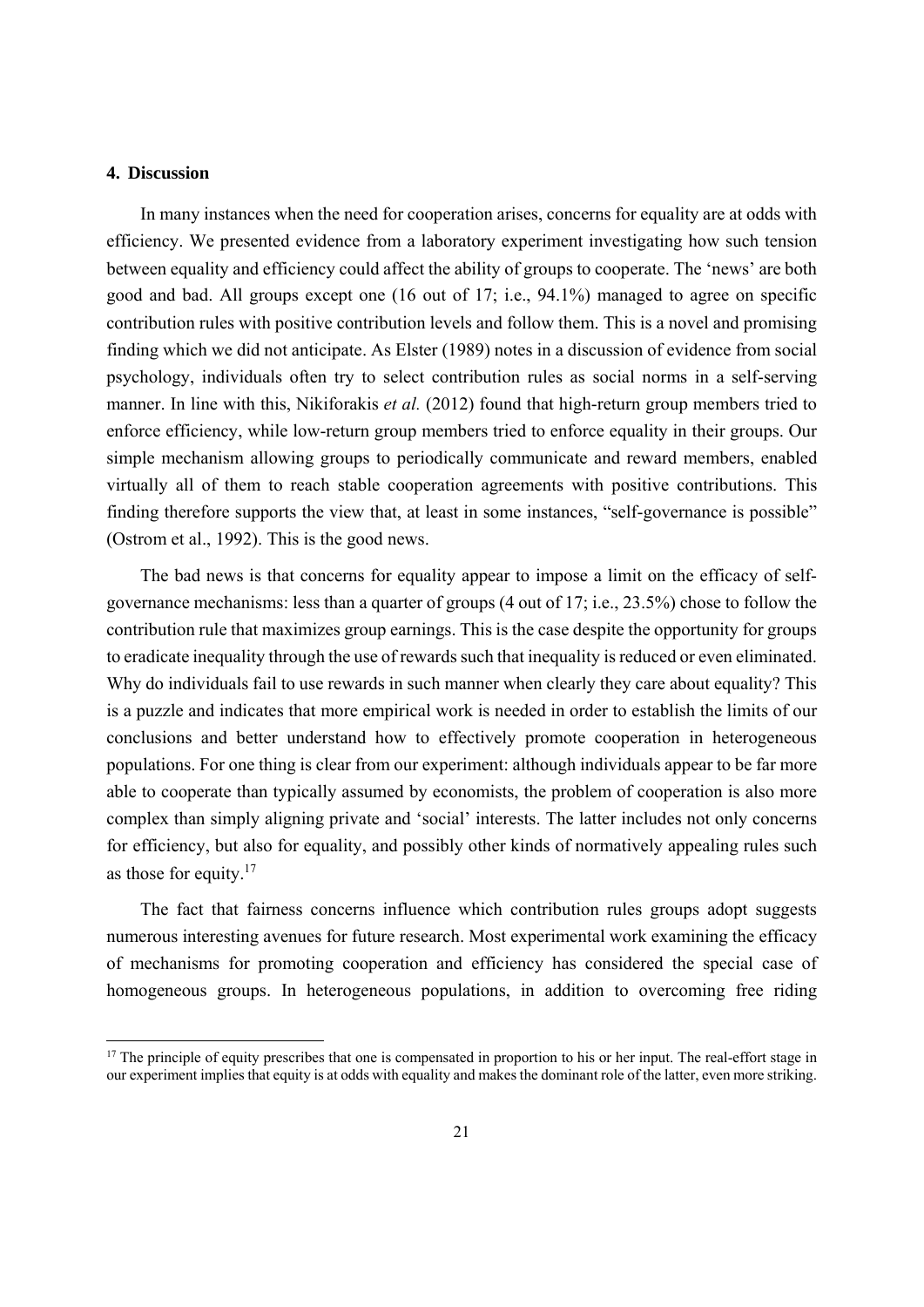incentives, group members have to resolve the conflict between efficiency and inequality. Some mechanisms will be better at dealing with this normative conflict than others. For example, mechanisms that rely solely on coercion and peer punishment may be less effective (see e.g., Nikiforakis *et al.* 2012; Cason and Gangadharan, 2012; Cason and Gangadharan, 2014). Moreover, the efficacy of a given mechanism may depend on the type of heterogeneity (e.g., different returns to cooperation vs. different abilities to contribute), the extent of the heterogeneity (e.g., small vs. large differences) or the ability of individuals to opt out from mechanisms that lead to unequal outcomes (e.g., Chen and Plott, 1996). Therefore, it is important to test the performance of mechanisms also in heterogeneous and not only in homogeneous populations as is often the case.

Our results suggest that our simple mechanism – particularly the ability to communicate repeatedly with all parties involved – can help sustain cooperation even in heterogeneous populations. Some interesting questions for future research arise from our study. For example, how does the tension between equality and efficiency affect the institutions created to promote cooperation (e.g., Markussen *et al.* 2014; Sutter *et al.* 2010)? What if heterogeneity is multidimensional (e.g., different endowments, benefits from cooperation, past investments)? What happens if individuals are unsure about the preferences and circumstances of others? What happens when the size of groups increases and with it the costs of communication and monitoring? Are there other mechanisms that can promote cooperation in heterogeneous populations when communication is impossible? What would happen if the relative cost of assigning rewards would differ across subjects?

To conclude, saying "self-governance is possible" does not imply that interested parties will always manage to cooperate. Nor do we claim that our simple mechanism will always enable groups to reach mutually benefits agreements. The main message from our experiment is the following: in many instances in daily life, the predicament with cooperation may not be individuals' unwillingness to cooperate due to private incentives to free ride as often assumed (see our HOM-C treatment), but their inability to reach an agreement that will simultaneously satisfy the fairness concerns of *all* individuals with their heterogeneous preferences. Given the widespread need for cooperation in the modern world (e.g., climate negotiations and the recent talks in the Eurozone) acknowledging the complexity of cooperation in heterogeneous populations and trying to understand how to engineer cooperation appears to be not only an interesting research topic, but also a topic of great practical significance.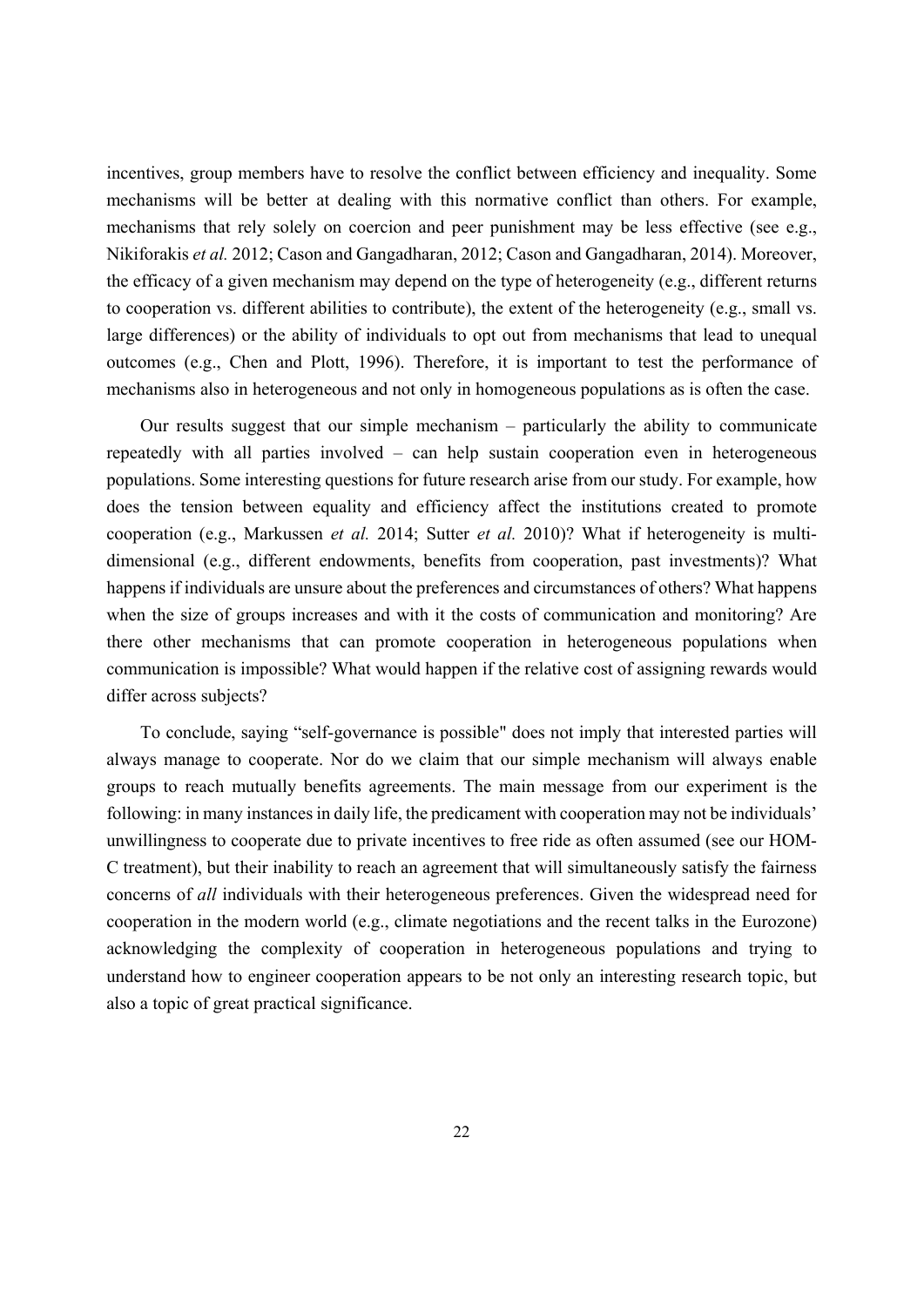#### **References**

- Anderson, L. R., J. M. Meller, Milyo, J. (2008). Inequality and public good provision: an experimental analysis. *Journal of Socio-Economics* 37 (3), 1010-1028.
- Andreoni, J., Gee, L.K. (2012). Gun for hire: delegated enforcement and peer punishment in public goods provision. *Journal of Public Economics* 96 (11), 1036-1046.
- Bochet, O., Page, T., Putterman, L. (2006). Communication and punishment in voluntary contribution experiments. *Journal of Economic Behavior and Organization* 60, 11–26.
- Bochet O, Putterman L. (2009). Not just babble: A voluntary contribution experiment with iterative numerical messages. *European Economic Review* 3, 309-326.
- Brosig, J., J. Weimann, Ockenfels, A. (2003). The effect of communication media on cooperation. *German Economic Review* 4(2), 217–241.
- Browning, E.K., Johnson, W.R. (1984). The trade-off between equality and efficiency. *Journal of Political Economy* 92 (2), 175-203.
- Buckley, E., Croson, R. (2006). Income and wealth heterogeneity in the voluntary provision of linear public goods. *Journal of Public Economics* 90(4-5), 935-955.
- Cason, T., Gangadharan, L. (2013). Empowering neighbors versus imposing regulations: an experimental analysis of pollution reduction schemes. *Journal of Environmental Economics and Management*. 2013, 65, 469-484.
- Cason, T., Gangadharan, L. (2014). Swords without covenants do not lead to self-governance, *Journal of Theoretical Politics*, 1-30.
- Chan, K. S., Mestelman, S., Moir, R., Muller, R. A. (1996). The voluntary provision of public goods under varying income distributions. *The Canadian Journal of Economics* 29(1), 54-69.
- Chan, K. S., Mestelman, S., Moir, R., Muller, R. A. (1999). Heterogeneity and the voluntary provision of public goods. *Experimental Economics* 2(1), 5-30.
- Chen, Y., Plott, C. R. (1996). The Groves-Ledyard mechanism: An experimental study of institutional design. *Journal of Public Economics* 59 (3), 335-364.
- Cherry, T., S. Kroll, Shogren, J. (2005). The impact of endowment heterogeneity and origin on public good contributions: evidence from the lab. *Journal of Economic Behaviour and Organization* 57, 357-365.
- Charness, G., Masclet, D., Villeval M.C. (2014). The dark side of competition for status. *Management Science* 60(1), 38–55.
- Cooper, D. J., Kagel, J. H. (Forthcoming). Other regarding preferences: A selective survey of experimental results, forthcoming in *Handbook of Experimental Economics* Vol. 2.
- Dekel, S., Fischer, S., Zultan, R. (2015). Punishment and reward institutions with harmed minorities. Ben-Gurion University of the Negev, Department of Economics.
- Egas, M., Riedl, A. (2008). The economics of altruistic punishment and the maintenance of cooperation. *Proceedings of the Royal Society B - Biological Sciences* 275 (1637), 871-878.
- Erkal, N., Gangadharan, L., Nikiforakis, N. (2011). Relative Earnings and Giving in a Real Effort Experiment. *American Economic Review* 101(7): 3330-3348.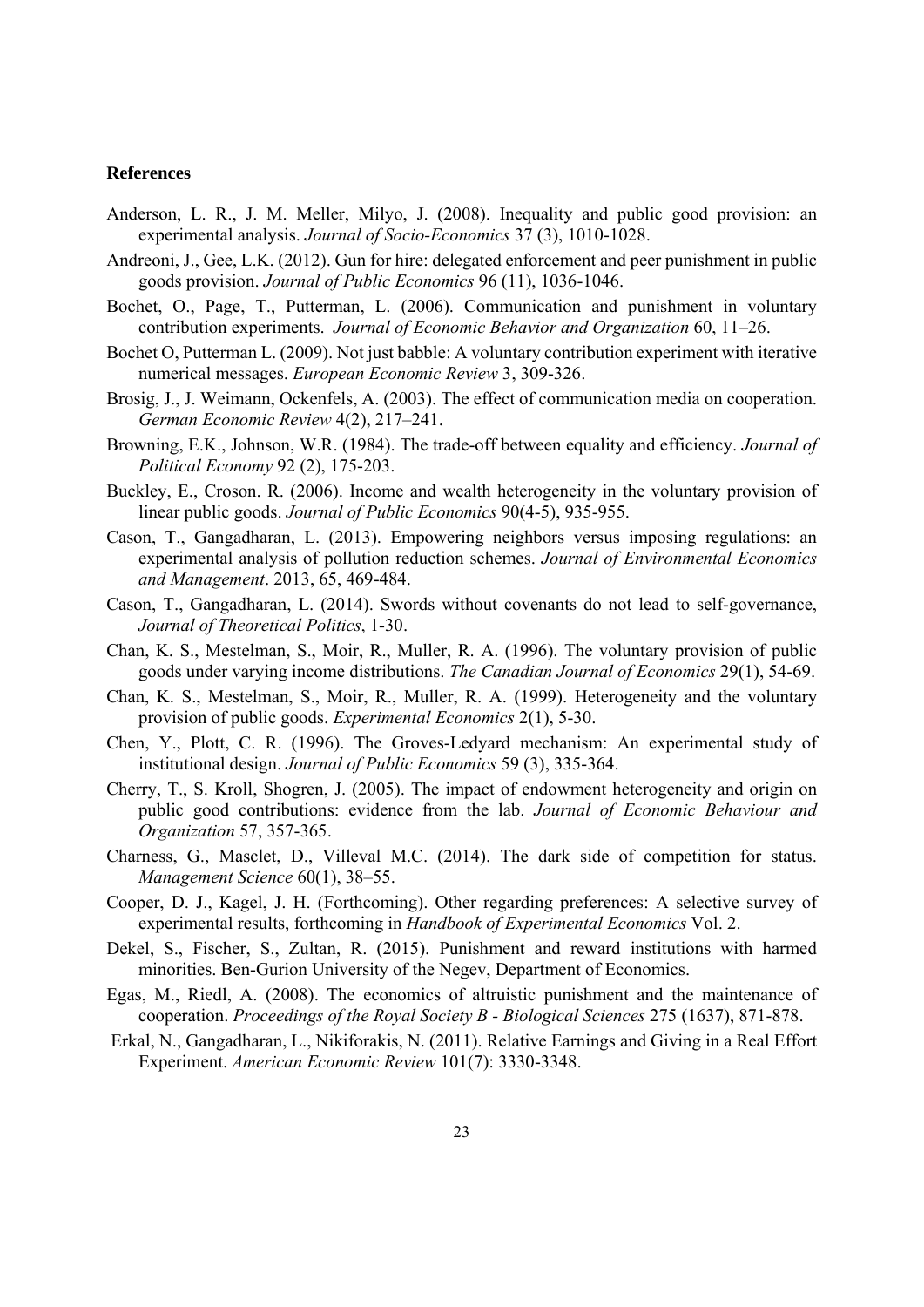- Falkinger, J. (1996). Efficient Private Provision of Public Goods by Rewarding Deviations from Average. *Journal of Public Economics* 62(3), 413–422.
- Falkinger, J., Fehr, E., Gächter, S., Winter-Ebmer, R. (2000). A Simple Mechanism for the Efficient Provision of Public Goods: Experimental Evidence. *American Economic Review* 90(1), 247-264.
- Fehr, E., Gächter, S. (2000). Cooperation and Punishment in Public Goods Experiments. *American Economic Review* 90 (4), 980-994.
- Fischbacher, U. (2007). z-Tree: Zurich toolbox for ready-made economic experiments, *Experimental Economics* 10(2), 171-178.
- Fisher, J., R. Isaac, J. Shatzberg, Walker, J. 1995. Heterogeneous demand for public goods: behavior in the voluntary contributions mechanism. *Public Choice* 85(3), 249-266.
- Greiner, B. (2015). Subject Pool Recruitment Procedures: Organizing Experiments with ORSEE. *Journal of the Economic Science Association* 1, 114-125*.*
- Groves, T., Ledyard, J.O. (1977). Optimal allocation of public goods: A solution to the 'free-rider' problem, *Econometrica* 4, 783–809.
- Isaac, R., Walker, J. (1988). Communication and free-riding behaviour: the voluntary contribution mechanism. *Economic Inquiry* 26, 585-608.
- Jackson, M., Moulin, H. (1992). Implementing a public project and distributing its cost, *Journal of Economic Theory* 57, 125-140.
- Janssen, M., Holahan, R., Lee, A., Ostrom E. (2010). Lab Experiments for the Study of Social-Ecological Systems. *Science* 328 (5978), 613–17.
- Laffont, J.J. (1987). Incentives and the allocation of public goods. In the *Handbook of Public Economics*, Vol. 2, 537–69, eds. A. J. Auerbach and M. Feldstein, Amsterdam: North-Holland.
- Ledyard, J. O., (1995). *Public goods: a survey of experimental research*. In the *Handbook of Experimental Economics* 2, 111-194, eds: Kagel J., and A. Roth, Princeton University Press, Princeton, New Jersey.
- Markussen, T., Putterman, L., Tyran, J-R. (2014) Self-Organization for Collective Action: An Experimental Study of Voting on Sanction Regimes. *Review of Economic Studies* 81 (1), 301- 324.
- Masclet, D., Noussair, C., Tucker, S., Villeval, M.C. (2003). Monetary and Non-Monetary Punishment in the Voluntary Contributions Mechanism. *American Economic Review* 93 (1), 366-380.
- Myerson, R. B. (2008). Mechanism design. *The New Palgrave Dictionary of Economics*. Second Edition. Eds. S. N. Durlauf and L. E. Blume. Palgrave, Macmillan.
- Nikiforakis, N. (2008) Punishment and counter-punishment in public good games: Can we really govern ourselves? *Journal of Public Economics* 92 (1-2), 91–112.
- Nikiforakis, N., Noussair, C.N., Wilkening, T. (2012). Normative Conflict and Feuds: The Limits of Self-Enforcement. *Journal of Public Economics* 96 (9-10), 797-807.
- Noussair, C.N., Tan, F. (2011) Voting on punishment systems within a heterogeneous group. *Journal of Public Economic Theory* 13 (5), 661-693.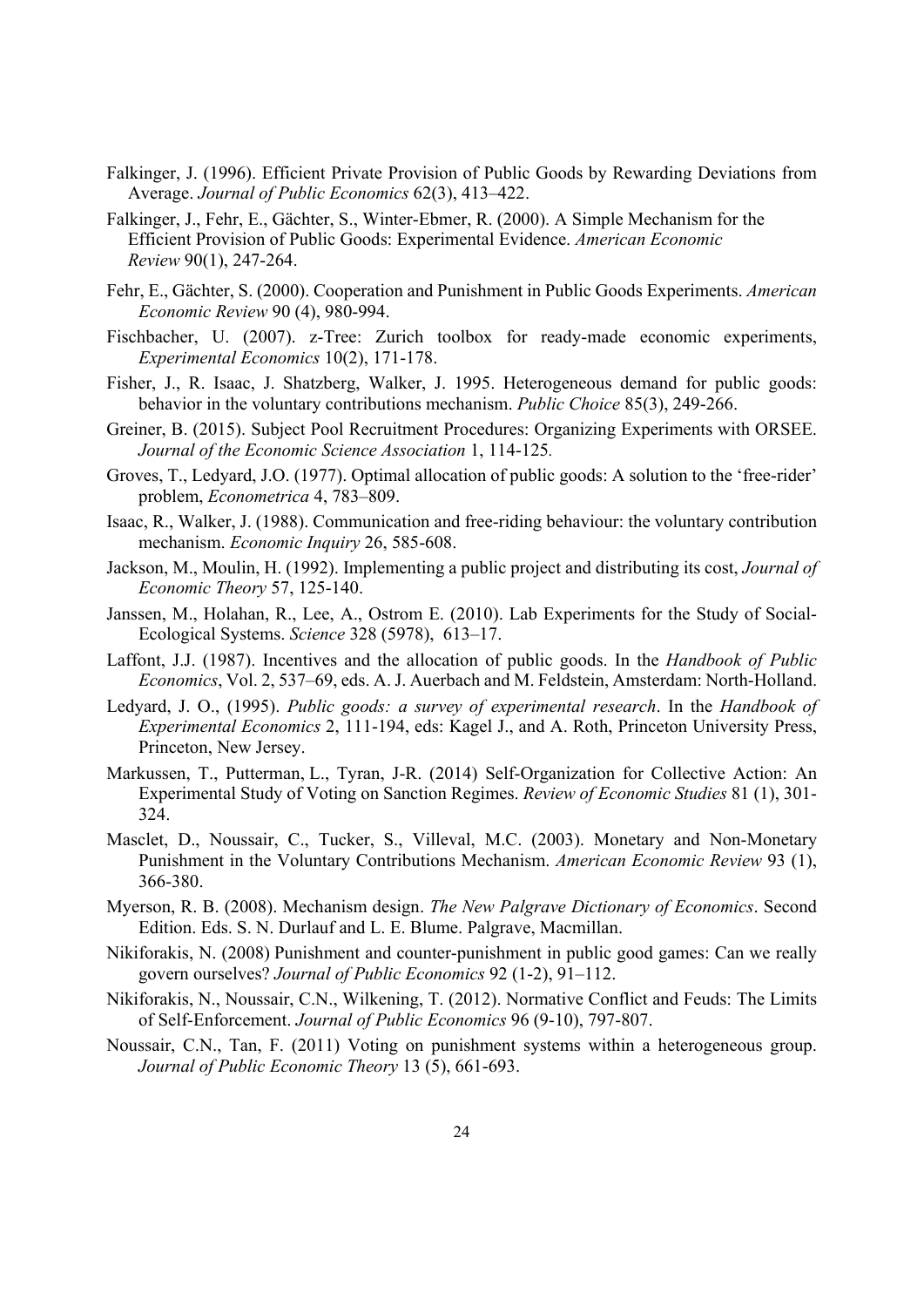- Okun, A.M (1975). *Equality and efficiency: The big tradeoff*. Brookings Institution, Washington D.C.
- Ostrom, E., Walker, J., Gardner, R. (1992). Covenants with and without a sword: self-governance is possible. *American Political Science Review* 86(2), 404-417.
- Ostrom, E. (2012). Experiments Combining Communication with Punishment Options Demonstrate How Individuals Can Overcome Social Dilemmas. *Behavioral and Brain Sciences* 35(1), 33–34.
- Rand, D.G., Dreber, A., Ellingsen, T., Fudenberg, D., Nowak, M.A. (2009). Positive interactions promote public cooperation. *Science* 325 (5945), 1272-1275.
- Reuben E., Riedl, A. (2009). Public goods provision and sanctioning in privileged groups. *Journal of Conflict Resolution* 53: 72-93.
- Reuben, E., Riedl, A. (2013). Enforcement of Contribution Norms in Public Good Games with Heterogeneous Populations. *Games and Economic Behavior* 77, 122-137.
- Rockenbach, B., Milinski (2006). The efficient interaction of indirect reciprocity and costly punishment. *Nature* 444, 718-723.
- Sally, D. (1995). Conversation and cooperation in social dilemmas: a meta-analysis of experiments from 1958 to 1992. *Rationality and Society* 7, 58-92.
- Samuelson, P.A. (1954). The pure theory of public expenditure. *Review of Economics and Statistics* 36 (4), 387-389.
- Sefton, M., Shupp, R., Walker, J.M. (2007). The effect of rewards and sanctions in provision of public goods. *Economic Inquiry* 45 (4), 671-690.
- Sutter, M., Haigner, S., Kocher, M.G. (2010). Choosing the Carrot or the Stick? Endogenous Institutional Choice in Social Dilemma Situations. *Review of Economic Studies* 77 (4), 1540- 1566
- Tan, F. (2008). Punishment in a linear public good game with productivity heterogeneity. *De Economist* 156 (3), 269-293.
- Varian, H.R. (1994). Sequential provision of public goods. *Journal of Public Economics* 53, 165– 186.
- Yamagishi, T. (1986). The provision of a sanctioning system as a public good. *Journal of Personality and Social Psychology* 51 (1), 110-116.
- Young, H.P., 1998. Conventional contracts. *Review of Economic Studies* 65, 773–792.
- Zelmer J. (2003). Linear Public Goods Experiments : A Meta-Analysis. *Experimental Economics* 6, 299-310.
- Weng, Q., Carlsson, F. (2015). Cooperation in teams: The role of identity, punishment, and endowment distribution. *Journal of Public Economics* 126, 25-38.
- World Bank (2010). Integrating development into a global climate regime.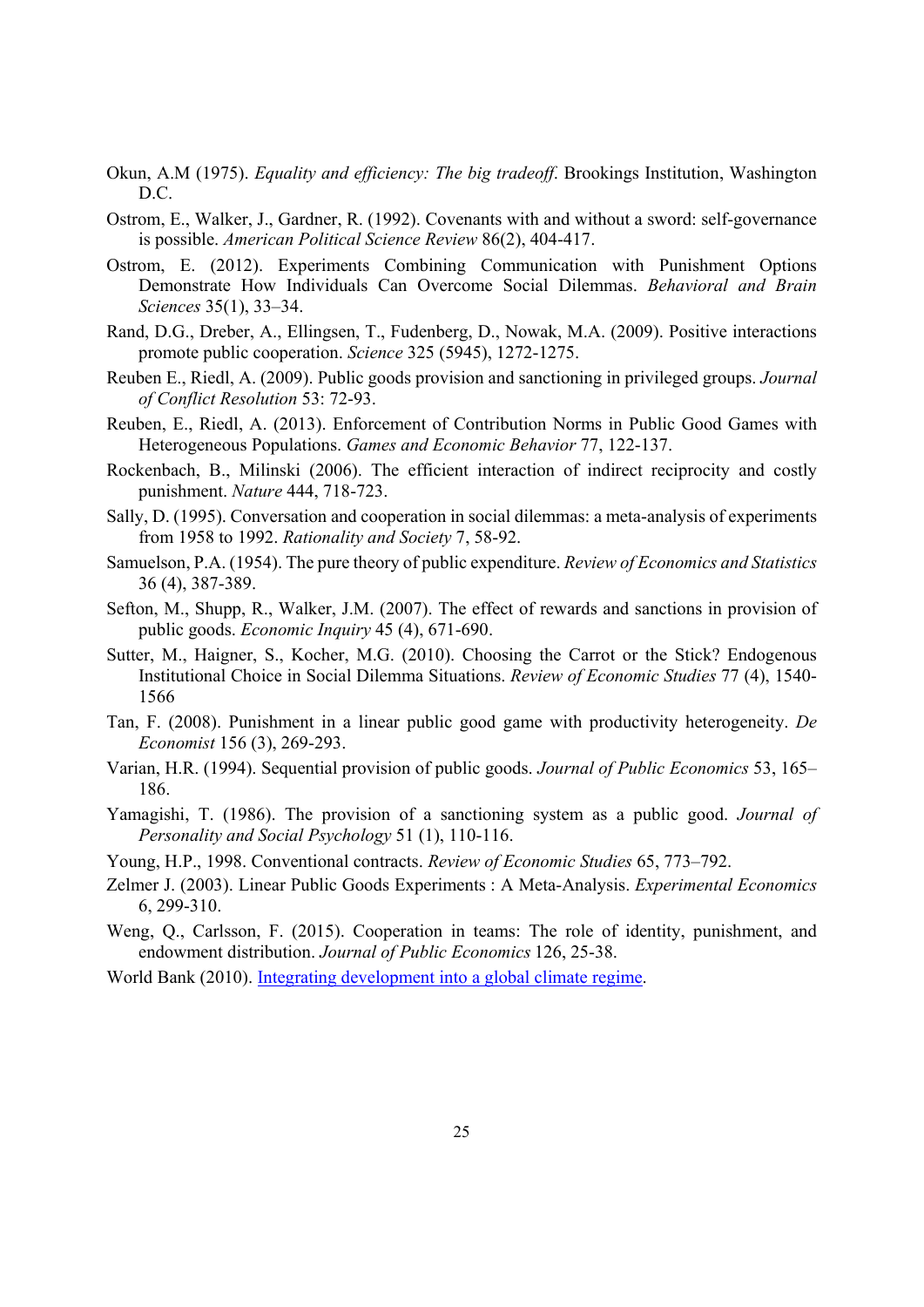# **APPENDIX 1. Instructions for the Het-C treatment (translated from French)**

#### **General information**

You are now taking part in an experiment in economics. Your earnings depend on your decisions and the decisions of other participants. It is therefore important that you read the following instructions carefully. The instructions which we have distributed to you are for your private information. Please do not communicate with the other participants during the experiment.

During the experiment we shall not speak of Euro, but of Experimental Currency Units (ECU). Your entire earnings will be calculated in ECUs. At the end of the experiment the total amount of ECUs you have earned will be converted to Euro at the rate of **10 ECU** = 25 cents and will be immediately paid to you in cash. In addition, we will give you a one-off payment for showing up on time of  $\epsilon$ 5. All payments will be made in private by somebody who is not aware of the content of the experiment and none of the other participants will ever know how much you earned in the experiment.

The experiment is divided into two parts. Here, we explain the first part of the experiment. Once the first part is finished you will receive detailed information about the second part of the experiment.

#### **Part 1**

#### *The task*

In the first part, all participants will perform an encoding task. The task is the same for everyone. You will be presented with a set of letters that form "words" with no specific meaning and your task will be to encode these letters by substituting them with numbers using the Table located permanently at the top of your computer screen, as seen in Figure 1.



Figure 1. Example of task on the screen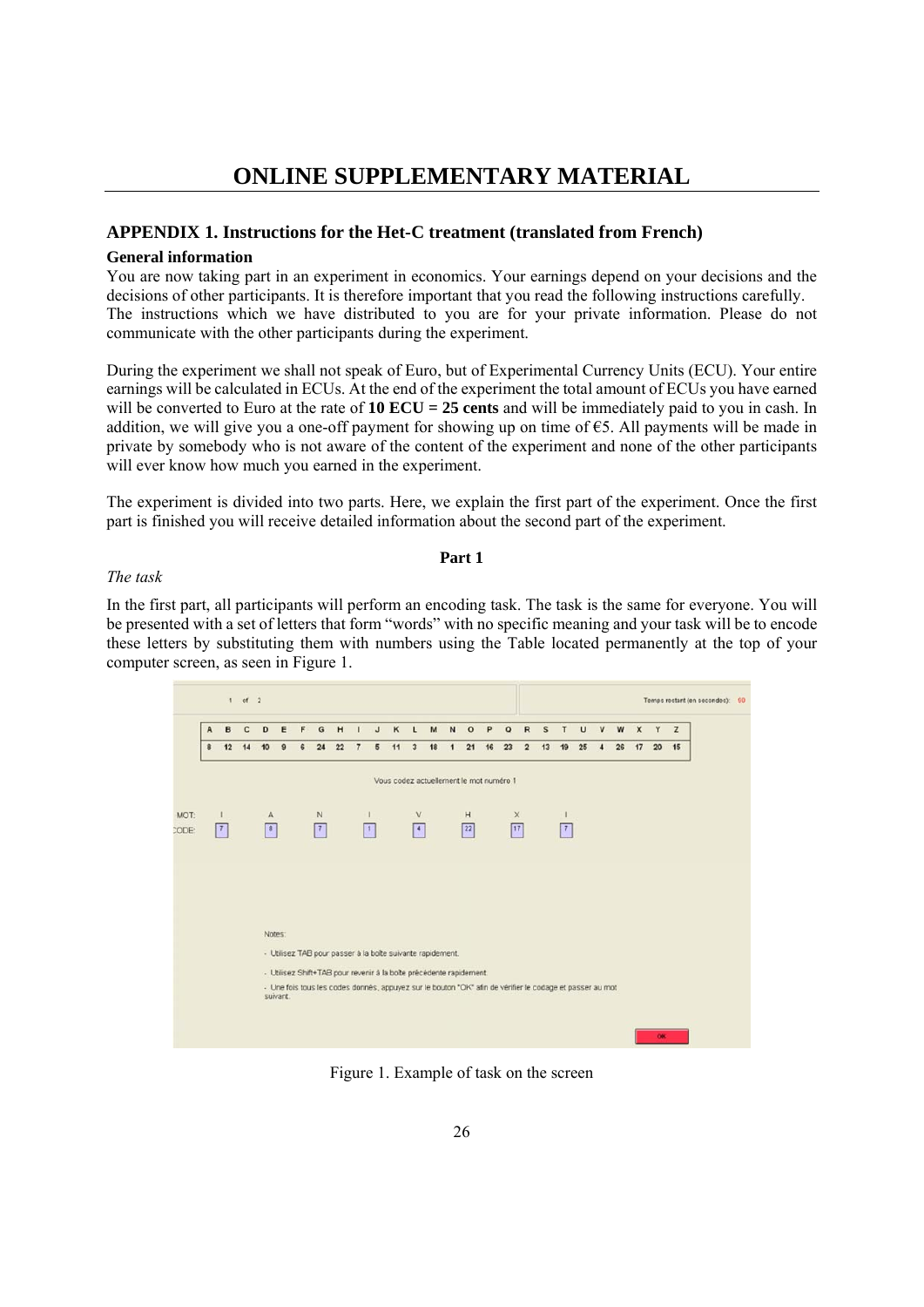Example: You are given the word LFAT. The Table shows that  $L=3$ ,  $F=6$ ,  $A=8$ , and  $T=19$ .

Once you encode a word correctly, the computer will prompt you with another word to encode. Once you encode that word, you will be given another word and so on. **This process will continue for 10 minutes**. All group members will be given the same words to encode in the same sequence.

#### *The purpose of the task*

The relative performance of each individual in the task will influence the maximum amount they can earn in the second part of the experiment. This will happen in the following way. In the second part, participants will be divided into groups of six. You will therefore be in a group with five other participants. Each group member will be given an endowment (20 ECU) and will be asked to divide it between two accounts. There will be two types of participants in each group. We will refer to them as "Type A" and "Type B". Of the six individuals in each group, three will be of type A and three of type B.

The difference between the two types of participants is the return they get from accounts in which they put their endowment. In particular, **Type A participants will obtain a** *higher* **return than Type B participants**. Information about the exact returns will be given in the second part.

#### *Relative Performance in Part 1 and Type Allocation*

The allocation of types depends on the relative performance of each person in the task compared with that of the other participants in this session. At the end of the Part 1, the computer will rank the participants based on the number of words they encoded. The top 50% of the individuals in the session will be assigned the role of Type A participants. The bottom 50% of the individuals will be assigned the role of Type B participants. If two or more participants tie, the computer will determine their type randomly.

You will be informed as to whether you are of Type A or Type B at the beginning of Part 2 of the experiment. Your type will remain the same throughout the session. You will not be informed about the precise number of words encoded by each of your group members until the end of the experiment. At that time, this will be done using a table indicating the number of words decoded by each member of your group.

Please read again these instructions. If you have any question, we will answer your questions in private.

### **Control Questions**

Please answer the following questions. If you have any questions or have answered all questions, please raise your hand and one of the experimenters will come to you.

1. What does the task in the first part determine?

…………………………………………………………………………………………………

2. Consider the following example. Assume that there are twelve participants in the session. The following Table indicates the number of words decoded by each participant (Τhese numbers are just an example and should not be taken as an indication about the number of words to encode.)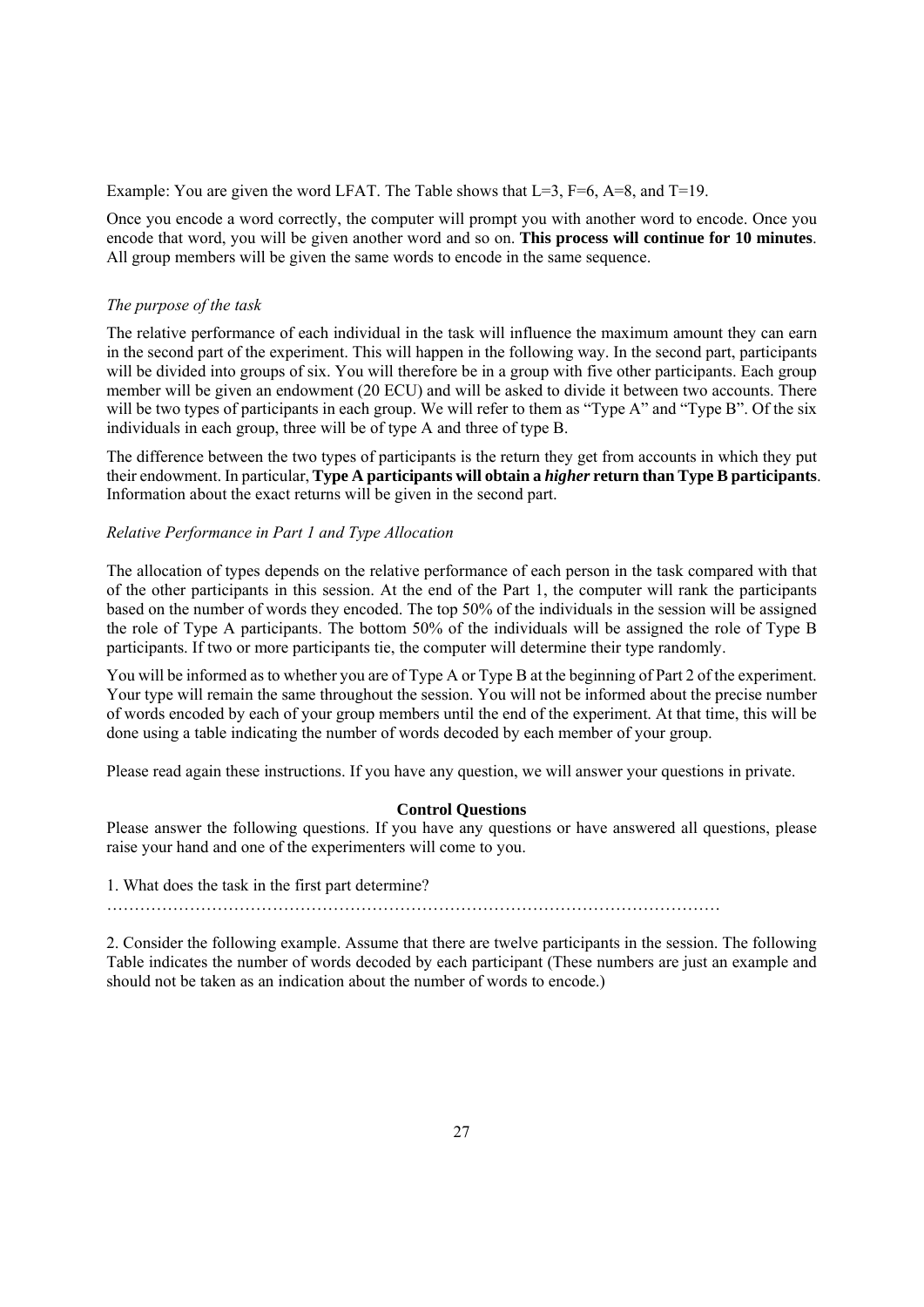| Participant ID | Number of words | Participant ID | Number of words |
|----------------|-----------------|----------------|-----------------|
| Participant 1  |                 | Participant 7  | 20              |
| Participant 2  | 10              | Participant 8  |                 |
| Participant 3  | 12              | Participant 9  |                 |
| Participant 4  |                 | Participant 10 | 22              |
| Participant 5  |                 | Participant 11 | 10              |
| Participant 6  |                 | Participant 12 |                 |

In the boxes below tick the participant(s) who will be assigned the role of a Type-A participant in part 2.

| $\Box$ Participant 1 | $\Box$ Participant 7  |
|----------------------|-----------------------|
| $\Box$ Participant 2 | $\Box$ Participant 8  |
| $\Box$ Participant 3 | $\Box$ Participant 9  |
| $\Box$ Participant 4 | $\Box$ Participant 10 |
| $\Box$ Participant 5 | $\Box$ Participant 11 |
| $\Box$ Participant 6 | $\Box$ Participant 12 |
|                      |                       |

3. Please state whether the following sentences are true or false.

a. Type-A participants will have a higher return from the account in Part 2.

□ True □ False

b. Type-B participants will have a higher return from the account in Part 2

□ True □ False

# **Part 2**

This part of the experiment will consist of 20 periods. Your final gain in this experiment will be the sum of your gains in each of these 20 periods. At the start of this part of the experiment, you will be randomly divided into groups of six. You will therefore be in a group with 5 other participants. **The composition of each group will remain the same throughout the experiment.**

In the beginning of each period, each participant in your group will be randomly assigned a number for identification (i.e. Participant 1, Participant 2, Participant 3, Participant 4, Participant 5, and Participant 6). Identification numbers will be randomly re-assigned in every period. For example, an individual who is Participant 2 in the 1st period, might be Participant 1 in the 2nd period, Player 4 in the 3rd period and so on. **This means that although the participants in your group will remain the same throughout the experiment, you will not be able to link the actions of any given participant across periods**. Once the experiment is over, the identities of each participant will be kept anonymous.

Based on the number of words that you and the members of your group encoded in Part 1, you have been assigned the role of either a "Type A" or a "Type B" participant. At the beginning of Part 2, the computer will inform you about your type: Type A or Type B. **Your type will remain the same throughout the**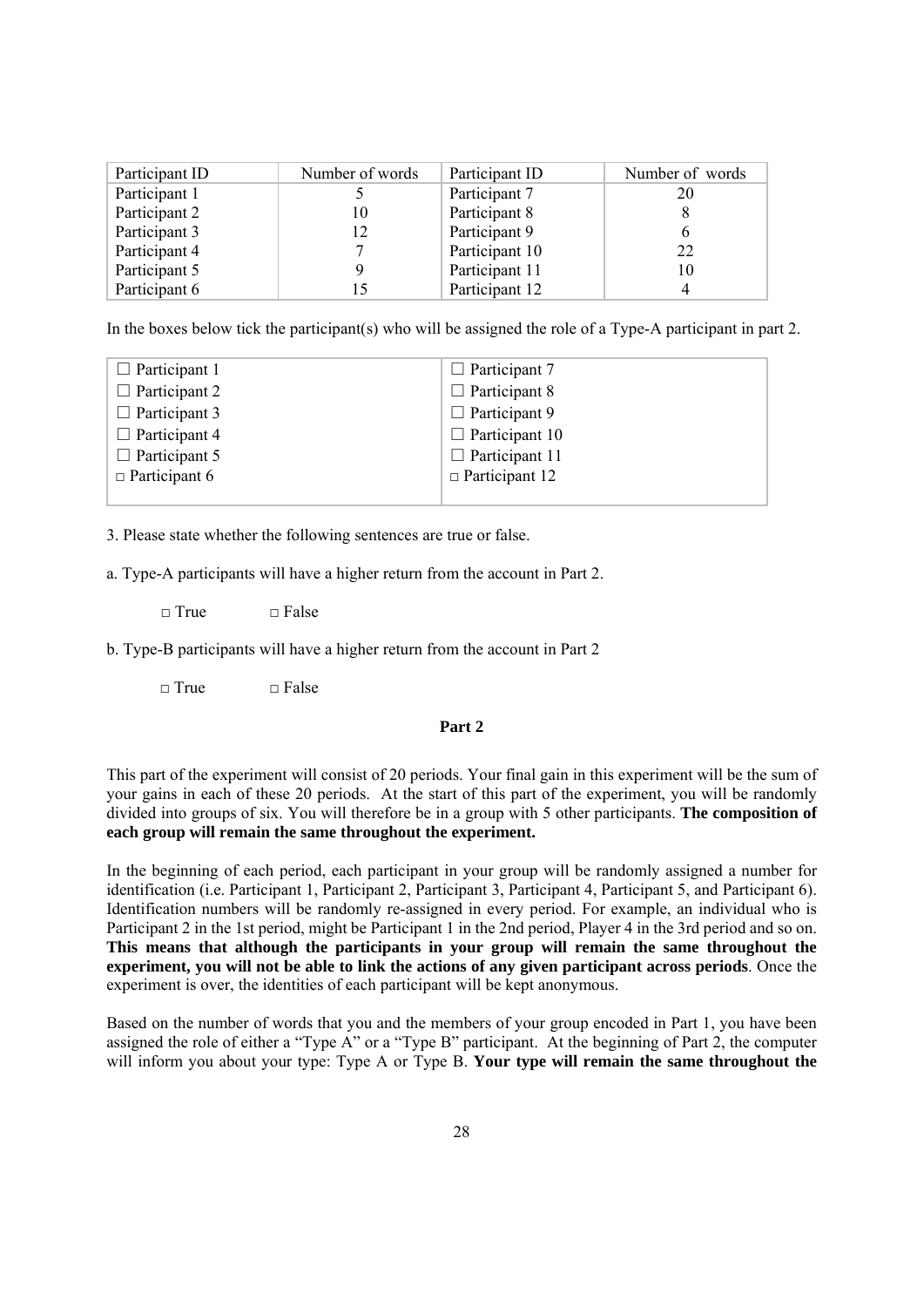**experiment** and will influence the return that you receive from the *public* account as explained below. Each of the groups will have three Type A and three Type B participants.

Once the experiment is over, you will be paid in private and at no point will your group or participant number be revealed. No one will know who was in their group or what actions were carried out by each individual.

Each of the 20 periods is divided into two stages. Below we discuss the two stages in detail.

#### *First Stage*

At the beginning of each of the 20 periods, each participant will receive 20 ECU. In the following, we shall refer to this amount as the "endowment". Your task in the first stage is to decide how to use your endowment. **You have to decide how many of the 20 ECU you want to allocate to a public account** (from 0 to 20) **and how many of them to keep for yourself**. You will be able to make your decision by using a screen as the one in Figure 2 (shown for a participant of Type A). The consequences of your decision are explained in detail on the next page.

Once all the group members will have chosen their allocation to the public account, you will be informed about each group member's type and allocation to the public account, your income from the public account and your payoff in this period through a screen as the one seen in Figure 3.



Figure 2. Example of screen-shot in the first stage ( Type A participant)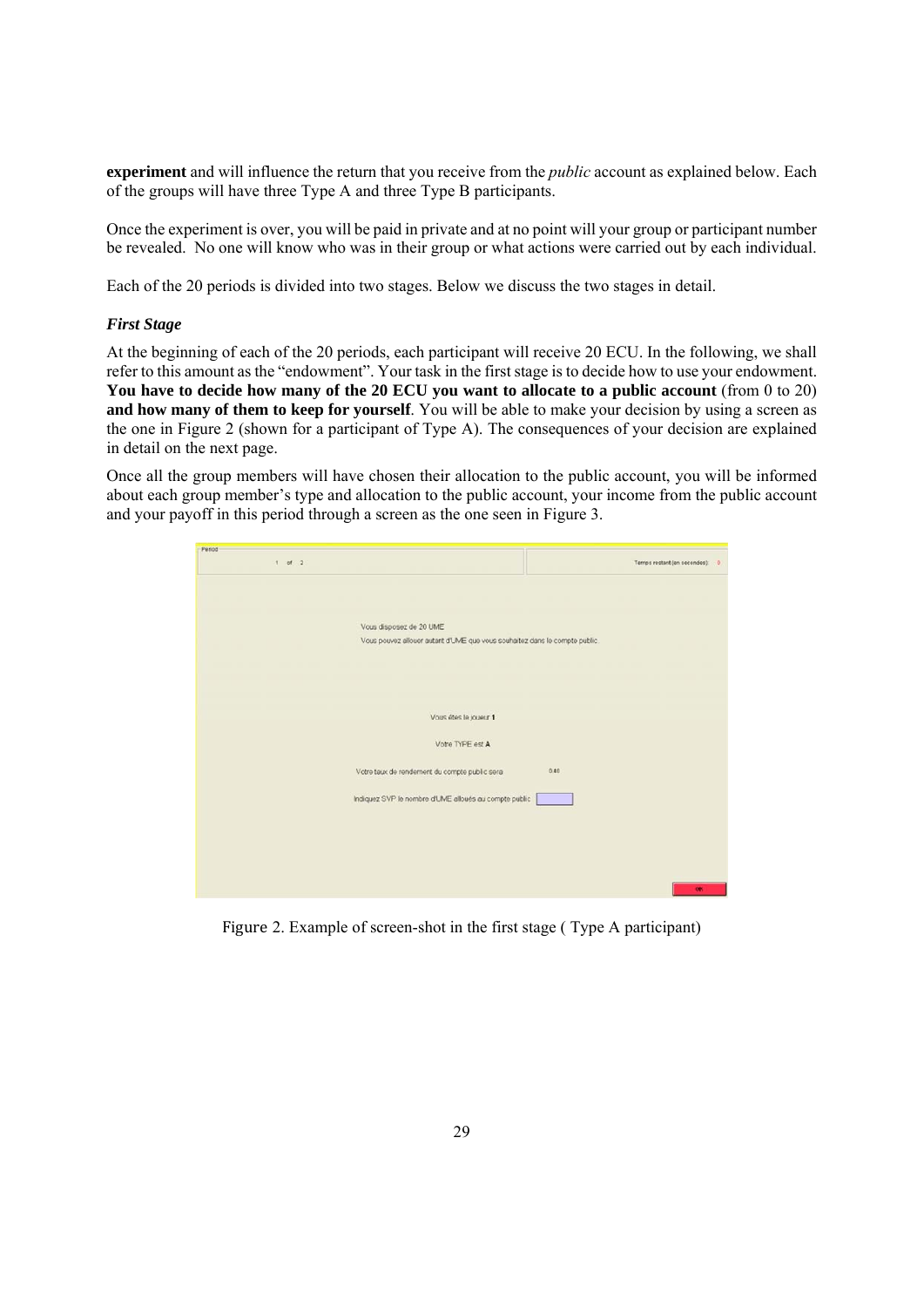| Period<br>٠.<br>of $2$                                                     |                                           | Temps restant (en secondes): 18 |
|----------------------------------------------------------------------------|-------------------------------------------|---------------------------------|
|                                                                            |                                           |                                 |
|                                                                            |                                           |                                 |
| Vous êtes le joueur 1<br>Montant alloué par le joueur 1 au compte public : |                                           |                                 |
|                                                                            | Rendement du compte pour ce joueur : 0.40 |                                 |
| Montant alloué par le joueur 2 au compte public :                          | Rendement du compte pour ce joueur : 0.40 |                                 |
| Montant alloué par le joueur 3 au compte public :                          | Rendement du compte pour ce joueur : 0.20 |                                 |
| Montant alloué par le joueur 4 au compte public :                          | Rendement du compte pour ce joueur : 0.20 |                                 |
| Montant alloué par le joueur 5 au compte public :                          | Rendement du compte pour ce joueur : 0.20 |                                 |
| Montant alloué par le joueur 6 au compte public :                          | Rendement du compte pour ce joueur : 0.40 |                                 |
|                                                                            |                                           |                                 |
|                                                                            |                                           |                                 |
| Montant conserve sur votre compte privé :                                  |                                           |                                 |
| Votre rendement du compte public :                                         |                                           |                                 |
|                                                                            |                                           |                                 |
| Votre gain de l'étape 1 :                                                  |                                           |                                 |
|                                                                            |                                           |                                 |
|                                                                            |                                           |                                 |
|                                                                            |                                           |                                 |
|                                                                            |                                           |                                 |
|                                                                            |                                           |                                 |
|                                                                            |                                           |                                 |
|                                                                            |                                           |                                 |

Figure 3. Example of screen-shot with feedback at the end of the first stage

Your earnings for the first stage are calculated using a formula that differs based on whether you are a Type-A participant or a Type-B participant.

The earnings of a Type-A participant are calculated using the following formula (If you have any difficulties understanding these formulas do not hesitate to ask us.)

> Earnings at stage  $1 =$  Endowment of ECU - your allocation to the public account + 0.4 \* Total allocation to the public account

The earnings of a Type-B participant are calculated using the following formula:

Earnings at stage  $1 =$  Endowment of ECU - your allocation to the public account + 0.2 \* Total allocation to the public account

This formula shows that your earnings at the end of the first stage consist of two parts:

1) The ECU which you have kept for yourself (endowment – allocation)

2) The income from the public account, which equals 40% of the group's total allocation if you are of Type A and 20% of group's total allocations if you are of Type B.

#### **Example:**

Suppose the sum of the allocations of all group members is 90 ECU.

In this case, a Type-A member of the group receives an income from the public account of:

 $0.4*90 = 36$  ECU. A Type-B member of the group receives an income from the public account of:  $0.2*90$  $= 18$  ECU.

If the total allocation to the public account is 15 points, then Type-A members receive 0.4\*15=6 ECU from the public account while Type-B members receive  $0.2*15 = 3$  ECU from the public account.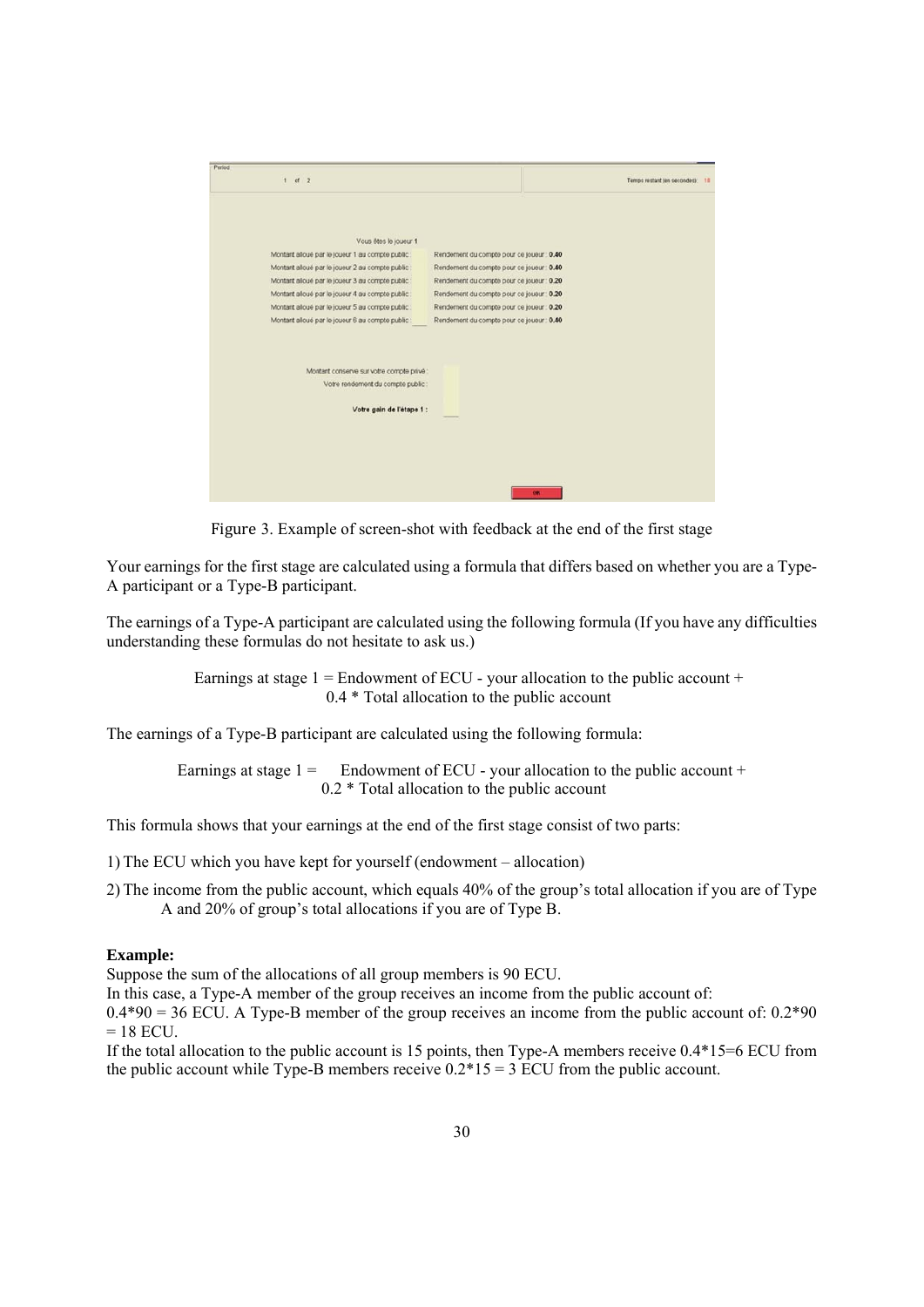You always have the option of keeping the ECU for yourself or allocating them to the public account. Each ECU that you keep raises your end of period income by 1 ECU. Supposing you allocated this point to the public account instead, then the total allocation to the public account would rise by 1 ECU. Your income from the public account would thus rise by  $0.4*1=0.4$  ECU if you are a Type-A member and  $0.2*1=0.2$ ECU if you are a Type-B member. However, the income of the other group members would also rise by 0.4 or 0.2 ECU each, so that the total income of the group from the public account would be increased by 3\*0.4+3\*0.2=1.8 ECU. Your allocation to the public account therefore also raises the income of the other group members. On the other hand, you also earn an income for each ECU allocated by the other members to the public account. In particular, for each ECU allocated by any member you earn either 0.2 or 0.4 ECU depending on your type.

#### *Communication*

In certain periods, you will have the possibility to exchange messages with the other members of your group, **before choosing the number of ECU** you would like to allocate to the public account.

A dialogue box will appear on the screen in which you will be able to type your messages, as shown in Figure 4. In order to send your message, press the "ENTER" key.

During your messages exchange with the others, please follow two simple rules: 1) remain respectful and do not write rude words, 2) do not identify yourself.

All other group members will be able to read your messages. The id of the participant *in the current period* will appear next to each message.

| $1 - 10 = 1$                                                                                                                                                                                                                      | Things restart and nature control 2000 |
|-----------------------------------------------------------------------------------------------------------------------------------------------------------------------------------------------------------------------------------|----------------------------------------|
|                                                                                                                                                                                                                                   |                                        |
|                                                                                                                                                                                                                                   |                                        |
| Avant de choisir les sommes que vous allez allouer au compte public dans les périodes suivantes, vous pouvez envoyer au début de cette<br>Jeriode des messages à vos co-participants en utilisant la boite de dialogue ci-dessous |                                        |
|                                                                                                                                                                                                                                   |                                        |
|                                                                                                                                                                                                                                   |                                        |
|                                                                                                                                                                                                                                   |                                        |
|                                                                                                                                                                                                                                   |                                        |
| Puttisett said                                                                                                                                                                                                                    |                                        |
|                                                                                                                                                                                                                                   |                                        |
|                                                                                                                                                                                                                                   |                                        |
|                                                                                                                                                                                                                                   |                                        |
|                                                                                                                                                                                                                                   |                                        |
|                                                                                                                                                                                                                                   |                                        |
|                                                                                                                                                                                                                                   |                                        |
|                                                                                                                                                                                                                                   |                                        |
|                                                                                                                                                                                                                                   |                                        |
|                                                                                                                                                                                                                                   |                                        |
|                                                                                                                                                                                                                                   |                                        |
|                                                                                                                                                                                                                                   |                                        |
|                                                                                                                                                                                                                                   |                                        |
|                                                                                                                                                                                                                                   |                                        |
|                                                                                                                                                                                                                                   |                                        |
|                                                                                                                                                                                                                                   |                                        |
|                                                                                                                                                                                                                                   |                                        |
|                                                                                                                                                                                                                                   |                                        |
|                                                                                                                                                                                                                                   |                                        |
|                                                                                                                                                                                                                                   |                                        |

Figure 4. Example of screen-shot with communication

The duration of the communication varies according to the period, as indicated below: Period 1: 5 minutes Period 6: 5 minutes Period 11: 3 minutes Period 16: 3 minutes. During this time, you can send as many messages as you want. During other periods you will not be able to exchange messages.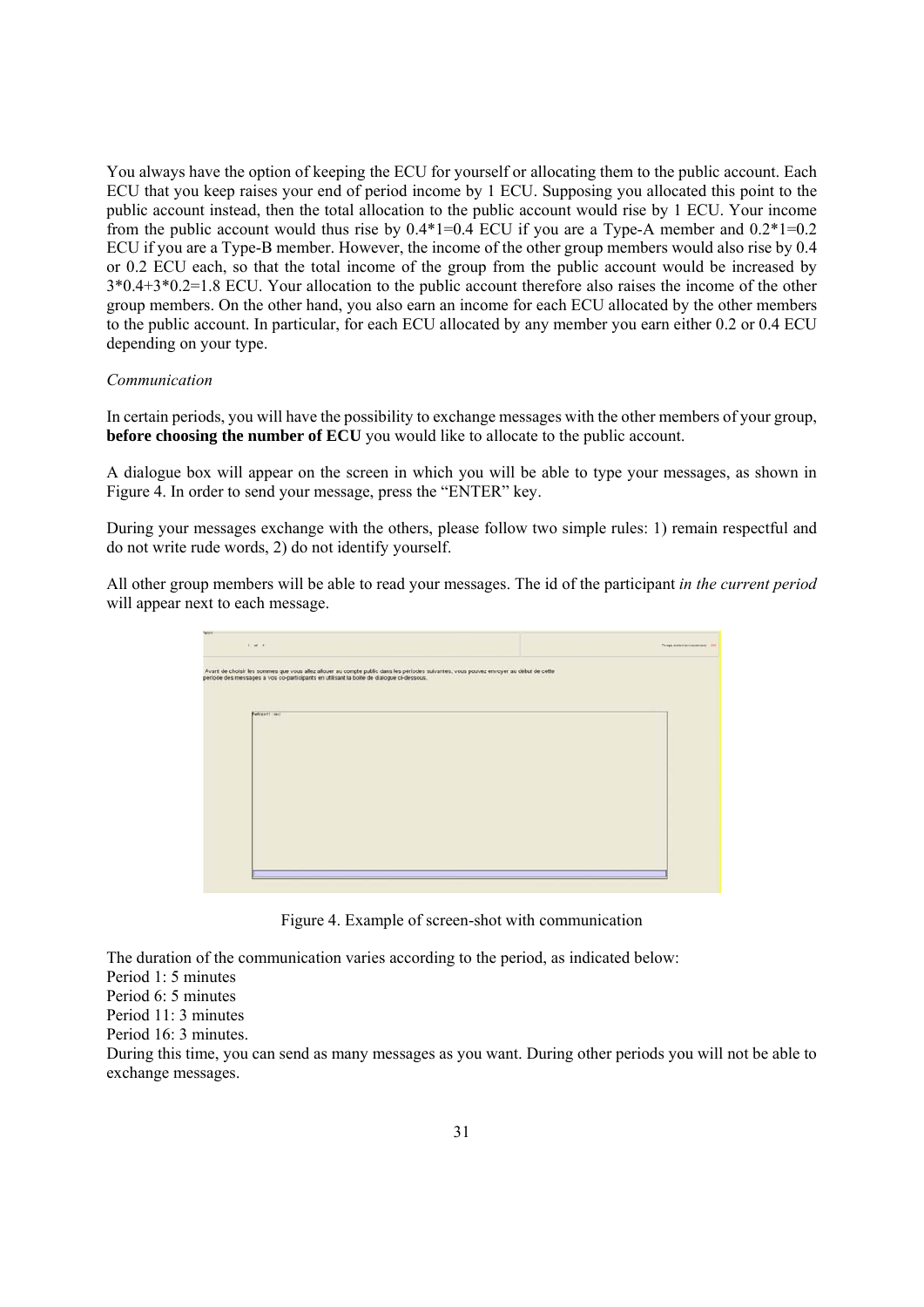#### *Second Stage*

In the second stage of each period, you will be informed about how much each group member of each Type allocated individually to the public account in the first stage. In this stage you can **increase or leave unchanged the earnings of each member of your group by distributing addition points**. The other group members can also increase your income if they wish to.

You will have to decide how many addition points to assign to each of the other five group members. You must enter a number for each of them. If you do not wish to change the earnings of a specific group member, then you must enter 0. You will be invited to confirm your decisions by entering again these numbers.

 $1$  of 2 Temps restant (en seco Utilisez SVP ces champs pour attri .<br>Traitez pas athibuer de points à un loueur, yous devez indiquer 'D' Gains de la 1ère étape Points d'addition que<br>vous attribuez Vous  $0.20$ Joueur 2  $0.20$ Joueur 3  $0.40$ Joueur 4  $0.20$ Joueur 5  $0.20$ Joueur 6  $0.40$ Points disponibles : 20

Figure 5 below gives an example of a screenshot of decisions in stage 2.

Figure 5. Example of a screenshot of decisions in stage 2

Assigning addition points is costly. Every addition point you assign costs you 0.50 ECU. **For example**, if you assign 2 addition points to another member, this costs you 1 ECU; if, in addition, you assign 4 addition points to another member this costs you an additional 2 ECU. In total for this example you have assigned 6 points and your total costs therefore amount to 3 ECU.

Costs of assigned addition points  $= 0.50$  ECU x total number of addition points you have assigned

You can assign a maximum of 20 points in total to the other group members. Within this limit, you may distribute as many points as you wish to a given participant. However, the gain of the total number of points assigned by all group members to a given participant cannot exceed that participant's endowment of 20 ECU.

If you assign 0 addition point to a particular group member, you will not modify his or her earnings. If you assign 1 addition point to a group member, you will increase the earnings of this group member by 1.5 ECU.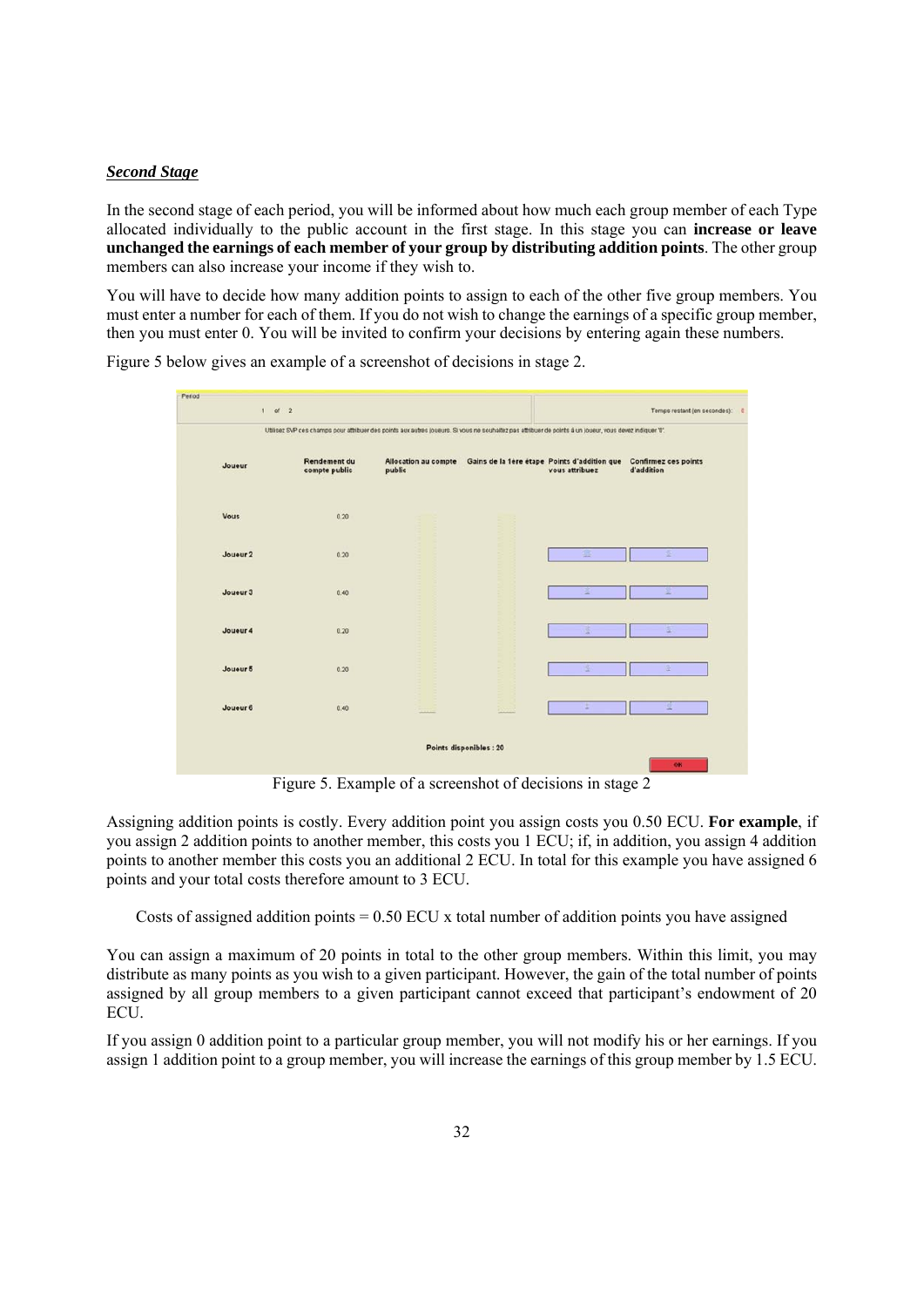If you assign a group member 2 addition points, you will increase the group member's earnings by 3 ECU, and so on. Each addition point that you assign to another group member will increase his or her earnings by 1.5 ECU. Similarly, each addition point assigned to you by another group member will increase your allocation stage earnings by 1.5 ECU.

Earnings of received addition points  $= 1.5$  ECU x total number of addition points you have received

Your total earnings from the two stages are therefore calculated as follows:

**Total earnings (in ECU) at the end of the second stage =** Earnings from the  $1<sup>st</sup>$  stage + 1.5  $*$  (total number of addition points you have received) –  $0.50 *$  (total number of addition points you have assigned)

If the value of points that you receive exceeds your initial endowment of 20 ECU, the points in excess assigned by the other participants cannot increase your earnings any more**. The value of the points exceeding your initial endowment will not be counted in determining your earnings from the period.**

After all participants have made their decision, the summary of decisions from the period as well as the associated payoffs will be displayed on a screen such as the one shown in figure 6.

| $1$ of $2$  |                                                    |                                                     |                                                          |                       | Temps restant (en secondes): |
|-------------|----------------------------------------------------|-----------------------------------------------------|----------------------------------------------------------|-----------------------|------------------------------|
|             |                                                    | Bilan de cette periode                              |                                                          |                       |                              |
| Joueur      | Rendement du compte Allocation au compte<br>public | public                                              | Gains de la 1ère étape Points d'addition que             | l'on vous a attribués |                              |
| <b>Vous</b> | 0.20                                               |                                                     |                                                          |                       |                              |
| Joueur 2    | 0.20                                               |                                                     |                                                          |                       |                              |
| Joueur 3    | 0.40                                               |                                                     |                                                          |                       |                              |
| Joueur 4    | 0.26                                               |                                                     |                                                          |                       |                              |
| Joueur 5    | 0.40                                               |                                                     |                                                          |                       |                              |
| Joueur 6    | 0.40                                               | -                                                   |                                                          |                       |                              |
|             |                                                    | Coût des points d'addition que vous avez attribués: |                                                          |                       |                              |
|             |                                                    | Points d'addition que l'on vous a attribués         |                                                          |                       |                              |
|             |                                                    |                                                     | Gain net de l'étape 2 :<br>Gains totaux de cette période | <b>SALAH</b>          |                              |
|             |                                                    |                                                     |                                                          |                       |                              |
|             |                                                    |                                                     |                                                          |                       |                              |
|             |                                                    |                                                     |                                                          |                       |                              |

Figure 6. Example of screenshot with information at the end of the period

After you have viewed the earnings screen the period is over and the next period starts automatically. Please read these instructions again. If you have any further questions please raise your hand and one of the experimenters will come to help you. Otherwise, please answer the control questions.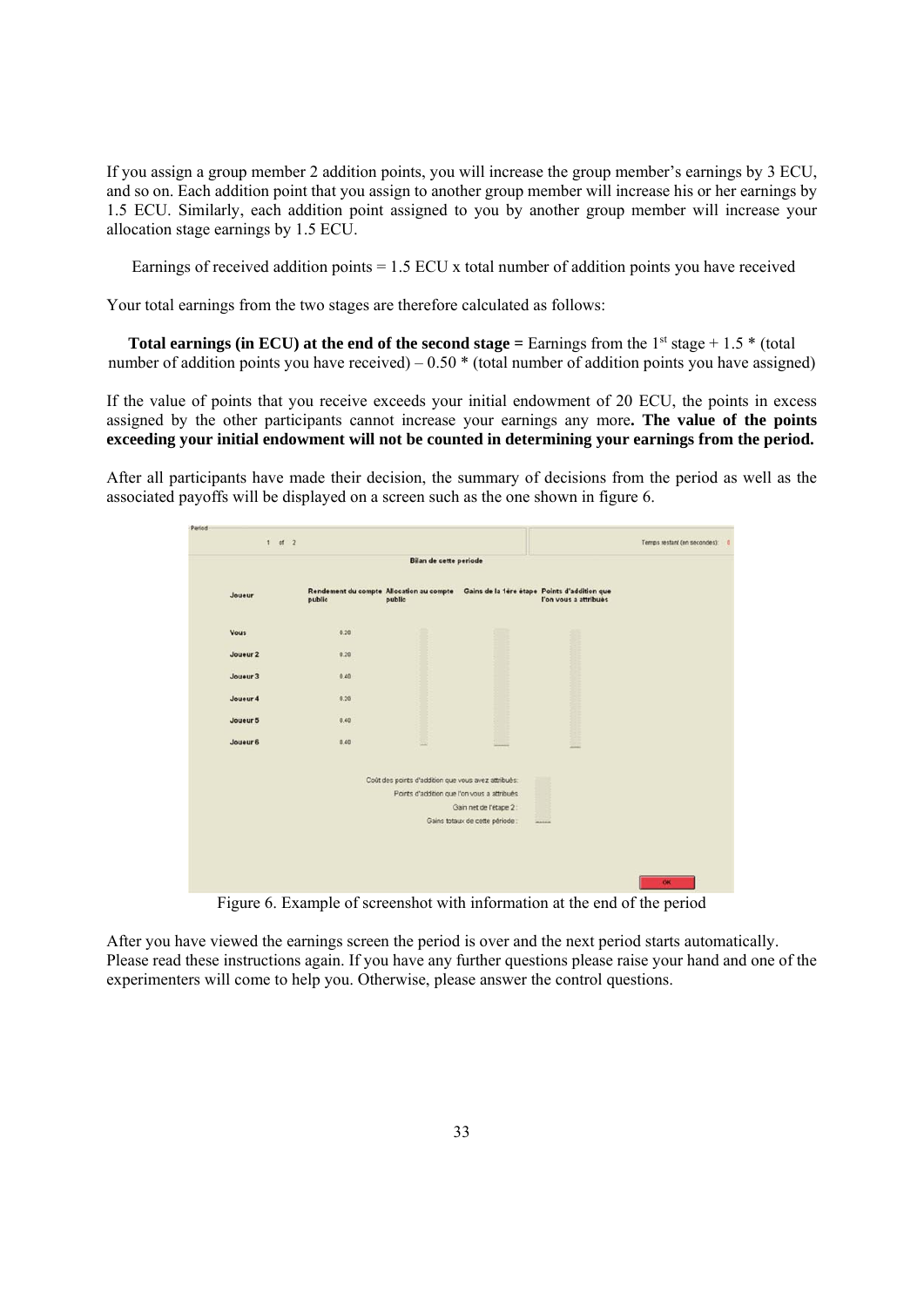### **Control Questions**

Please answer the following questions:

1. Each group member has an endowment of 20 ECU. If nobody (including you) allocates any ECU to the public account. What are:

- a. The earnings of Type-A participants after the first stage? ………
- b. The earnings of Type-B participants after the first stage? ………

2. Each group member has an endowment of 20 ECU. You allocate 20 ECU to the public account. All other group members allocate 20 ECU each to the public account. Suppose that you are a participant of Type-A. What are:

- a. Your earnings after the first stage? ………
- b. The earnings of the other Type-A group members?………
- c. The earnings of the Type-B group members? ……….

3. Each group member has an endowment of 20 ECU. Suppose you and the other Type-A participants allocate 20 ECU each to the public account and the three Type-B participants allocate 5 ECU each to the public account. What are:

- a. Your earnings after the first stage? ………
- b. The earnings of the other Type-A group members?………
- c. The earnings of the Type-B group members? ……….

4. Each group member has an endowment of 20 ECU. The other five group members allocate together a total of 30 ECU to the public account. Suppose that you are a participant of Type-A. What are:

- a. Your earnings after the first stage if you allocate 0 ECU to the public account? ……….
- b. Your earnings at the end of the first stage if you allocate 15 ECU to the public account? ……….

5. Each group member has an endowment of 20 ECU. You allocate 8 ECU to the public account. Suppose that you are a participant of Type-B. What are:

- a. Your earnings after the first stage if the other group members together allocate a further total of 7 ECU to the public account?...............
- b. Your earnings at the end of the first stage if the other group members together allocate a further total of 22 ECU to the public account?...............

6. Your earnings from the first stage are 22 ECU. How much will your earnings at the end of the second stage be if:

- a. You receive 2 points, but do not assign any yourself? …………..
- b. You receive 2 points and assign 4 points to a group member?.........

7. Please indicate whether the following statements are true or false:

- a. Each participant keeps the same type (A or B) throughout the 20 periods. □ True □ False
- b. Each participant keeps the same id number (1,2,3,4,5 or 6) throughout the 20 periods.  $\Box$  True  $\Box$  False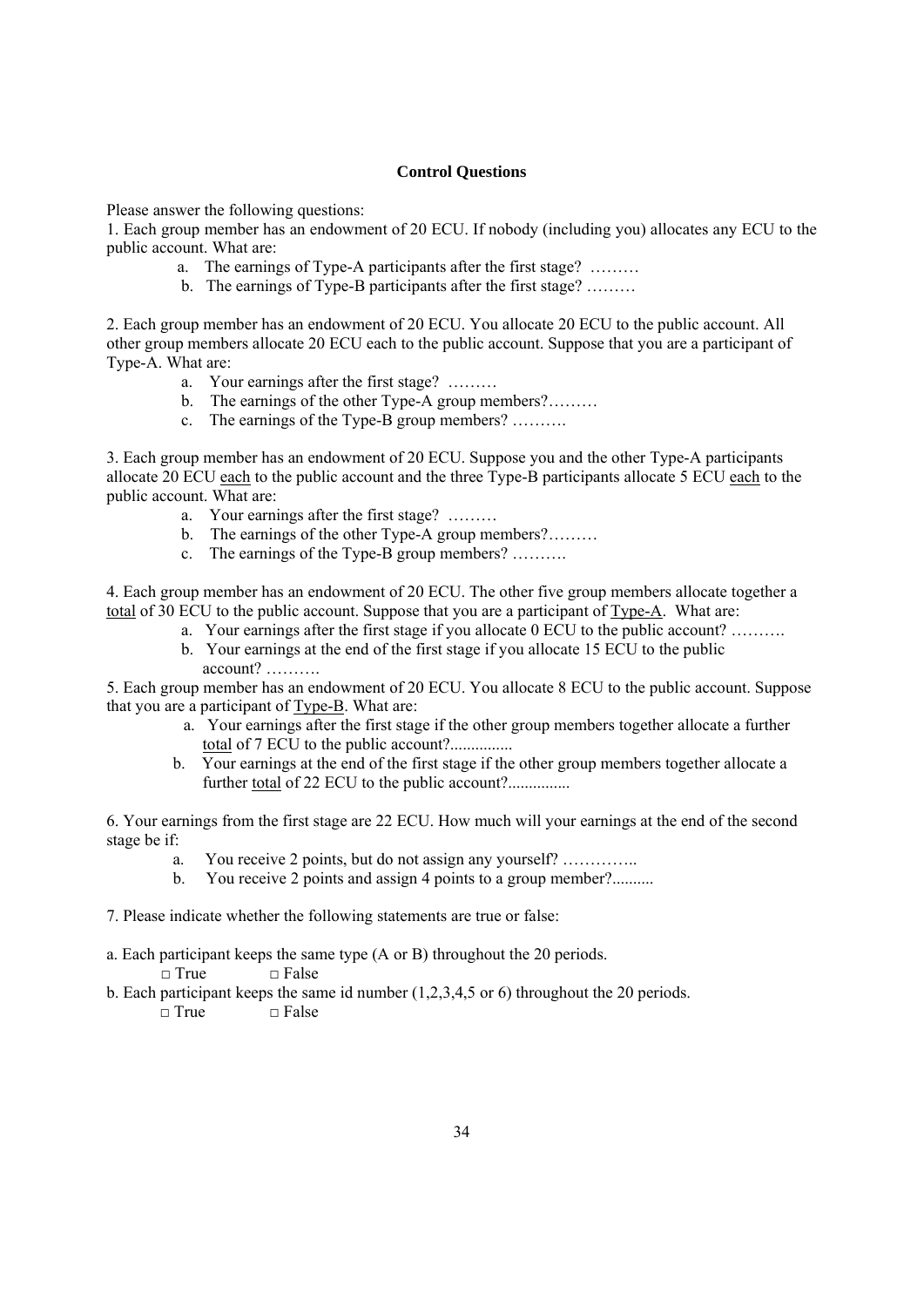# **APPENDIX 2 – Comparison across the two variants of communication in HET-C**

In figures A1 and A2, HET-C pools the data of the two variants of the HET-C treatment: in one variant subjects could only send messages to everyone (HET-C Public); in the second variant, subjects could send both messages to everyone and 'private messages' to the group members with the same return as them (HET-C Public-Private). As can be seen, the aggregate patterns across the two conditions are remarkably similar.





**Figure A2** – Mean earnings across treatments

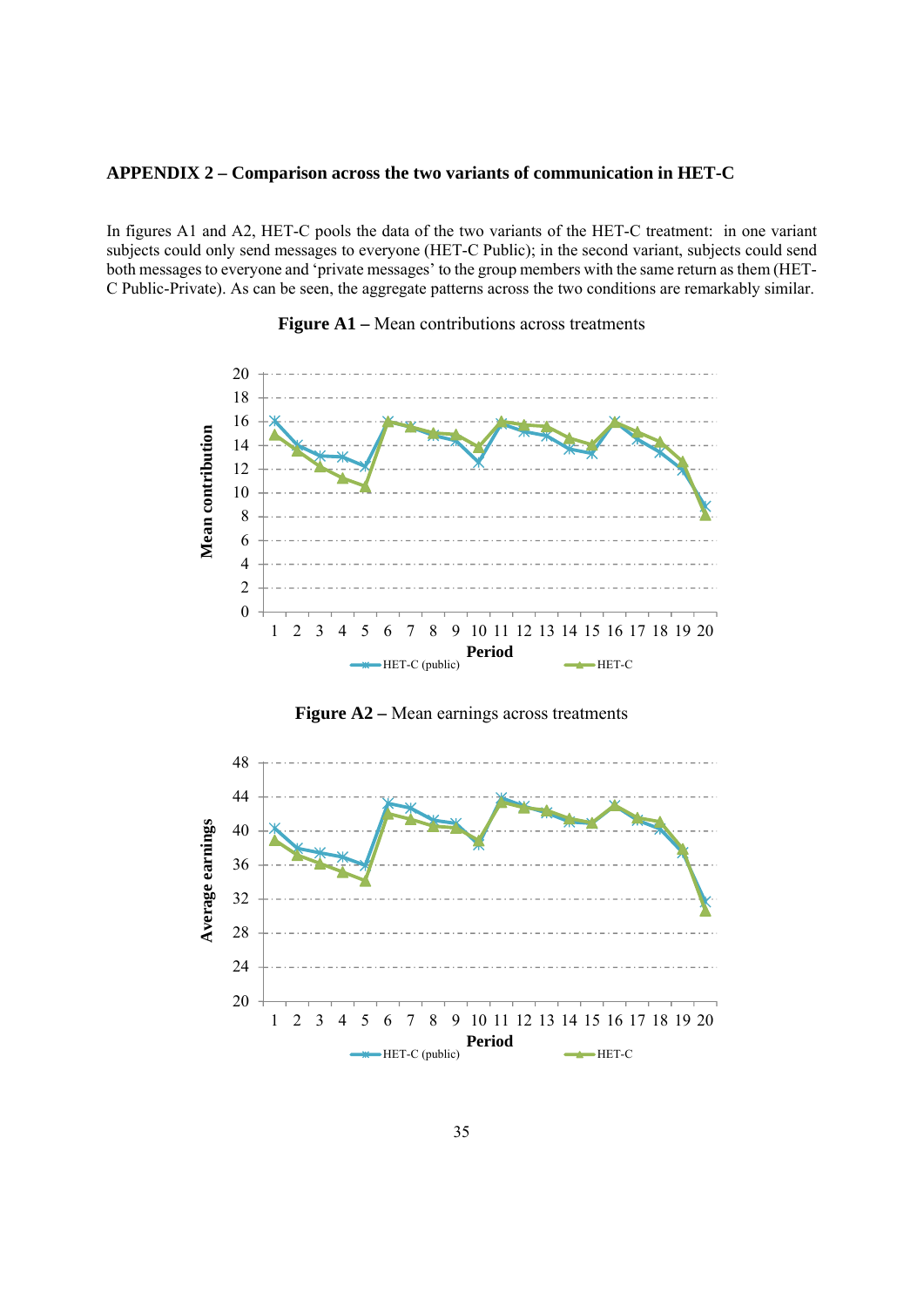In Table A1, we compare the mean contributions and mean final earnings in the two variants of the HET-C treatment. Non parametric tests indicate minor difference between these two variants in contribution behavior which are far from being statistically significant. The only significant difference is found for the low return subjects' total earnings.

**Table A1 -** Summary statistics on contributions and final earnings in the two variants of the HET-C treatment

| Treatments               | All           | High-return   | Low-return        | Ratio |
|--------------------------|---------------|---------------|-------------------|-------|
|                          | subjects      | subjects      | subjects          | H/L   |
| Mean contributions       |               |               |                   |       |
| HET-C Public (1)         | 13.98 (7.66)  | 17.57(6.28)   | $10.40(7.23)$ **  | 1.69  |
| HET-C Public-Private (2) | 14.06 (7.30)  | 16.94(6.07)   | $11.17(7.29)$ **  | 1.52  |
| $(1)$ vs. $(2)$          | $p=0.847$     | $p=0.335$     | $p=0.847$         |       |
| Mean final earnings      |               |               |                   |       |
| HET-C Public $(3)$       | 39.99 (10.16) | 44.04 (10.94) | $35.95(7.37)$ **  | 1.22  |
| HET-C Public-Private (4) | 38.98 (11.94) | 45.36 (11.04) | 32.61 $(9.06)$ ** | 1.39  |
| $(3)$ vs. $(4)$          | $p=0.630$     | $p=0.700$     | $p=0.043$         |       |

*Note*: Standard deviations in parentheses. Comparisons between conditions ((1) vs. (2) and (3) vs. (4)) report the p-values of Mann-Whitney tests in which each group averaged over all periods gives one independent observation (N=9 in HET-C Public and N=8 in HET-C Public-Private). In the column "Low-return subjects", \*\* indicate significance at the 5% level in Wilcoxon tests comparing contributions and earnings relative to low-return vs. highreturn subjects.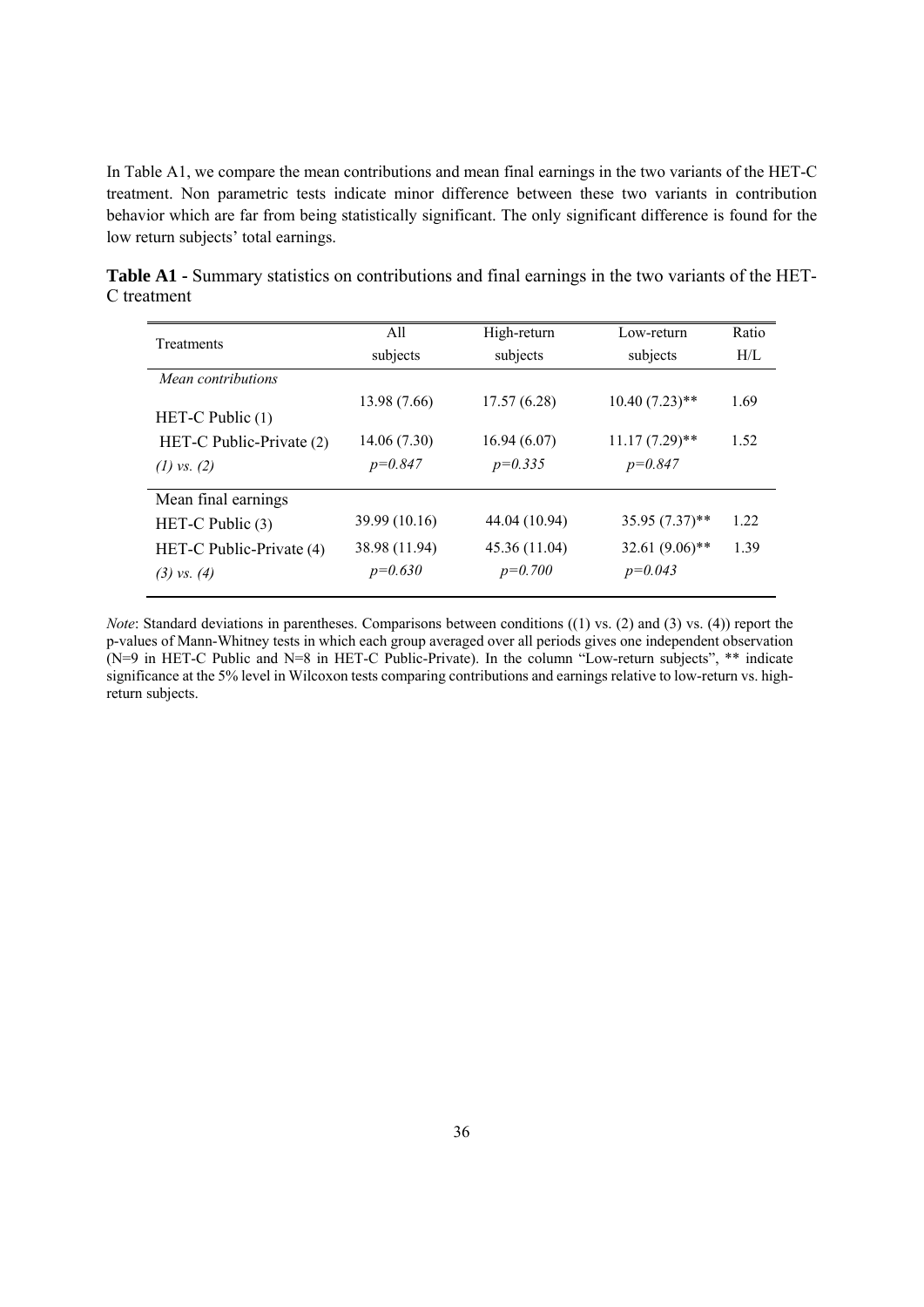#### **APPENDIX 3 – Analysis of communication in HET-C**

We asked three independent coders who were blind to our research hypotheses to code the content of messages exchanged between subjects in treatment HET-C. Then, we requested two additional coders to check the consistency between the initial classification of messages. We present the results from this exercise in this appendix. In summary, this analysis supports the conclusions concerning group contribution norms in Section 3.2.

Table A2 below complements Table 4 by reporting information on the content of messages for each group category, where each group in each period with communication provides one observation. Columns (1) to (3) report the percentage of observations relating to the efficient contribution rule, the equality of earnings rule, and other contribution rules, respectively. Column (4) indicates the percentage of observations in which conversations in a period evoke more than one contribution rule and column (5) reports the percentage of observations in which rewards are evoked as a solution to compensate low-return players from the inequality deriving from the first stage of the game. Columns (6) and (7) report the mean responses to a post-experiment survey about the appeal of different contribution rules.18 Finally, columns (8) and (9) report the mean responses to the post-experiment survey about the player's motivation when assigning reward points.19

Table A2 indicates that the content of conversations differs strongly across groups. Column (1) indicates that the rule prescribing equal contributions is evoked in only 20.83% of the observations when groups behave according to the equality-over-efficiency rule, compared to 62.50% in groups behaving according to the efficiency-over-equality rule and 71.43% in groups following other rules. Conversely, column (2) shows that the rule of equal earnings is evoked in 79.17%, 6.25% and 17.86% of the corresponding observations. Table A2 also indicates that members of groups adopting the equality-overefficiency contribution rule are significantly more likely than members of other groups to agree with the statement that group members should earn the same regardless of their type (column (6)); conversely, members of groups favoring the efficiency-over-equality rule are significantly more likely than members of other groups to agree with the statement that group members should contribute the same regardless of their type (column (7)).

The entries in column (5) indicate that discussions about using rewards as a mean for compensating low-return players for the inequality deriving from the first stage of the game occur very rarely, regardless of the contribution rule adopted by the groups. Most discussions about rewards focus on how many points to assign. The post-experiment survey is also informative. Players from groups who prioritize equality are significantly more likely than the players from the other group categories to report that they assigned points to ensure that earnings of all players would be more or less the same (column (8)). A Wilcoxon test indicates that these players are also significantly more likely to report this reason for assigning points than the willingness to reward those who allocated more ECU to the public account than the others.

<sup>&</sup>lt;sup>18</sup> For the equal-earnings rules, using a scale ranging from 1 ("I fully disagree") to 7 ("I fully agree"), we asked subjects to tell us the extent to which they agree with the statement "Ideally, all group members should earn more or less the same from the experiment irrespective of whether they are of type A [i.e., high-return] or B [i.e., low-return]". For the equal-contributions rule (which is consistent with efficiency), we asked them to tell us the extent to which they agree with the statement "Ideally, all group members should allocate the same number of ECU to the public account irrespective of whether they are of type A or B and thus earn different amounts".

<sup>19</sup> Using also a scale ranging from 1 ("I fully disagree") to 7 ("I fully agree"), subjects who assigned points had to assess the following two statements: "I assigned points to ensure that earnings of all players will be more or less the same" and "I assigned points to reward those who allocated more ECU to the public account than the others".